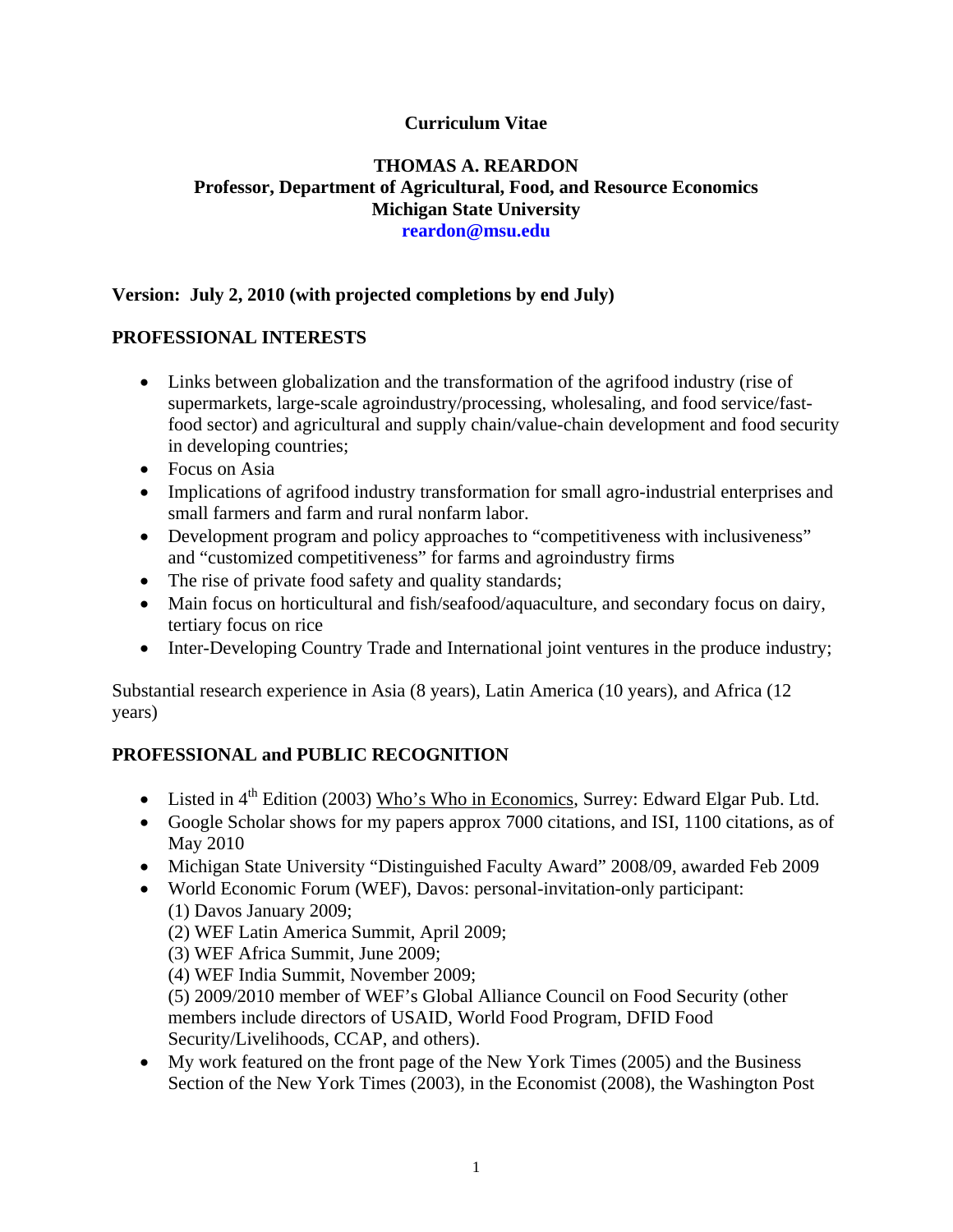(2004), and Wall Street Journal/India (2008), and cited in the House of Commons (2004), and presented on National Public Radio in the US.

- 25 of my papers (of mine with collaborators) cited in World Bank's World Development Report 2008 (the first one on food and agriculture in development published in 25 years)
- 2008 Member of Experts Committee on Global Agricultural Development, Chicago Council on Global Affairs
- Associate Editor (2007-), Agricultural Economics (of the IAAE)
- Member of the Editorial Board (2006-), International Food and Agribusiness Management Review (of International Food and Agribusiness Management Association)
- Member of the International Editorial Advisory Board (2006-), Development Policy Review (of the ODI)
- Member of the Editorial Board (2005-), Chilean Journal of Agricultural Research (of the INIA, the Agricultural Research Institute, Ministry of Agriculture, Chile)

# **EDUCATION**

Ph.D., Agricultural and Resource Economics, University of California, Berkeley. 1984

- Field: International Trade in Agricultural Products
- Major professor: Alain de Janvry
- Awards: Social Science Research Council International Research Fellowship, Inter-American Foundation Fellowship, and Fulbright-Hays Doctoral Dissertation Research Abroad Fellowship, for dissertation research in Peru, 1981-82

Master's in International Affairs, Columbia University, New York. 1979

- Field: International Economics:
- Award: Columbia University, School of International Affairs Graduate Fellowship, 77-79

Diplôme (masters level) Avec Mention Bien, Institut Européen des Hautes Etudes Internationales, Université de Nice, France, 1977;

- Field: International Relations
- Award: Rotary Graduate Fellowship for post-graduate study in France, 1976-77

Bachelor of Arts, *magna cum laude*, Claremont Men's College (now Claremont McKenna College), California. 1976;

• Field: Honors in double-major, Political Science and French

# **LANGUAGES**

Fluent: Spanish, French. Read/understand well: spoken Portuguese. Beginner level: Actively Beginner exposure to Hindi and Indonesian Bahasa; studied two semesters Chinese.

# **EMPLOYMENT EXPERIENCE**

- Full Professor, July 2001-present, Michigan State University
- Associate Professor with Tenure, June 1995-June 2001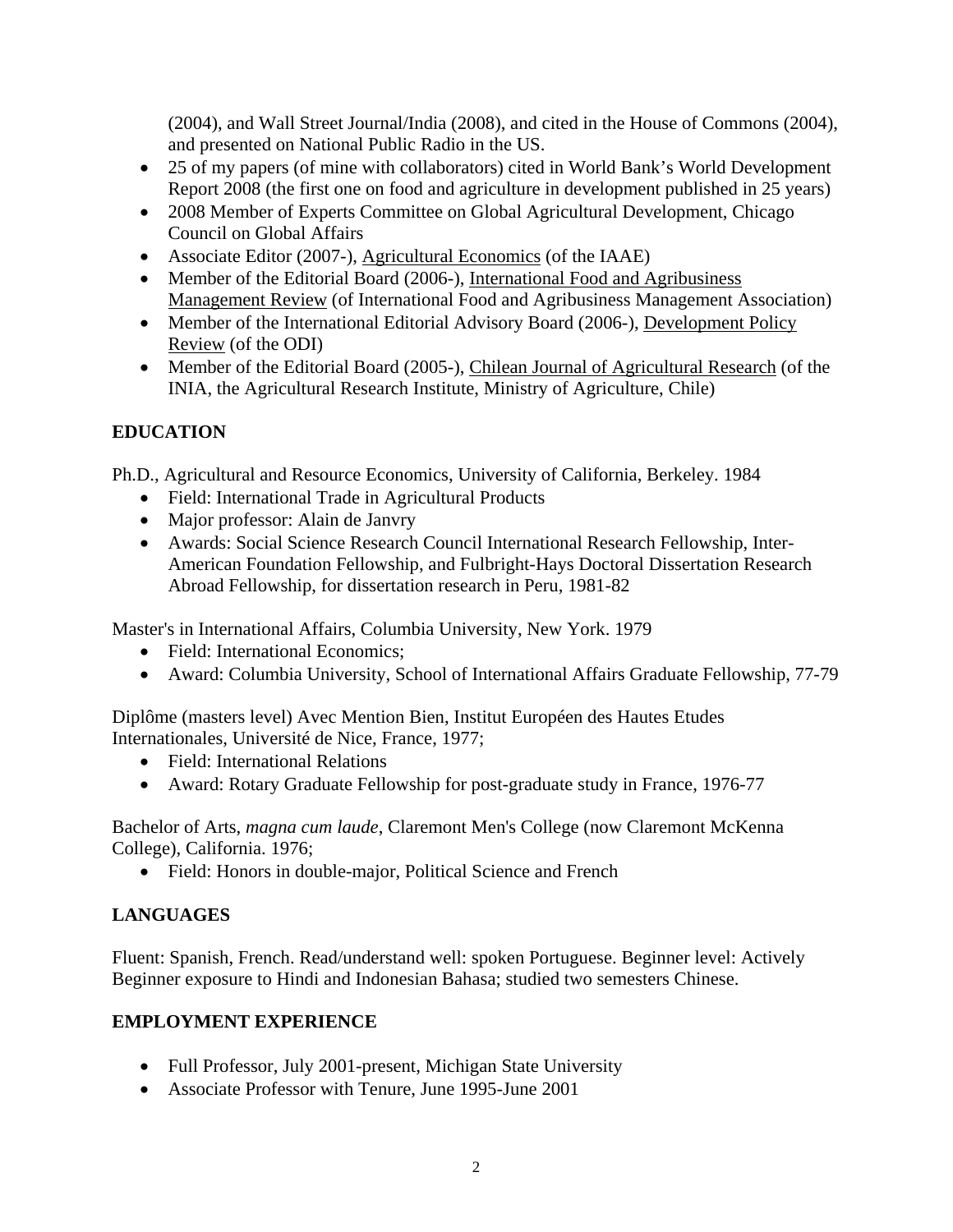- Fellow in Program for Academic Cooperation, FAO Regional Office for Latin American and the Caribbean, Santiago, Chile, January-December, 1999
- Associate Professor, January 1992 to May 1995, Dept. of Agricultural Economics, Michigan State University, non-tenured, tenure-track, half teaching, half research
- Research Fellow, 1986-1991 International Food Policy Research Institute (IFPRI), Washington, D.C.: Markets and Structural Studies Division (1991); Production Program (1986-1990)
- Rockefeller Foundation Agricultural Development Post Doctoral Fellow, 1984-86, attached to IFPRI, posted at ICRISAT/Burkina Faso and the University of Ouagadougou (focus on cereal markets and consumption)
- Adjunct Professor, 1987-88, three semesters, School of Advanced International Studies, John Hopkins University (teaching African economy)
- Visiting Professor, 1983, two semesters, Banco Central de Reserva, Lima, Peru (teaching trade and macroeconomics)
- Research Associate, 1981/82, Departamento de Economía, Pontificia Universidad Católica del Perú, and Universidad del Pacifico, Lima, Peru

# **RESEARCH/OUTREACH PROJECTS/SUCCESSFUL PROPOSALS**

- Co-designer and technical and company relations co-implementer (with sub-contract of MSU as part of IFPRI/MSU Joint Program) of IFPRI-NDO project under USAID-PIKA Project in India: **"**Rural Services Hubs": Business Catalysts for Rural "Competitiveness with Inclusiveness", October 2008-October 2010. Focusing on business case studies, analysis of rural services (grain and vegetable wholesale, and input wholesale and retail), and household use of modern versus traditional sector services;
- Co-designer and Coordinator (as part of IFPRI/MSU Joint Program) from IFPRI-NDO side of IFPRI/Adelaide Project in Indonesia funded by ACIAR with collaboration with UNPAD and ICASEPS, July 2008- end 2011, "Markets for High value commodities in Indonesia: promoting competitiveness and inclusiveness", focusing on modern versus traditional supply chains for mangoes, mangosteens, and shrimp/fish in aquaculture;
- Co-designer (for the potato and rice supply chains/value chains component) and technical co-implementer (with sub-contract of MSU as part of the IFPRI/MSU Joint Program) of IFPRI project under Asian Development Bank RETA  $13<sup>th</sup>$ , ADB RETA  $13<sup>th</sup>$ , Policies for Ensuring Food Security in South and Southeast Asia; leading the India and China studies;
- Co-designer (with Bart Minten of IFPRI) of comparative price survey for modern versus traditional retail of food in Delhi, 2009;
- Co-Director (with Ashok Gulati of IFPRI) of the IFPRI-MSU Joint Program "Markets in Asia", March 2007- December 2009; May 2010-on.
- Principal Investigator, November 2007-July 2009, "Supermarkets and horticultural supply chains/value chains in the Philippines," Asian Development Bank funded project in collab. with the Univ. of the Philippines (UP) at Mindanao (Larry Digal) and Diliman and Central Luzon State University and Benguet State University, and IFPRI/New Delhi Office (Bart Minten). The project involves: (1) mango value chain on Luzon; (2) lettuce value chain; (3) impacts of supermarkets on traditional retailers in Manila; (4) modern retail development and procurement system evolution.
- External advisor to India government on retail via the IFPRI/MSU Program in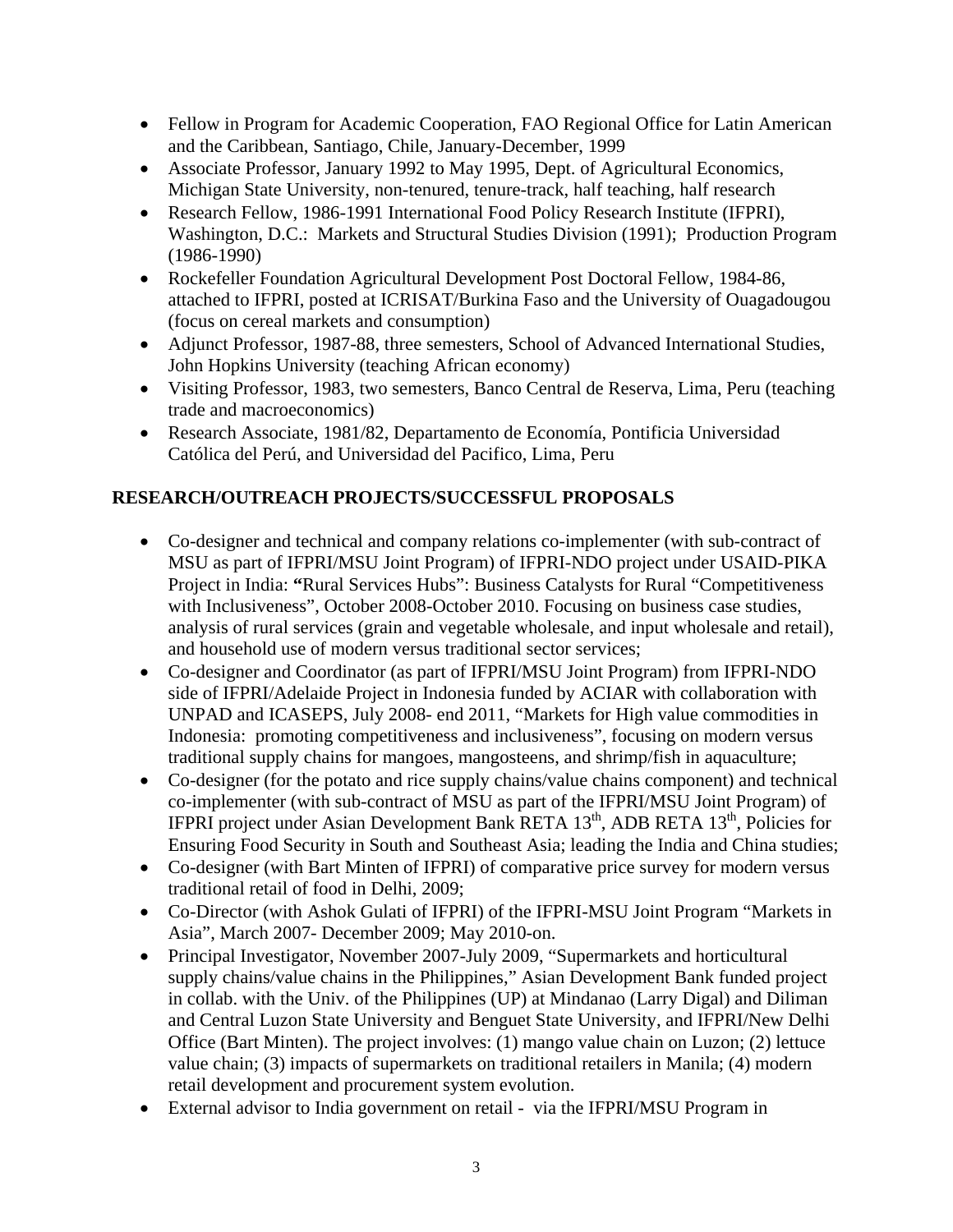collaboration with ICRIER in study of impact of organized retail in India, commissioned by the Ministry of Commerce of India, April 2007-March 2008.

- Principal Investigator, "Access to Modernizing Supply Chains/Value Chains by Small Farmers in Indonesia and Nicaragua", 2007-2011; MSU project under USAID's BASIS AMA CRSP; Collaborating institutions are Padjadjaran University (Bandung, Indonesia) and Nitlapan, Center American University (Managua, Nicaragua). Focus is on mangoes and mangosteens in Indonesia and lettuce, sweet peppers, and tomatoes in Nicaragua
- Principal Investigator, 2007-2008, MSU contracted by CIAT for work on governance in supply chains of beans and plantains in Nicaragua
- Co-Director (with Ronnie S. Natawidjaja, CAPAS, Padjadjaran University, Bandung), of the Project for World Bank "Smallholders and Modern Supply Chains in Indonesia: Challenges and Opportunities", 2006-2007. Focus on tomatoes.
- Co-Coodinator (with Jikun Huang, CCAP/CAS, China) of Component 1 (Research on Impacts on the Agrifood System and Actors of Restructuring Food Industry/markets) of the Global Program "Regoverning Markets Program", funded by DFID/UK and the Netherlands, 2005-2007, in India, Indonesia, Zambia, S. Africa, Turkey, Poland, Mexico.
- International Conference Design External Adviser 2004/5, "The Pacific Food System Outlook 2005-06: The Changing Structure Of The Region's Retail Food Sector", International Conference/Annual Meeting of The PECC (of APEC), Kunming, China, May 10-13, 2005. Pecc Is The Pacific Economic Cooperation Council, Which Brings Together Senior Government, academic, and business representatives from 22 economies; the meeting produces a major thematic issues document on the meeting theme as feed-in to the APEC Meeting.
- International Conference Design External Adviser, Organization Committee, International Conference Hosted by Consejo Nacional Agropecuario (the "Farm Bureau" of Mexico), Mexico, "Los Nuevos Desafíos de la Agricultura", for Conference 9/10 June, Mexico City. The Conference is a fusion of the Global Forum of CNA with a set of sessions on supermarkets and development of agricultural supply chains in Mexico, joint with SAGARPA (the Ministry of Agriculture of Mexico).
- Conference Design External Adviser, Organization Committee, International Conference Hosted by Consejo Nacional Agropecuario, Mexico, "Los Nuevos Desafíos de la Agricultura", for Conference 9/10 June, 2005, Mexico City. The Conference is a fusion of the Global Forum of CNA with a set of sessions on supermarkets and agricultural development in Mexico, joint with SAGARPA.
- Project Leader of USAID-funded research on supermarkets and horticultural and poultry supply chain development in Indonesia and Vietnam, 2005
- Team Leader of USAID-funded research on "Small-farmer organizations and dynamic market access in Africa", with David Neven, for the PFID project, 2005
- Project Leader of USDA-USAID-funded Project "Supermarkets and Horticultural Supply Chain Development, with implications for Farmers, in Mexico," 2004-5.
- Project Co-Leader of USAID, DFID, and Common Commodity Fund funded research project "Access by Small and Medium Producers of Tomatoes and Beef to Modern Supply Chains in Central America," May 2004 -December 2005.
- Project Co-Leader/Designer (with the Government of Shanghai, CAAS, and MSU) of International Conference Project "Supermarkets and Agricultural Development in China: Opportunities and Challenges," held May 2004 in Shanghai, 2003-4.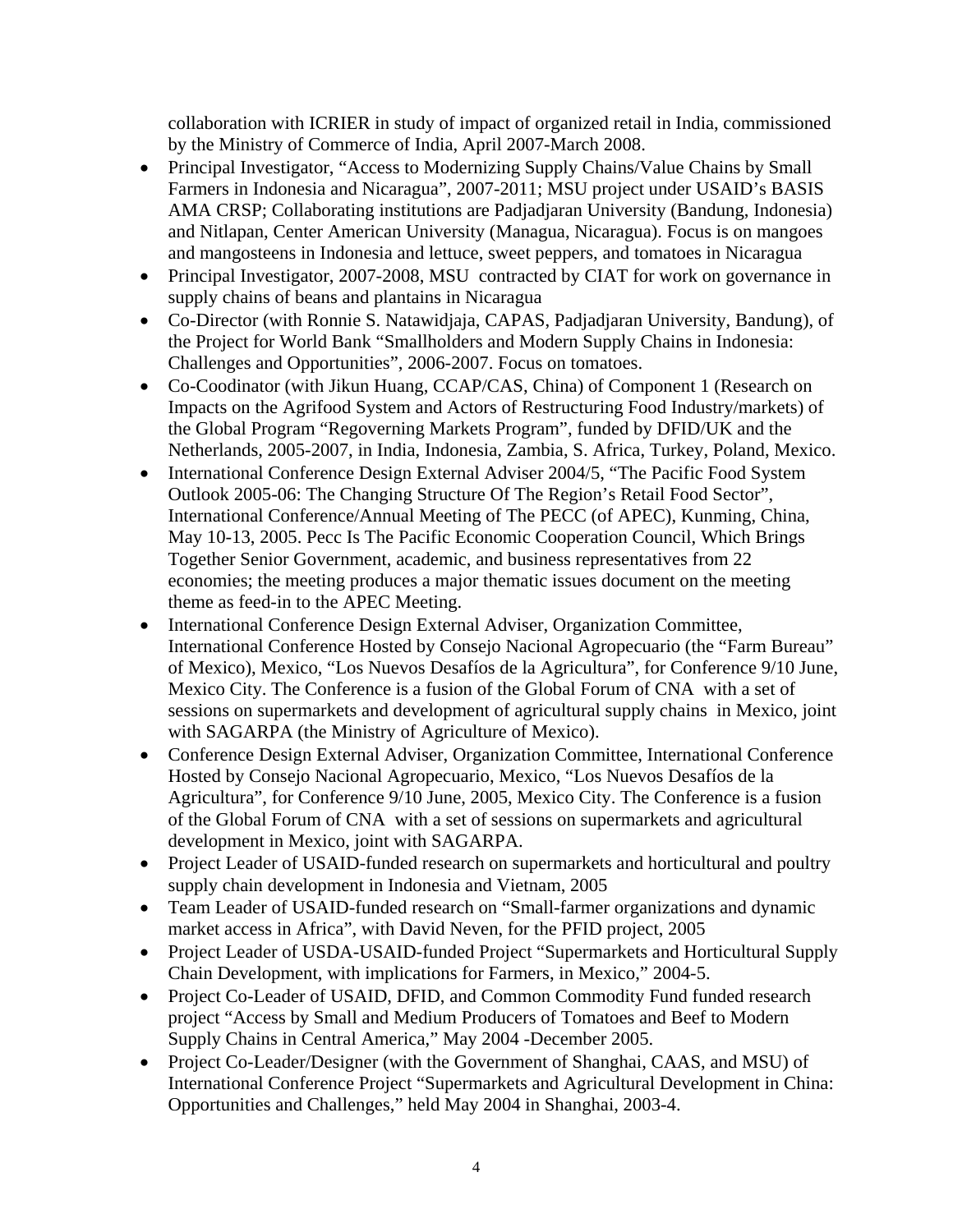- Project Leader of USAID, World Banks, GTZ, and DFID-funded Projects, "Supermarkets, Agricultural Supply Chains, and Implications for Farmers" with case studies in Guatemala, Nicaragua, Kenya, Zambia, Indonesia, 2003-6 on horticulture and dairy and meat.
- Project Leader of USAID and USDA-funded Project, Partnerships in Food Industry Development-Fruits/Vegetables – Nicaragua, 2003, and Guatemala 2001-3. Actionresearch linking farmers to modern supply chains ending in supermarkets in domestic markets and export markets in the US and Europe.
- Project Leader of Rockefeller Foundation-, World Bank-, and USAID-funded Project "Supermarkets and Agricultural Development in Kenya,"2003, focus on horticulture
- Project Co-Leader of IADB, FAO- and DFID-funded Projects "Rural Nonfarm" Employment Promotion for the Poor in Latin America," 1998-2002
- Project Co-Principal on NSF and MAES-funded Projects "Food and agricultural standards," 1998-2003.
- Project Co-Leader on IADB-funded project, "Environment-poverty links in Latin America," 1998-2002
- Project Leader of International Conference Project, "Agroindustrialization, Globalization, and International Development," held August 1999 in Nashville, 1998-9
- Project Co-Leader of FAO Project "Promoting farm-nonfarm linkages in developing countries, with a focus on small farms and agroindustry," 1996-2000
- Coordinator for USAID-funded Food Security II Project on Agricultural Productivity in Africa, 1992-6
- Co-leader of International Conference Project, IFPRI Conference on Rural Nonfarm Employment in Developing Countries, held at Airlie House, Virginia, May 1998, 1997-8
- Coordinator of USAID-funded Food Security II Project on Devaluation effects on food consumption in the Sahel, 1992-7
- Co-Director of USAID-funded Food Security II Project in Rwanda, 1992-5
- Principal, World Bank-funded study on Drought Insurance in Burkina Faso, 1993-4
- Project Leader for USAID-funded Project of IFPRI and the Senegalese Agricultural Research Institute, "The food supply and consumption impacts of agricultural price policy in Senegal" 1988-91
- Project Leader for USAID-funded Project of IFPRI ICRISAT Agronomic Research Institute of Niger, "Agricultural Price Policy Reform Impacts and Food Aid Targeting in Niger " 1987-91
- Co-coordinator for Program, Environmental Policy and Agricultural Sustainability at IFPRI, 1990-91
- Project Co-Leader for International Conference Project "Sustainability, Growth, and Poverty Alleviation," held at Feldafing, Germany, September 1991
- Post-doctoral fellow, principal researcher in IFPRI/Université de Ouagadougou project on substitution in urban diets from coarse grains to imported rice and wheat, 1984-86
- Post-doctoral fellow, principal researcher in IFPRI/ICRISAT project on rural consumption, incomes, and marketed surplus, 1984-86
- Doctoral researcher in Peru (1981-1983), affiliated with the Department of Economics, Catholic University, Lima. Project: macroeconomic and sectoral/socioeconomic-group impacts of the shift from "Cheap food policy" to "Liberalized food price policy"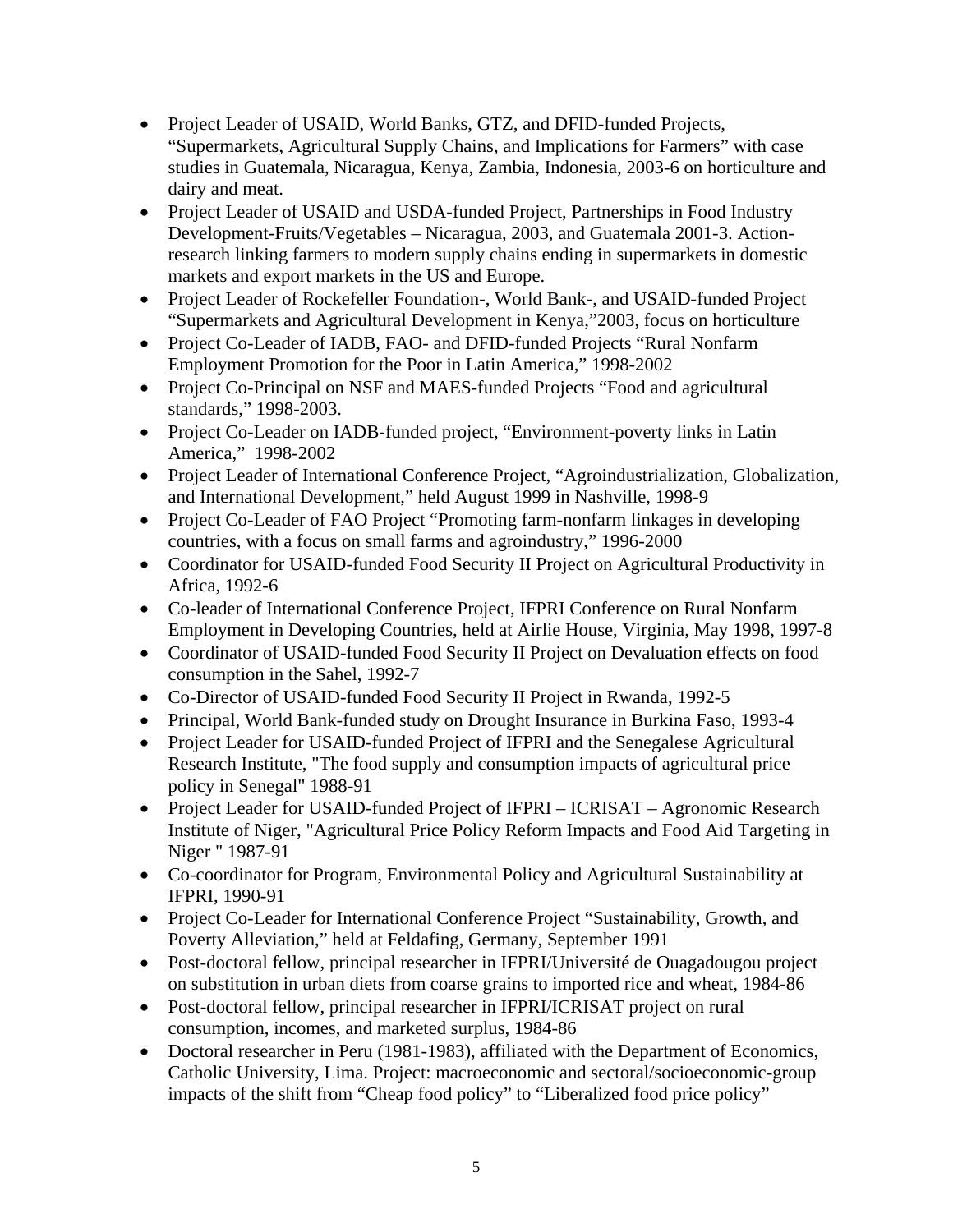• Conducted independent field marketing research (for masters degree at Columbia University) on the tomato subsector in Eastern Guatemala, summer 1978

### **PUBLICATIONS**

#### **Published Books**

- 1. Haggblade, S., P. Hazell, T. Reardon (eds.). 2007. Transforming the Rural Nonfarm Economy: Opportunities and Threats in the Developing World, Johns Hopkins University Press. October. (Hardcover and paperback)
- 2. Stamoulis, K., B. Davis, T. Reardon, and P. Winters. 2002. Promoting Farm-nonfarm linkages for Rural Development: Case Studies from Africa and Latin America, Rome: FAO.
- 3. Vosti, S. and T. Reardon (eds.). 1997. Sustainability, Growth, and Poverty Alleviation: Policy and Agroecological Perspectives; Johns Hopkins University Press. (Reissued/Paperback 2000).
- 4. Vosti, S., T. Reardon, and W. von Urff (eds.) 1992. Agricultural Sustainability, Growth, and Poverty Alleviation: Issues and Policies; Proceedings of an international conference sponsored by IFPRI and DSE, held in Feldafing Sept. 23-27, 1991; published by DSE, Feldafing, Germany.

### **Published Guest-Edited Special Issues of Journals**

- 1. Reardon, T., C.B. Barrett, J.A. Berdegué, and J.F.M. Swinnen. (Guest Editors), 2009. "Agrifood Industry Transformation and Farmers in Developing Countries", World Development. 37(11), November.
- 2. Davis, B., P. Winters, T. Reardon, and K. Stamoulis. (Guest Editors). 2009. "Rural Nonfarm Employment and Farming: Household-level Linkages," Agricultural Economics 40(2).
- 3. Barrett, C.B. and T. Reardon (Guest Editors). 2007. "Making Markets Work for the Rural Poor," Faith and Economics, October.
- 4. Henson, S. and T. Reardon (eds.) 2005. Special Issue on "Private Agrifood Standards in Developing Countries," Food Policy. (30)3.
- 5. Reardon, T. and J. Swinnen (eds.) 2004. Policy Symposium (Special section set of articles) on "Supermarkets and Development in Former State-Controlled Economies." Development Policy Review, 22(5), September.
- 6. Reardon, T. and J. Berdegue (eds.). 2002. Special issue on "The Rapid Rise of Supermarkets in Latin America," Development Policy Review 20(4), September.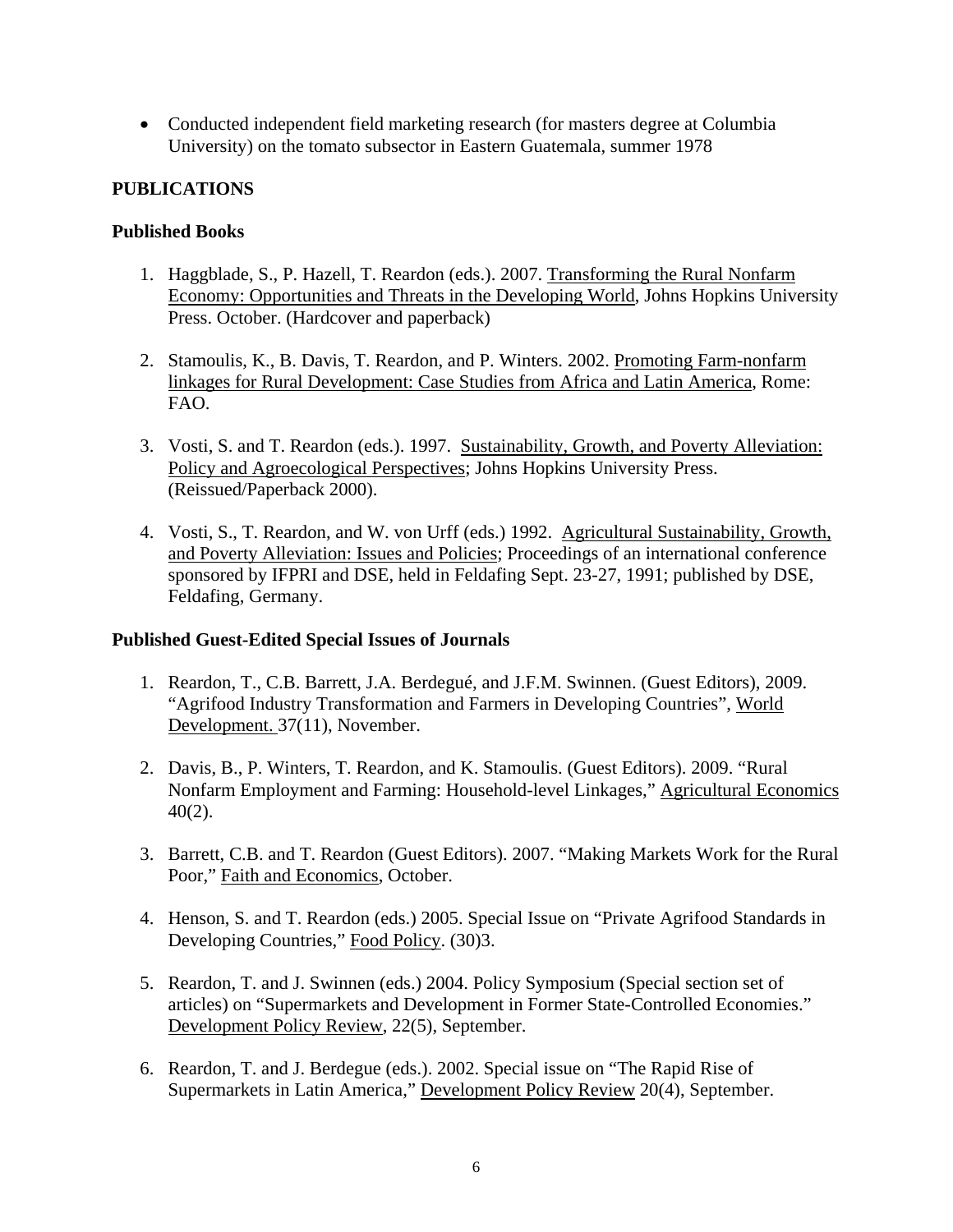- 7. Barrett, C.B., T. Reardon, and P. Webb (eds.). 2001. Special issue on "Income Diversification and Livelihoods in rural Africa: Cause and Consequence of Change," Food Policy, 26 (4), August.
- 8. Reardon, T., J. Berdegue, and G. Escobar (eds.), 2001. Special issue on "Rural nonfarm incomes and employment in Latin America," World Development, 29 (3), March.
- 9. Barrett, C.B., E. Barbier, and T. Reardon (eds.), 2001. Special issue on "Agroindustrialization, Globalization, and the Environment," Environment and Development Economics, 6(4), October.
- 10. Barrett, C.B. and T. Reardon (eds.), 2000. Special issue on "Agroindustrialization, Globalization, and International Development," Agricultural Economics, 23 (3), September.
- 11. Reardon, T. and M. Cook (eds.), 1999. Special issue on "Agroindustrialization and Globalization," International Food and Agribusiness Management Review, 2 (3 and 4).
- 12. Reardon, T. (ed.). 1999. Food Policy, special issue on "Effects of the Franc CFA Devaluation on Food Consumption in West Africa," 24(5), October.

#### **Published/In-Press Journal Articles**

- 1. Romo, G.D., L. Digal, and T. Reardon. Forthcoming. "The Transformation of Food Retail in the Philippines," Asian Journal of Agricultural Development, accepted July 2010.
- 2. Minten, B., T. Reardon, and R. Sutradhar. 2010/forthcoming. Food Prices and Modern Retail: The case of Delhi, World Development, November.
- 3. Haggblade, S., P.B.R. Hazell, and T. Reardon. 2010/Forthcoming. The Rural Nonfarm Economy: Prospects for Growth and Poverty Reduction, World Development. October.
- 4. Reardon, T., C.B. Barrett, J.A. Berdegué, J. Swinnen. 2009. "Agrifood Industry Transformation and Farmers in Developing Countries," World Development. 37(11), November.
- 5. Davis, B., P. Winters, T. Reardon, and K. Stamoulis. 2009. "Rural Nonfarm Employment and Farming: Household-level Linkages," Agricultural Economics 40(2): 119-123.
- 6. Wang, H., X. Dong, S. Rozelle, J. Huang, and T. Reardon. 2009. "Producing and Procuring Horticultural Crops with Chinese Characteristics: The Case of Northern China", World Development. 37(11), November.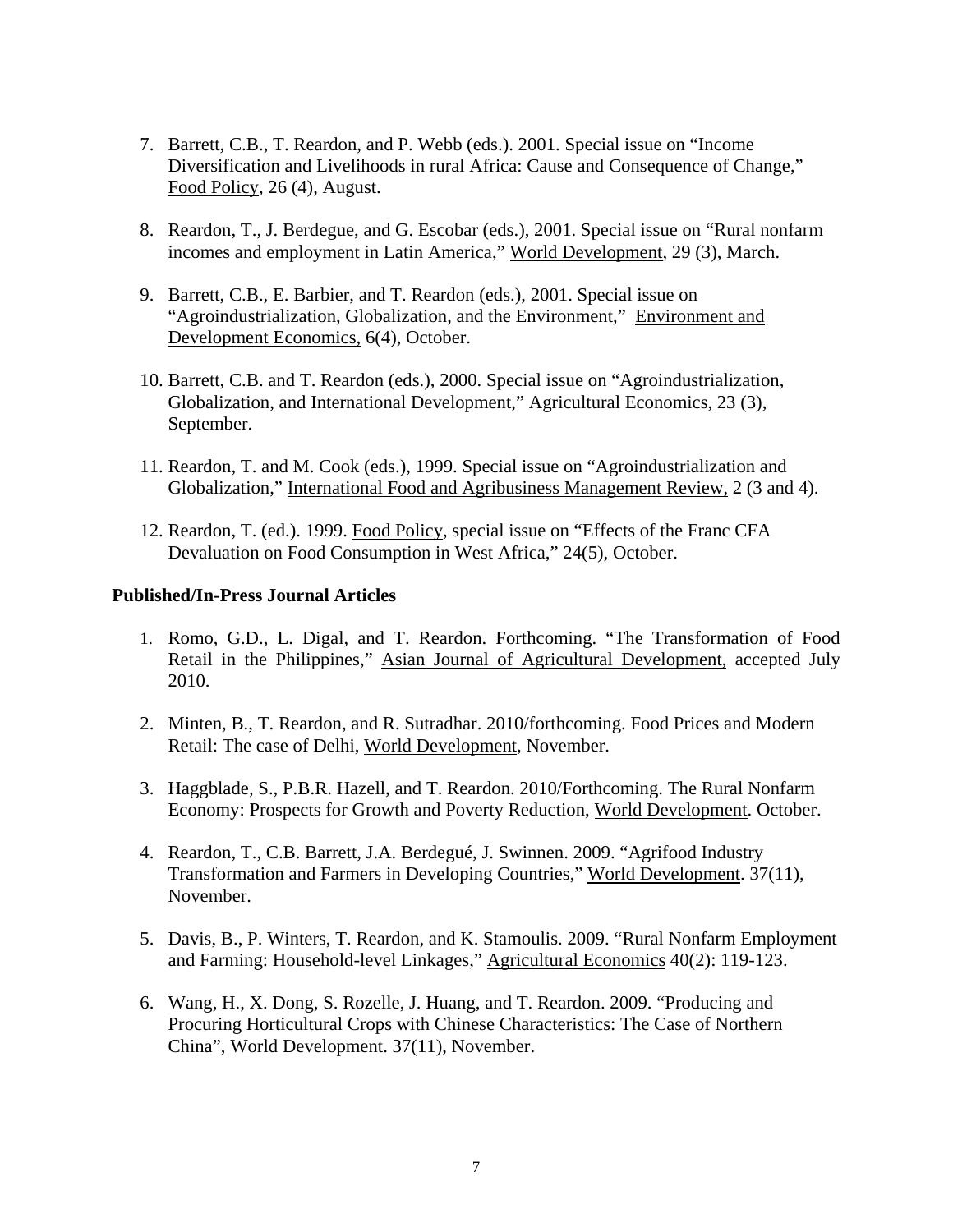- 7. Neven, D., M. Odera, T. Reardon, and H. Wang. 2009. "Kenyan Supermarkets and Emerging Middle-Class Horticultural Farmers, and Employment Impacts on Rural Poor," World Development. 37(11), November.
- 8. Minten, B. and T. Reardon. 2008. "Food Prices, Quality, and Quality's Pricing in Supermarkets vs Traditional Markets in Developing Countries," Review of Agricultural Economics. 30(3), Fall: 480-490.
- 9. Reardon, T., K. Stamoulis, and P. Pingali. 2007. *"*Rural nonfarm employment in developing countries in an era of globalization," Agricultural Economics 37 (s1): 173- 183.
- 10. Barrett, C.B. and T. Reardon. 2007. "Introduction to a Special Issue on Making Markets Work for the Rural Poor," Faith and Economics, October.
- 11. Mainville, D.Y and T. Reardon. 2007. "Supermarket Market-Channel Participation and Technology Decisions of Horticultural Producers in Brazil," Revista de Economia e Sociologia Rural (the journal of SOBER: Sociedade Brasileira de Economia e Sociologia Rural (The Brazilian Assoc. of Rural Economics and Sociology)), 45(3), July-September.
- 12. Mainville, D.Y, T. Reardon, and E. Farina. 2007. "Scale, scope, and specialization effects on retailers procurement strategies: evidence from the fresh produce markets of São Paulo," Revista de Economia e Sociologia Rural (the journal of SOBER, The Brazilian Association of Rural Economics and Sociology), 45(3), July-September.
- 13. Reardon, T., S. Henson, and J. Berdegué. 2007. "'Proactive Fast-Tracking' Diffusion of Supermarkets in Developing Countries: Implications for Market Institutions and Trade," Journal of Economic Geography 7(4): 1-33.
- 14. Hernández, R., T. Reardon, and J.A. Berdegué. 2007. "Supermarkets, Wholesalers, and Tomato Growers in Guatemala," Agricultural Economics, 36(3), May: 281-290.
- 15. Reardon, T. and R. Hopkins. 2006. "The Supermarket Revolution in Developing Countries: Policies to Address Emerging Tensions among Supermarkets, Suppliers, and Traditional Retailers," European Journal of Development Research*,* 18(4): 522-545.
- 16. Reardon, T. and L. Flores. 2006. " Viewpoint: 'Customized Competitiveness' Strategies for Horticultural Exporters: Central America Focus with Lessons from and for other Regions," Food Policy, 31(6). 483-503
- 17. Neven, D. and T. Reardon. 2006. "The Farmer Response to The Rise of Supermarkets in Kenya's Fresh Fruits and Vegetables Supply System," Journal of Food Distribution Research, Research Report, Volume 37, No. 1.
- 18. Codron, J-M, L. Siriex, T. Reardon. 2006. "Social and Environmental Attributes of Food Products in an Emerging Mass Market: Challenges of Signaling and Consumer Perception with European Illustrations," Agriculture and Human Values, 23 (3), Fall.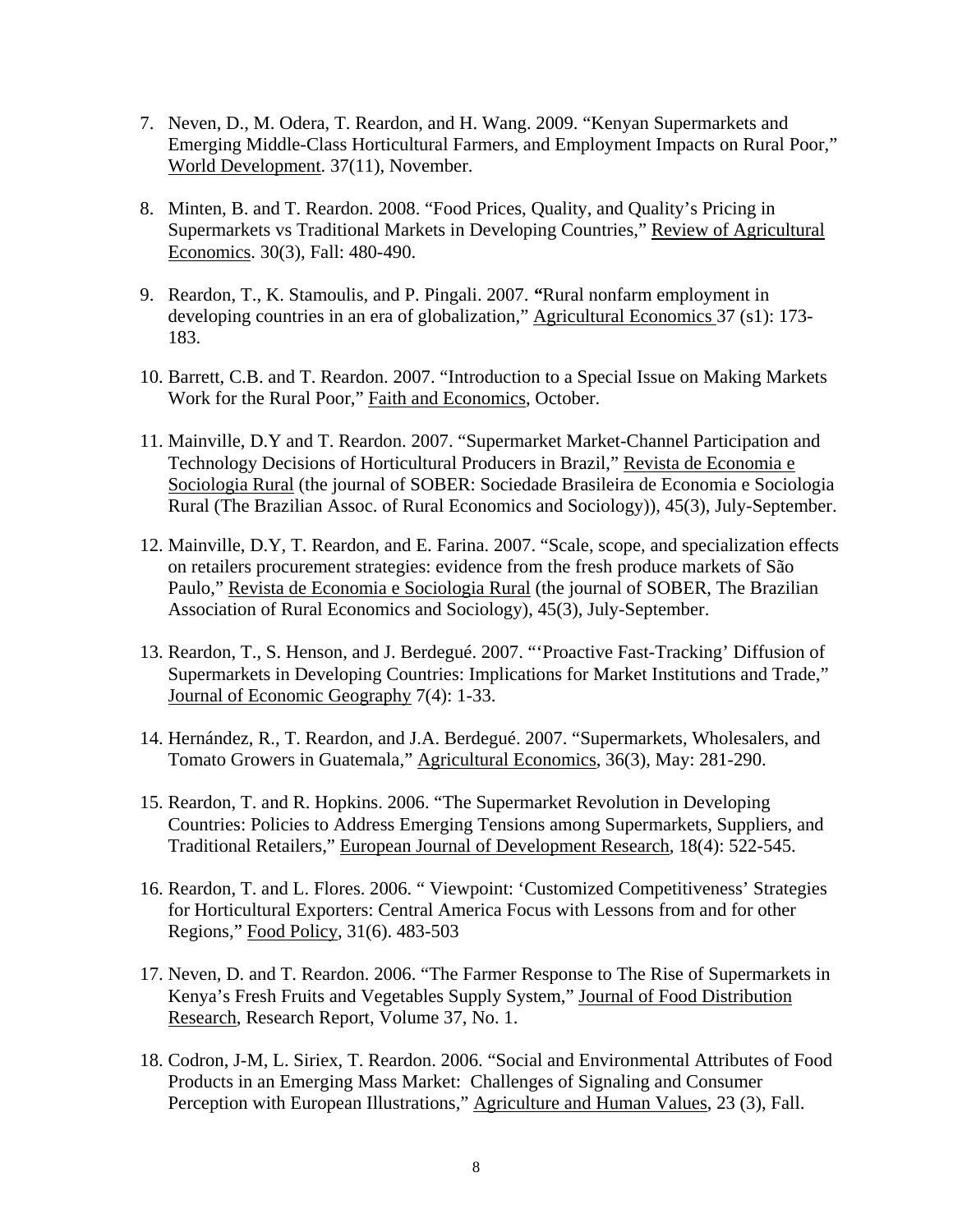- 19. Neven, D., T. Reardon, J. Chege, and H. Wang. 2006. "Supermarkets and Consumers in Africa: The case of Nairobi, Kenya," Journal of International Food & Agribusiness Marketing. 18 (1/2): 103-123.
- 20. Reardon, T., J.A. Berdegué, and C. P. Timmer. 2005. Supermarketization of the Emerging Markets of the Pacific Rim: Development and Trade Implications, Journal of Food Distribution Research, 36 (1), March: 3-12.
- 21. Henson, S. and T. Reardon. 2005. "Private agri-food standards: Implications for food policy and the agri-food system," Food Policy, Vol 30 Issue 3, June: 241-253.
- 22. Berdegué, J.A. F. Balsevich, L. Flores, T. Reardon. 2005. "Central American supermarkets' private standards of quality and safety in procurement of fresh fruits and vegetables," Food Policy, Vol 30 Issue 3, June: 254-269.
- 23. Farina, EMMQ, G.E. Gutman, P.J. Lavarello, R. Nunes, T. Reardon. 2005. "Private and public milk standards in Argentina and Brazil," Food Policy, 30(3), June: 302-315.
- 24. D.Y. Mainville, D. Zylbersztajn, E.M.M.Q. Farina, T. Reardon. 2005. "Determinants of retailers' decisions to use public or private grades and standards: Evidence from the fresh produce market of Sao Paulo, Brazil," Food Policy 30 (3), June: 334-353.
- 25. Barrett, C.B., M. Bezuneh, D.C. Clay, and T. Reardon. 2005. "Heterogeneous Constraints, Incentives, and Income Diversification Strategies in Rural Africa," Quarterly Journal of International Agriculture, 44 (1): 37-60.
- 26. Neven, D. and T. Reardon. 2004. "The Rise of Kenyan Supermarkets and Evolution of their Horticulture Product Procurement Systems," Development Policy Review, 22(6) November: 669-699.
- 27. Reardon, T., C.P. Timmer, J. Berdegue. 2004. "The Rapid Rise of Supermarkets in Developing Countries: Induced Organizational, Institutional, and Technological Change in Agrifood Systems," Electronic Journal of Agricultural and Development Economics – e-JADE, FAO), Oct. 1(2), http://www.fao.org/es/ESA/ejade/vol\_1/vol\_1\_2.htm
- 28. Reardon, T. and J.F.M. Swinnen. 2004. "Agrifood Sector Liberalization and the Rise of Supermarkets in Former State-Controlled Economies: A Comparative Overview," Development Policy Review, vol. 22, no. 5, September: 515-23.
- 29. Dries, L., T. Reardon, and J. Swinnen. 2004. "The Rapid Rise of Supermarkets in Central and Eastern Europe: Implications for the Agrifood Sector and Rural Development," Development Policy Review, vol. 22, no. 5, September: 525-56.
- 30. Hu, D., T. Reardon, S. Rozelle, P. Timmer, H. Wang. 2004. "The Emergence of Supermarkets with Chinese Characteristics: Challenges and Opportunities for China's Agricultural Development," Development Policy Review, vol. 22, no. 4, Sept.: 557-86.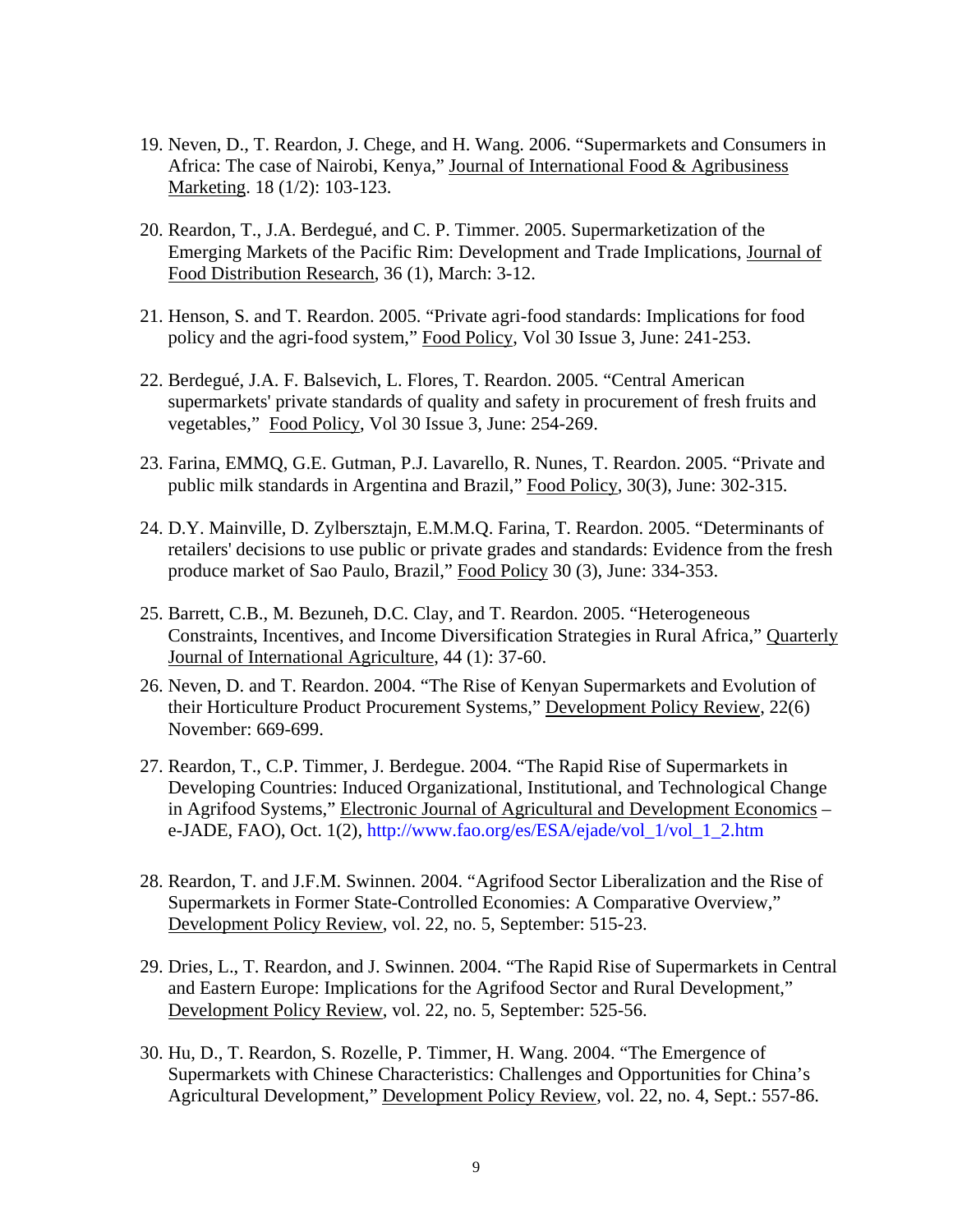- 31. Hu, D., F. Fuller, and T. Reardon. 2004. "The Impact of the Rapid Development of Supermarkets on the Dairy Industry of China," Zhongguo Nongcun Jingji (Chinese Rural Economy), 7 (235): 12-18.
- 32. Codron, J.-M., J.A. Sterns, and T. Reardon. 2003. Strategic Choices in Produce Marketing: Issues of Compatible Use and Exclusion Costs," Journal of Food Distribution Research, 33(3) November: 1-13.
- 33. Hu, D., Yu, H., and T. Reardon. 2003. "Sale and Consumers' Buying Behavior of Fresh Agricultural Products in Supermarkets in China," Zhongguo Nongcun Jingji (Chinese Rural Economy), 8(224).
- 34. Swinton, S., G. Escobar, and T. Reardon. 2003. "Poverty and Environment in Latin America: Concepts, Evidence and Policy Implications," World Development, November.
- 35. Reardon, T., C.P. Timmer, C.B. Barrett, J. Berdegue. 2003. "The Rise of Supermarkets in Africa, Asia, and Latin America," American Journal of Agricultural Economics, 85(5), Dec.: 1140-1146.
- 36. Balsevich, F., J.A. Berdegue, L. Flores, D. Mainville, and T. Reardon. 2003. "Supermarkets and Produce Quality and Safety Standards in Latin America," American Journal of Agricultural Economics, 85 (5), December: 1147-1154.
- 37. Weatherspoon, D.D and T. Reardon. 2003. "The Rise of Supermarkets in Africa: implications for agrifood systems and the rural poor," Development Policy Review, May, 21(3): 333-355.
- 38. Reardon, T. and J.A. Berdegué. 2002. The Rapid Rise of Supermarkets in Latin America: Challenges and Opportunities for Development," Development Policy Review, 20 (4), September: 317-34.
- 39. Faiguenbaum, S., J.A. Berdegue, and T. Reardon. 2002. "The Rise of Supermarkets in Chile: Effects on Producers in the Horticulture, Dairy, and Beef Chains", Development Policy Review, 20(4), September: 459-471.
- 40. Reardon, T. and E.M.M.Q. Farina. 2002. "The Rise of Private Food Quality and Safety Standards: Illustrations from Brazil," International Food and Agricultural Management Review (4): 413-421.
- 41. Aust-Sterns, P. and T. Reardon. 2002. "Determinants and Effects of Institutional Change: Case Study of Dry Bean Grades and Standards," Journal of Economic Issues, (36)1:1-16.
- 42. Barrett, C.B., T. Reardon, and P. Webb. 2001. "Nonfarm Income Diversification and Household Livelihood Strategies in Rural Africa: Concepts, Dynamics and Policy Implications," Food Policy, vol. 26. no. 4 (August): 315-331.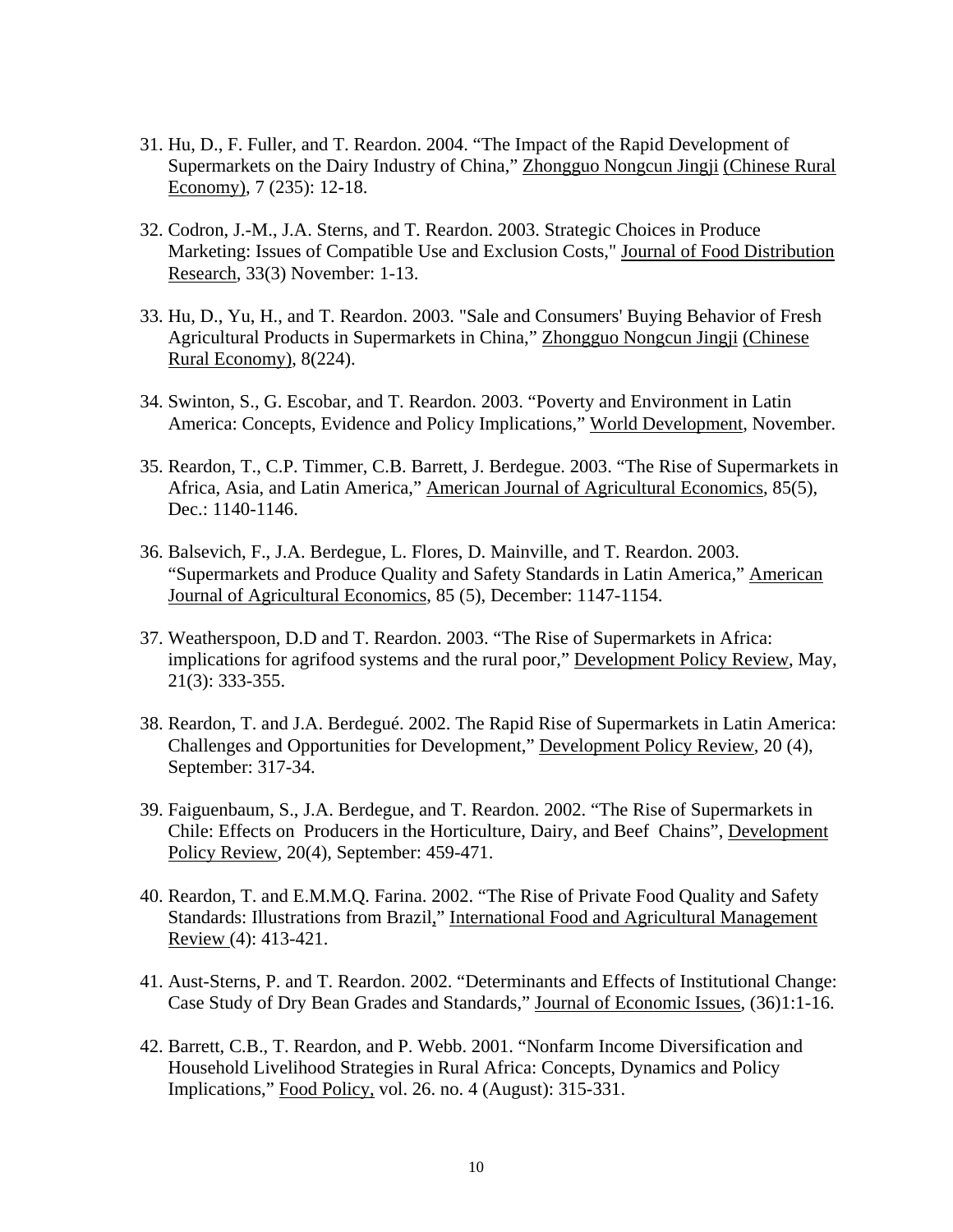- 43. Barrett, C.B., E. Barbier, and T. Reardon. 2001. "Agroindustrialization, Globalization, and International Development: The Environmental Implications" Environment and Development Economics, 6(4), October.
- 44. Barrett, C.B., E. Barbier, and T. Reardon. 2001. "Policy Forum Introduction: Farming the Garden of Eden," Environment and Development Economics, 6(4), October.
- 45. Corral, L. and T. Reardon. 2001. "Rural non-farm incomes in Nicaragua: patterns, determinants, and implications," World Development, 29 (3), March.
- 46. Berdegue, J., E. Ramirez, T. Reardon, G. Escobar. 2001. "Rural non-farm incomes in Chile," World Development, 29 (3), March.
- *47.* Reardon, T., J. Berdegué, and G. Escobar. 2001."Rural Nonfarm Employment and Incomes in Latin America: overview of issues, patterns, and determinants," World Development, 29 (3), March.
- 48. Farina, E. and T. Reardon. 2000. "Agrifood grades and standards in the extended MERCOSUR: conditioners and effects in the agrifood system," American Journal of Agricultural Economics, 82(5), December: 1170-76.
- 49. Schejtman, A. and T. Reardon. 2000. "El empleo no agrícola y los proyectos como política rural," Estudios Agrarios (the journal of the Procuraduría Agraria, Mexico), 6 (14), January-April: 9-30.
- 50. Reardon, T. and C.B. Barrett. 2000. "Agroindustrialization, Globalization, and International Development: an overview of issues, patterns, and determinants," Agricultural Economics, 23 (3), September: 195-205.
- 51. Escobal, J., V. Agreda, and T. Reardon. 2000. "Institutional change and agroindustrialization on the Peruvian coast: innovations, impacts, and implications," Agricultural Economics, 23(3), September: 267-278.
- 52. Reardon, T., JE Taylor, K. Stamoulis, P. Lanjouw, A. Balisacan. 2000. "Effects of Nonfarm Employment on Rural Income Inequality in Developing Countries: An Investment Perspective," Journal of Agricultural Economics 51(2), May: 266-288.
- 53. Cook, M., T. Reardon, C.B. Barrett, J. Cacho. 1999. "Globalization and Agroindustrialization: insights from agribusiness research in Asia and Latin America," International Food and Agribusiness Management Review, 2(3/4).
- 54. Reardon, T., J-M. Codron, L. Busch, J. Bingen, C. Harris. 1999. "Global Change in Agrifood Grades and Standards: Agribusiness Strategic Responses in Developing Countries," International Food and Agribusiness Management Review, 2 (3/4): 421-435.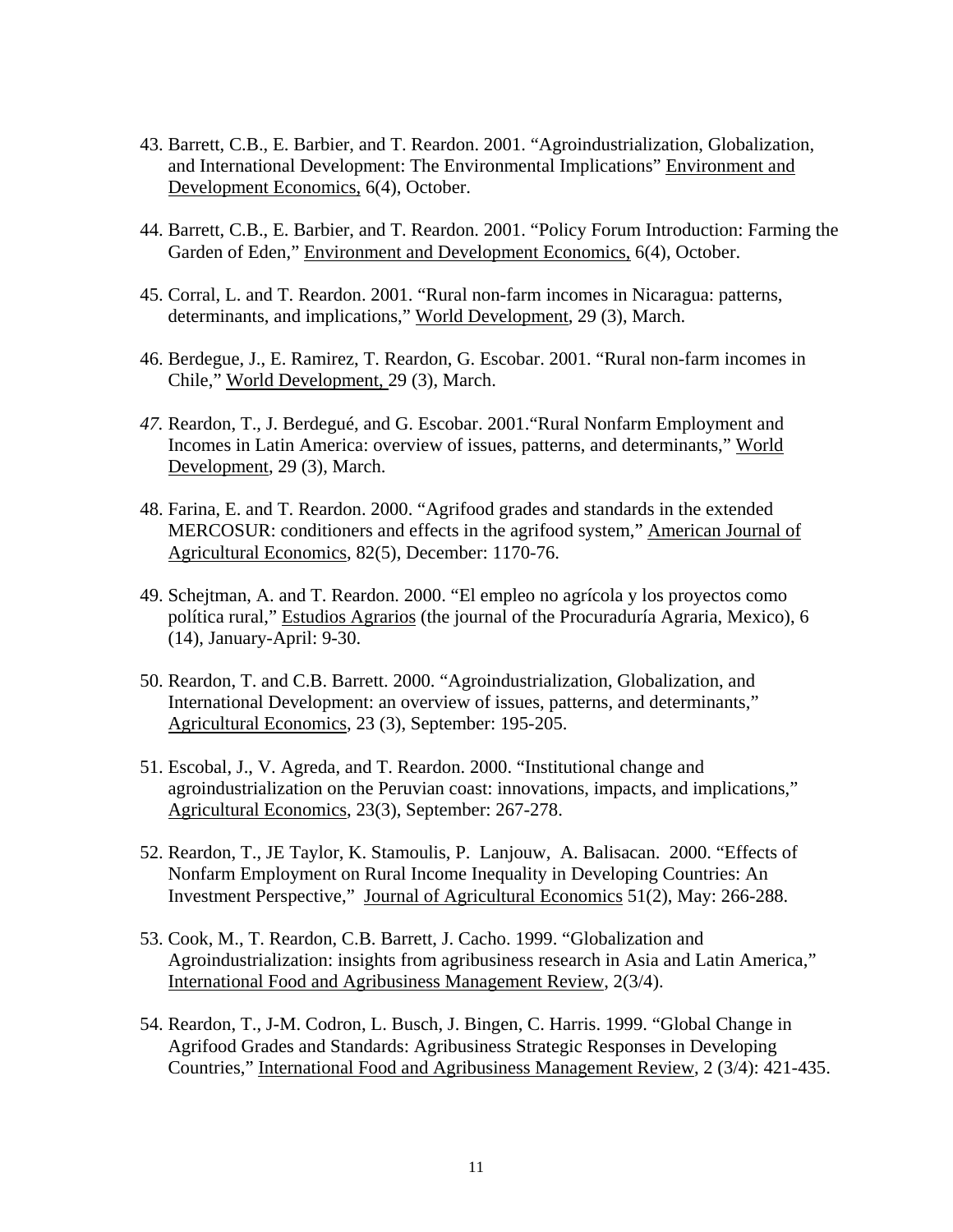- 55. Diagana, B. and T. Reardon. 1999. "Household Consumption Responses to the Franc CFA Devaluation: Evidence from Urban Senegal," Food Policy, 24(5), October: 495-516.
- 56. Diagana, B, F. Akindes, K. Savadogo, T. Reardon, and J. Staatz.1999. "Effects of the CFA franc devaluation on urban food consumption in West Africa: overview and crosscountry comparisons," Food Policy, 24(5), October: 465-478.
- 57. Singare, K., T. Reardon, Y. Camara, M. Wanzala, B. Teme, O. Sanogo. 1999. "Household consumption responses to the franc CFA devaluation: evidence from urban Mali," Food Policy, 24(5), October: 517-534.
- 58. Reardon, T., C. Barrett, V. Kelly, and K. Savadogo. 1999. "Policy reforms and sustainable agricultural intensification in Africa," Development Policy Review 17 (4) December: 375-395.
- 59. Reardon, T. and K. Stamoulis, 1998. "Relating Agro-industrialization, Intermediate Cities, and Farm-Nonfarm Linkages: an Investment Perspective with Latin American Examples," Politica Agricola, Número Especial (pub. Univ. de Mexico): 201-226.
- 60. Savadogo, K., T. Reardon, and K. Pietola, 1998. "Adoption of Improved Land-Use Technologies to Increase Food Security in Burkina Faso: Relating Animal Traction, Productivity, and Nonfarm Income," Agricultural Systems, 58 (3), October: 441-464.
- 61. Clay, D., T. Reardon, and J. Kangasniemi. 1998. "Sustainable Intensification in the Highland Tropics: Rwandan Farmers' Investments in Land Conservation and Soil Fertility," Economic Development and Cultural Change, 46 (2) (January): 351-78.
- 62. Machethe, C., T. Reardon, and D. Mead. 1997. "Promoting Farm-Nonfarm Linkages for Employment of the Poor in South Africa: A Research Agenda Focused on Small-Scale Farms and Agroindustry," Development Southern Africa, 14 (3), October: 377-394.
- 63. Reardon, T., V. Kelly, E. Crawford, B. Diagana, J. Dione, K. Savadogo, D. Boughton. 1997. "Promoting Sustainable Intensification and Productivity Growth in Sahel Agriculture After Macroeconomic Policy Reform," Food Policy, 22 (4), August: 317- 328.
- 64. Boughton, D. and T. Reardon. 1997. "Will promotion of coarse grain processing turn the tide for traditional cereals in the Sahel? Recent empirical evidence from Mali," Food Policy, 22 (4), August: 307-16.
- 65. Sakurai, T. and T. Reardon. 1997. "Potential demand for drought insurance in Burkina Faso and its determinants," American Journal of Agricultural Economics, 79 (November): 1193-1207.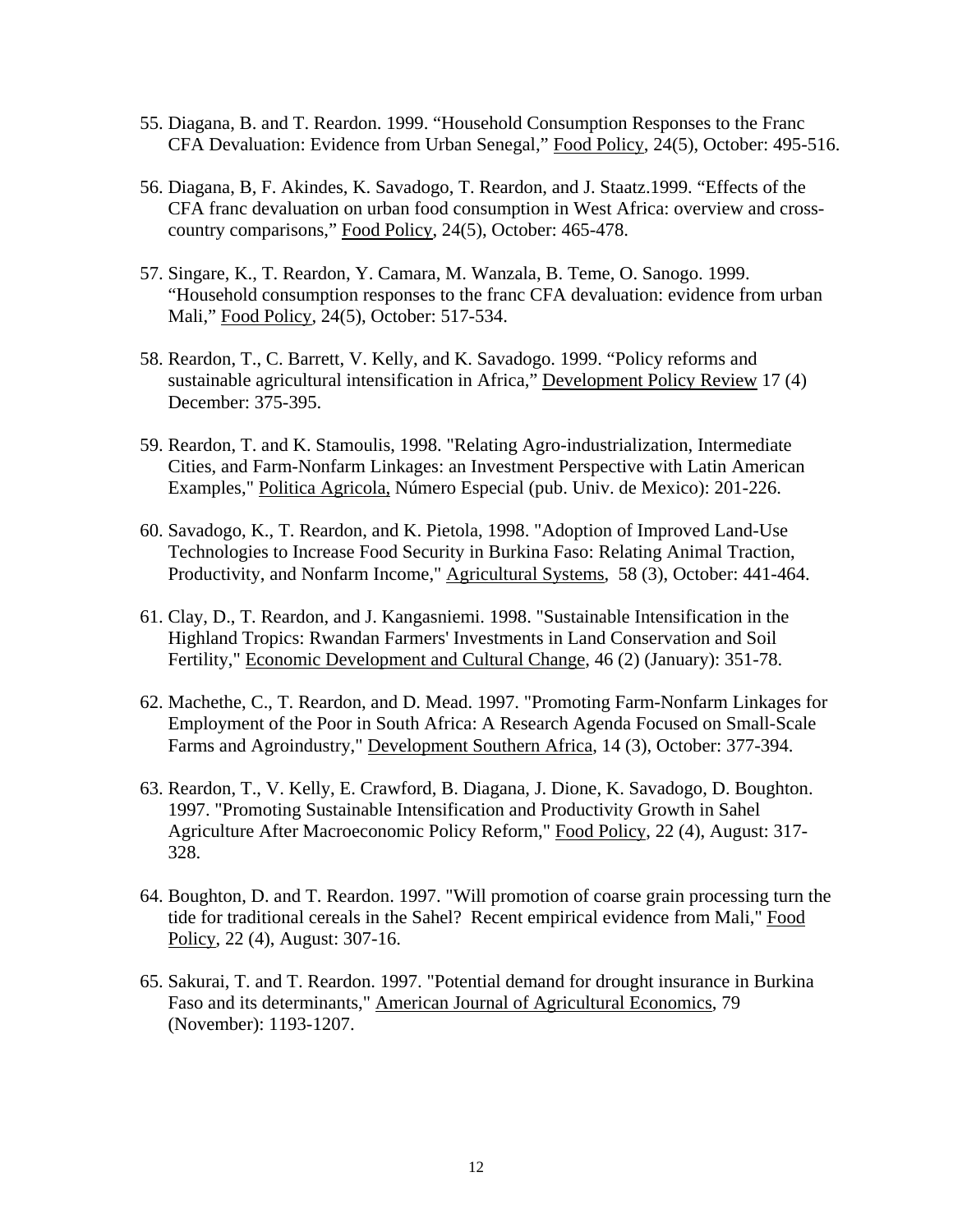- 66. Reardon, T. 1997. "Using Evidence of Household Income Diversification to Inform Study of the Rural Nonfarm Labor Market in Africa," World Development, 25 (5), 735- 748.
- 67. Dibley, D., T. Reardon, and J. Staatz. 1997. "How does a devaluation affect an economy? Lessons from Africa, Asia and Latin America," Etudes et recherches sahéliennes, July-December: 9-26.
- 68. Kante, B., T. Reardon, and A. Keita. 1997. "Dévaluation du franc cfa: analyse typologique des mesures d'accompagnement ," Etudes et recherches sahéliennes, July-December: 27-34 .
- 69. Byiringiro, F. and T. Reardon. 1996. "Farm productivity in Rwanda: effects of farm size, erosion, and soil conservation investments," Agricultural Economics, 15(2) Nov.: 127- 136.
- 70. Reardon, T. and J. E. Taylor. 1996. "Agroclimatic Shock, Income Inequality, and Poverty: Evidence from Burkina Faso," World Development, 24 (5), May: 901-914.
- 71. Savadogo, K., T. Reardon, and K. Pietola. 1995. "Mechanization and Agricultural Supply Response in the Sahel: A Farm-Level Profit Function Analysis," Journal of African Economies, 4 (3), Dec.: 336-377. Also reprinted in French in 1995 as "Mécanisation et offre agricole dans le Sahel: une analyse de la fonction de profit des exploitations agricoles," Revue d'économie du développement, (2), June, pp. 57-92
- 72. Reardon, T. 1995. "Sustainability Issues for Agricultural Research Strategies in the Semi-Arid Tropics: Focus on the Sahel," Agricultural Systems, 48 (3): 345-360.
- 73. Kelly, V., T. Reardon, B. Diagana, A.A. Fall. 1995. "Impacts of devaluation on Senegalese households: policy implications," Food Policy, 20 (4): 299-313.
- 74. Reardon, T. and S.A. Vosti. 1995. "Links between rural poverty and environment in developing countries: Asset categories and investment poverty," World Development, 23 (9), September: 1495-1506.
- 75. Dibley, D., D. Boughton, and T. Reardon. 1995. "Processing and preparation costs for rice and coarse grains in urban Mali: subjecting conventional wisdom to empirical scrutiny," Food Policy, 20 (1): 41-50.
- 76. Tschirley, D., T.S. Jayne, L. Rubey, T. Reardon, J. Staatz, J. Shaffer, and M. Weber. 1995. "Confronting the silent challenge of hunger: a conference synthesis," Food Policy, 20 (4), August: 367-70.
- 77. Reardon, T., E. Crawford, and V. Kelly. 1994. "Links between nonfarm income and farm investment in African Households: adding the capital market perspective," American Journal of Agricultural Economics, 76 (5), December: 1172-1176.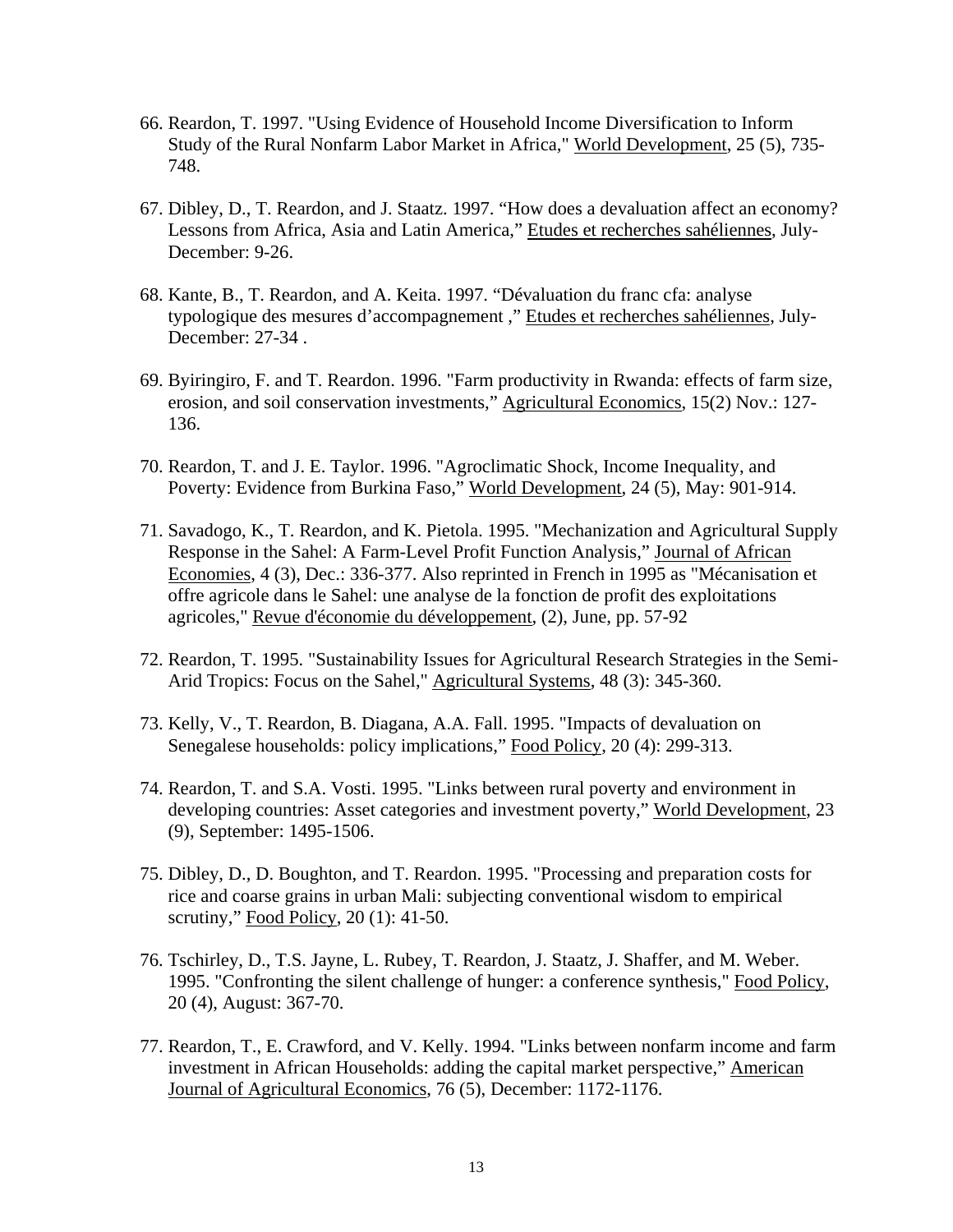- 78. Savadogo, K., T. Reardon, and K. Pietola. 1994. "Farm productivity in Burkina Faso: effects of animal traction and nonfarm income," American Journal of Agricultural Economics, 76 (3), August: 608-612.
- 79. Jayne, T.S., Y. Khatri, C. Thirtle, and T. Reardon. 1994. "Determinants of Productivity Change using a Profit Function Approach: Smallholder Agriculture in Zimbabwe," American Journal of Agricultural Economics, 76 (3), August: 613-618.
- 80. Kennedy, E. and T. Reardon. 1994. "Shift to Non-traditional Grains in the Diets of East and West Africa: Role of Women's Opportunity Cost of Time in Prepared-Food Consumption," Food Policy, 19 (1), February: 45-56.
- 81. Haddad, L. and T. Reardon. 1993. "Gender Bias in the Allocation of Resources Within Households in Burkina Faso: A Disaggregated Outlay Equivalent Analysis," Journal of Development Studies, 29 (2) January: 260-276.
- 82. Reardon, T. 1993. "Impactos del ajuste estructural en los ingresos reales del Perú en los años 80: un examen de la reducción del subsidio a los alimentos y de la devaluación," Economía (published by the Pontificia Universidad Católica del Perú), XVI (32), Diciembre: 111-140.
- 83. Reardon, T. 1993. "Cereals Demand in the Sahel and Potential Impacts of Regional Cereals Protection," World Development, 21 (1): January: 17-35.
- 84. Reardon, T. and S. Vosti. 1992. "Issues in the Analysis of the Effects of Policy on Conservation and Productivity at the Household Level in Developing Countries," Quarterly Journal of International Agriculture, 31 (4), October-December: 380-396.
- 85. Reardon, T. 1992. "Economic Evaluation of Sustainable Agriculture: Challenges from Agroforestry: discussion," American Journal of Agricultural Economics, 74 (3), August: 818-19.
- 86. Webb, P. and T. Reardon. 1992. "Drought Impact and Household Response in East and West Africa," Quarterly Journal of International Agriculture, (3) July-September: 230- 246.
- 87. Reardon, T., Islam, N., and M. Benoit-Cattin. 1992. "Questions sur la durabilité pour la recherche agricole en Afrique," Les cahiers de la recherche developpement (published by CIRAD), no. 30, June.
- 88. Reardon, T., C. Delgado, and P. Matlon. 1992. "Determinants and Effects of Income Diversification Amongst Farm Households in Burkina Faso," Journal of Development Studies, 28 (January): 264-296.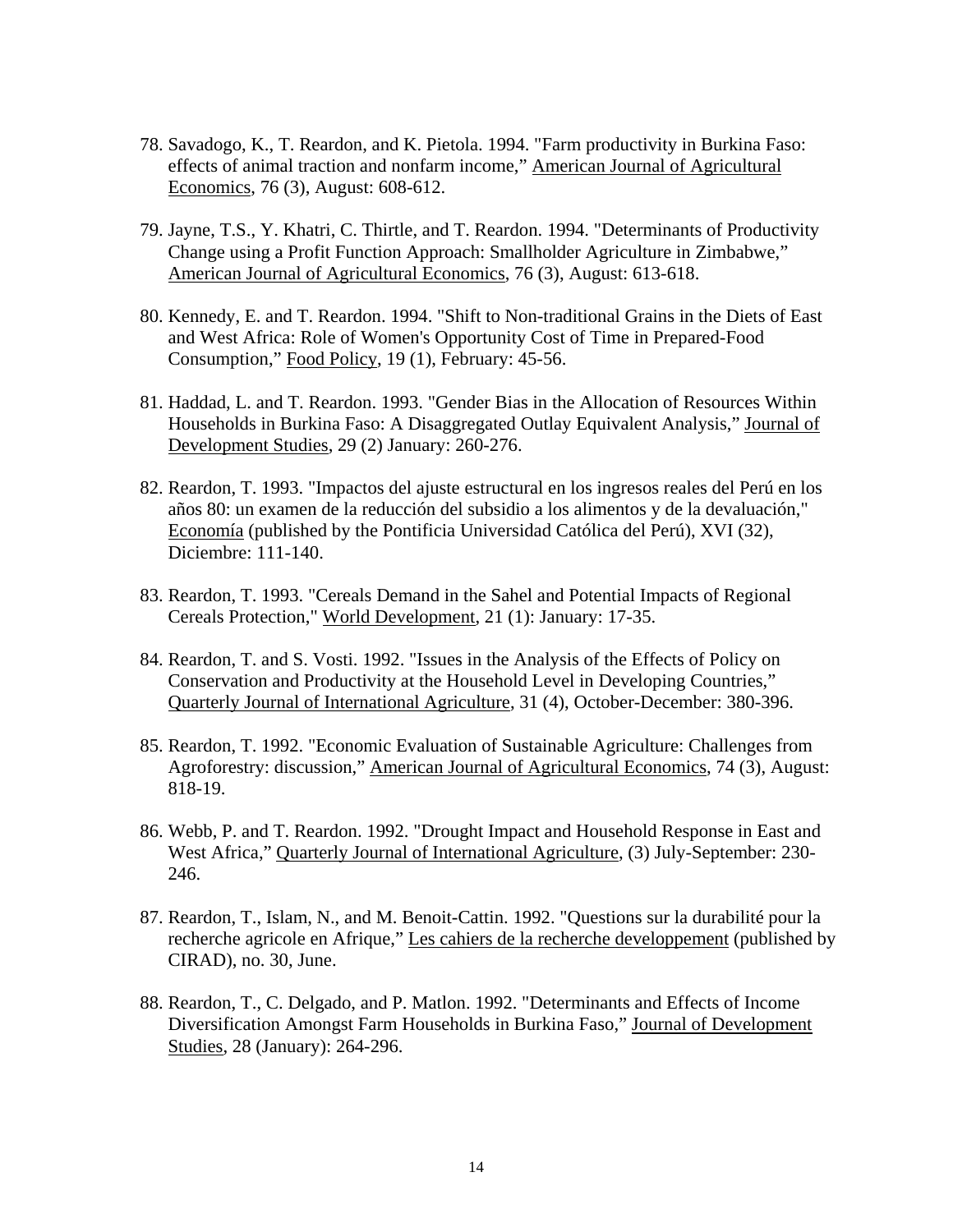- 89. Reardon, T., T. Thiombiano, and C. Delgado. 1989. "L'importance des céréales nontraditionnelles dans la consommation des riches et des pauvres à Ouagadougou," Economie Rurale (190), March-April.
- 90. Reardon, T., P. Matlon, and C. Delgado. 1988. "Coping with Household-level Food Insecurity in Drought-Affected Areas of Burkina Faso," World Development, 16 (9): 1065-1074. Also appeared in 1992 as "Comment les ménages font face à l'insécurité alimentaire dans les régions par la sécheresse au Burkina Faso: cas de 1984/85," CEDRES Etudes: Revue Economique et Sociale Burkinabe (published by University of Ouagadougou, FASEG), no. XXXV, 1st semester.

#### **Magazine, Trade Journal, and Newsletter Articles**

- 1. Reardon, T. (with J. Prevor commentary on my letter). 2008. "Pundit's Mailbag Labor Shortages And Globalization Will Soon Lead To Mechanical Harvesting," Jim Prevor's Perishable Pundit, www.perishablepundit.com, August 28.
- 2. Gulati, A. and T. Reardon. 2008. "Organised retail and food price inflation Opening the 'Black Box'" Hindu Business Line, May 24.
- 3. Reardon, T. (with J. Prevor commentary on my letter). 2007. "Pundit's Mailbag China, COOL And International Opportunities," Jim Prevor's Perishable Pundit, www.perishablepundit.com, June 27.
- 4. Gulati, A. and T. Reardon. 2007. "For a less painful path towards retail revolution," The Economic Times (of India), 22 June (1000 words, regular article). (Economic/financial daily with second greatest circulation in the world, after the WSJ, at 650,000 readers)
- 5. Gulati, A. and T. Reardon. 2007. "Can organized retail in food help lift the tail?" The Economic Times (of India), 6 July (1000 words, regular article). (Economic/financial daily with second greatest circulation in the world, after the WSJ, at 650,000 readers)
- 6. Reardon, T. 2004. "The Importance of Being Earnest How Supermarkets Are Reshaping Farmer Opportunities and Challenges in Developing Country Agrifood Systems," LAC Trade Matters, published by USAID/Washington, No. 35, November.
- 7. Gale, F. and T. Reardon. 2004. "China's Modernizing Supermarket Sector Presents Major Opportunities for U.S. Agricultural Exporters," AgExporter, published by USDA, November. http://www.fas.usda.gov/info/agexporter/2004/November/pgs%204-8.pdf
- 8. Weatherspoon, D. and T. Reardon. 2003. "Supermarkets in Sub-Saharan Africa: challenges and opportunities for agrifood suppliers." Africa Regional Overview, Q2/2003: Lead article. London: The Economist Intelligence Unit: 1-6.
- 9. Reardon, T., J.A. Berdegue, and J. Farrington. 2002. "Supermarkets and Farming in Latin America: pointing directions for elsewhere?" ODI Natural Resource Perspectives, 81(6).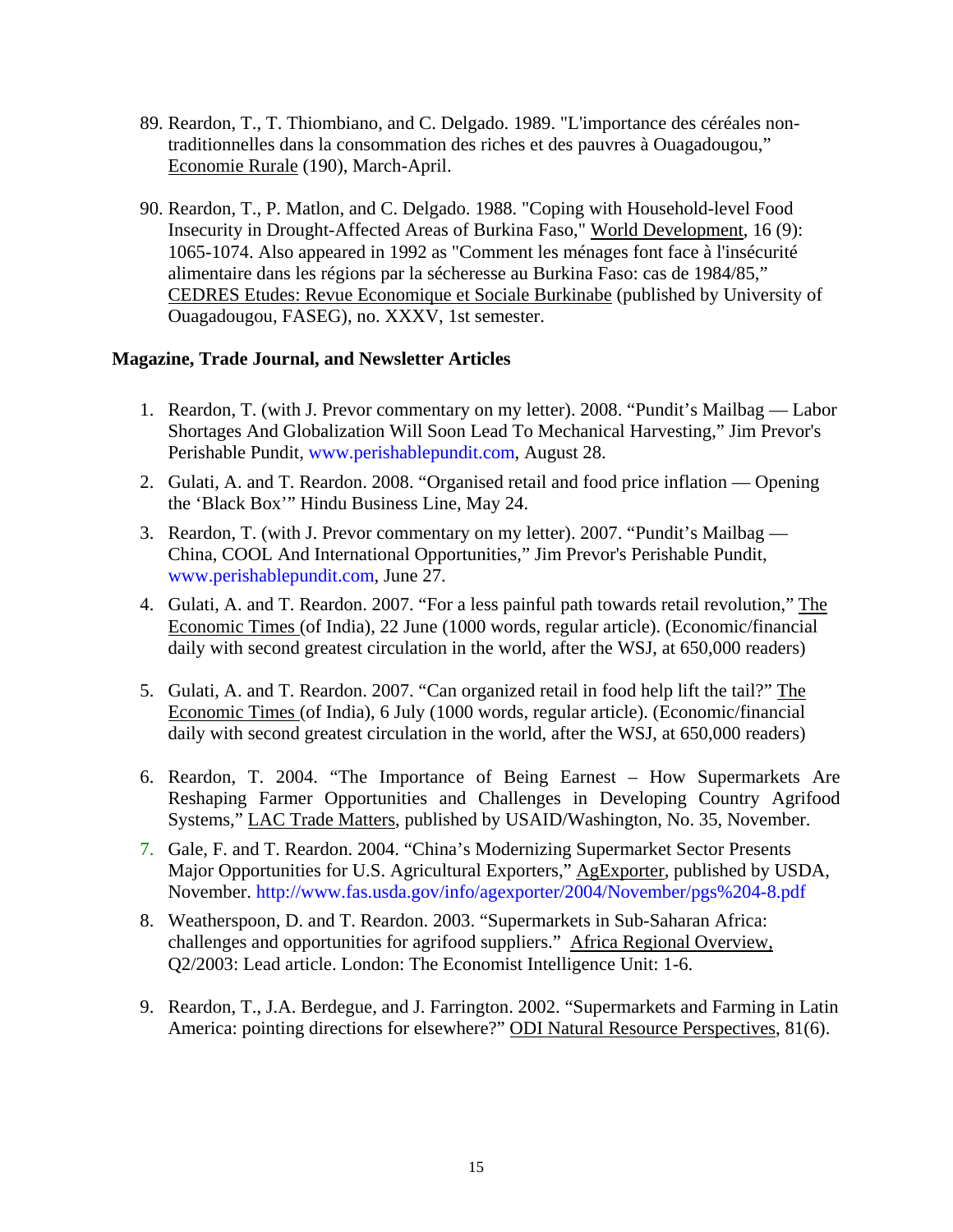#### **Book Chapters**

- 1. Reardon, T., S. Henson, and A. Gulati. 2009. "Links between Supermarkets and Food Prices, Diet Diversity and Food Safety in Developing Countries," Chapter 7 in C. Hawkes, C. Blouin, S. Henson, N. Drager, and Laurette Dubé (editors). (December) 2009. Trade, Food, Diet and Health: Perspectives and Policy Options. Wiley-Blackwell.
- 2. Reardon, T. and A. Gulati. 2008. Evolution of International Retail: Implications for India, in Joseph, M. N. Soundararajan, M. Gupta, and S. Sahu. Impact of Organized Retailing on the Unorganized Sector. May, New Delhi: ICRIER (Indian Council for Research on International Economic Relations), research at the request of the Government of India.
- 3. Reardon, T. and C.P. Timmer. 2008. "The Rise of Supermarkets in the Global Food System," chapter 6 in J. von Braun and Diaz-Bonilla, E. (editors) Globalization of Food and Agriculture, and the Poor. New Delhi: Oxford University Press. 189-214.
- 4. Reardon, T., CP Timmer, JA Berdegue. 2008. "The Rapid Rise of Supermarkets in Developing Countries: Induced Organizational, Institutional and Technological Change in Agri-Food Systems," in McCullough, EB, PL Pingali, KG Stamoulis (eds.) The Transformation of Agri-Food Systems: Globalization, Supply Chains and Smallholder Farmers. Earthscan. 47-66.
- 5. Neven, D. and T. Reardon. 2008. "Rapid Rise of Kenyan Supermarkets: Impacts on the Fruit and Vegetable Supply System," ibid. 189-206.
- 6. Berdegue, JA and T. Reardon. 2008. "The Retail-Led Transformation of Agrifood Systems," In CR Farnworth, J Jiggins, and EV Thomas (editors*),* Creating Food Futures: Trade, Ethics and the Environment. London: Aldershot: Gower. 11-26.
- 7. Berdegue, JA and T. Reardon. 2008. "Impacts of the Supermarket Revolution and the Policy and Strategic Responses," In CR Farnworth, J Jiggins, and EV Thomas (eds), Creating Food Futures: Trade, Ethics and the Environment*.* London: Aldershot: Gower. 149-162.
- 8. Reardon, T., J.A. Berdegué, C.B. Barrett, and K. Stamoulis. 2007. "Household Income Diversification into Rural Nonfarm Activities," in Haggblade, S., P.B.R. Hazell, and T. Reardon (editors). 2007. Transforming the Rural Nonfarm Economy, Baltimore: Johns Hopkins University Press.
- **9.** Reardon, T. and C.P. Timmer. 2007. "Transformation of Markets for Agricultural Output in Developing Countries Since 1950: How Has Thinking Changed?" chapter 55 in R.E. Evenson, and P. Pingali (eds). Handbook of Agricultural Economics, 3: Agricultural Development: Farmers, Farm Production and Farm Markets. Amsterdam: Elsevier Press: 2808-2855.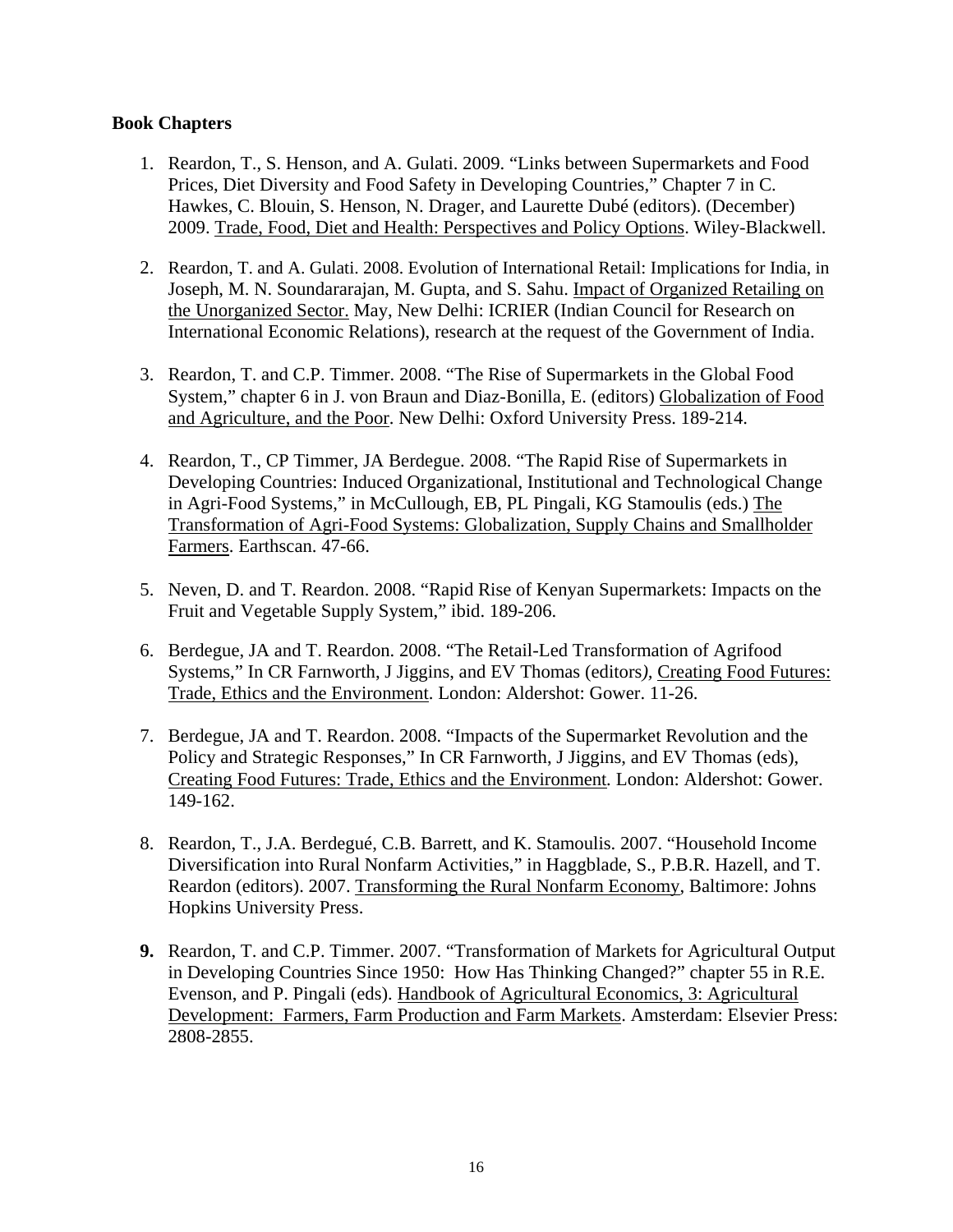- 10. Reardon, T. and C.P. Timmer. 2007. "The Supermarket Revolution with Asian Characteristics," chapter in by A.M. Balisacan and N. Fuwa (editors) Reasserting the Rural Development Agenda: Lessons Learned and Emerging Challenges in Asia, Singapore: Institute of Southeast Asian Studies, and Southeast Asian Regional Center for Graduate Study and Research in Agriculture.
- **11.** Berdegué, J.A., T. Reardon, F. Balsevich, L. Flores, and R. Hernández. 2006. "Supermarkets and Small Horticultural Product Farmers in Central America," Chapter in Swinnen, J. (ed.). Global supply chains, standards, and poor farmers, CABI Press.
- 12. Reardon, T. 2006. "The Rapid Rise of Supermarkets and the Use of Private Standards in their Food Product Procurement Systems in Developing Countries," chapter in Ruben, R., M. Slingerland, and N. Nijhoff (eds.). Agro-food Chains and Networks for Development, published by Frontis - Wageningen International Nucleus for Strategic Expertise, Wageningen University and Research Centre, Wageningen, The Netherlands.
- 13. Reardon, T. 2005. "How the Rise of Supermarkets Poses New Challenges for Christian Rural Development Organizations," chapter 8 in Dean, Judith M., Julie Schaffner and Stephen L.S. Smith (eds.), Attacking Poverty in the Developing World: Christian Practitioners and Academics in Collaboration, World Vision and Authentic Media.
- 14. Reardon, T. 2003. "Capital market liberalization and the Latin American agrifood system, " Chapter 10 in Trade Reforms and Food Security: Conceptualizing the Linkages, Rome: FAO/Commodity Policy and Projections Service Commodities and Trade Division, www.fao.org/DOCREP/005/Y4671E/y4671e0f.htm
- 15. Davis, B., T. Reardon, K. Stamoulis, and P. Winters. 2002. "Promoting Farm/non-farm linkages in developing countries," chapter 1 in Davis, Reardon, Stamoulis, and Winters (editors), Promoting Farm/Non-Farm Linkages for Rural Development: Case Studies from Africa and Latin America, Rome: FAO.
- 16. Clay, D.C., V. Kelly, E. Mpyisi, and T. Reardon. 2002. "Input use and conservation investments among farm households in Rwanda: Patterns and determinants," in C.B. Barrett, F. Place, and A.A. Aboud (eds.) Natural Resources Management in African Agriculture: Understanding and Improving Current Practices, CABI, 103-114
- 17. Barrett, C.B., J. Lynam, F. Place, T. Reardon, and A.A. Aboud. 2002. "Towards improved natural resource management in African agriculture," in Barrett, Place, Aboud, op cit. 287-296.
- 18. Reardon, T. and C.B. Barrett. 2001. "Ambiguous Effects of Policy Reforms on Sustainable Agricultural Intensification in Africa," in A. Angelsen and D. Kaimowitz (editors). Agricultural technologies and tropical deforestation, (Wallingford, UK: CAB International), 231-250.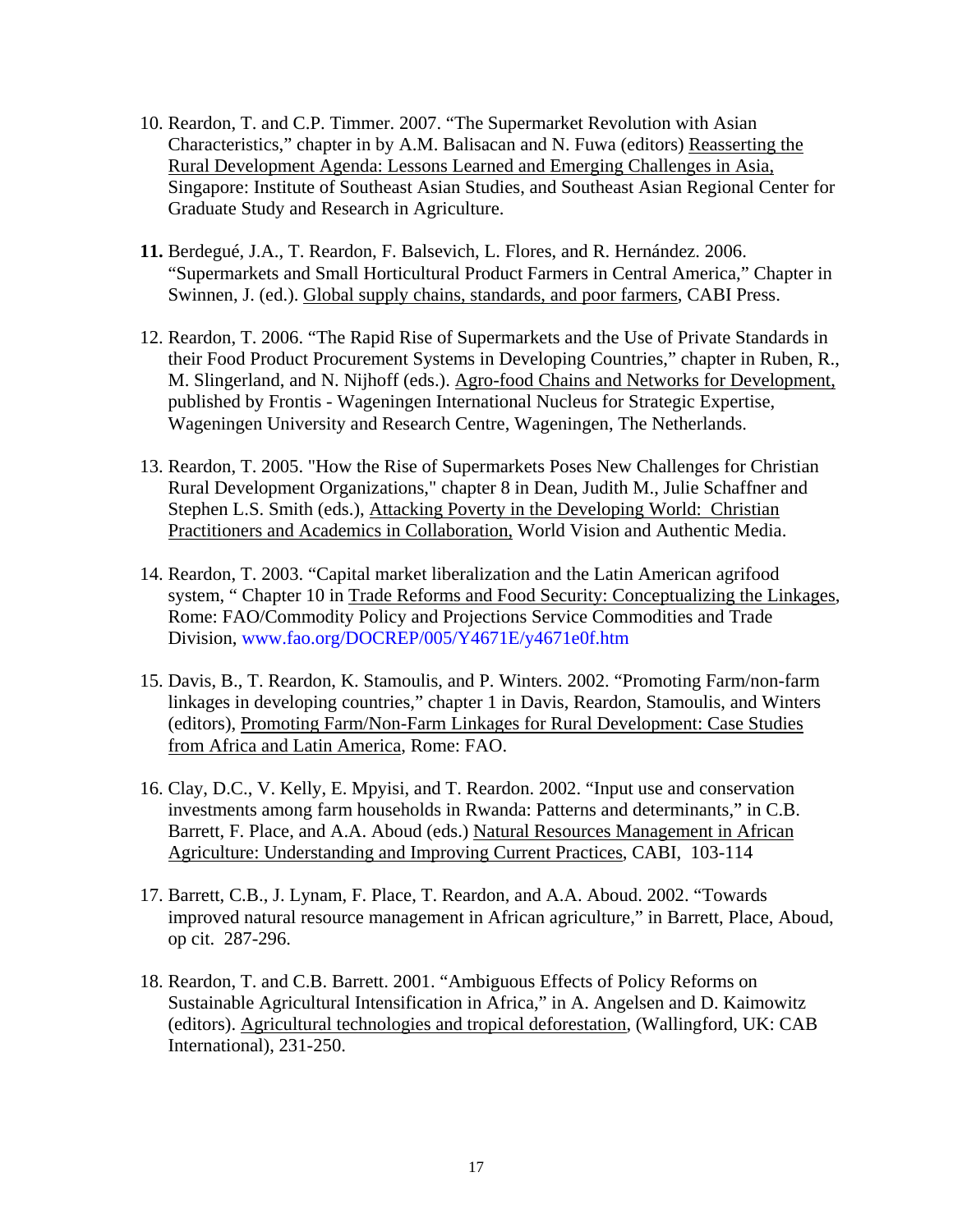- 19. Yanggen, D. and T. Reardon. 2001. "Kudzu-improved fallows in the Peruvian Amazon," in A. Angelsen and D. Kaimowitz (editors). Agricultural technologies and tropical deforestation, (Wallingford, UK: CABI), 213-230.
- 20. Reardon, T. 2000. "Interactions between the Agricultural System and Non-agricultural Activities of Farm Households in Developing Countries," in J-P Colin and E.W. Crawford (eds.) Research on Agricultural Systems: Accomplishments, Perspectives, and Issues. Huntington, NY: Nova Science Publishers, Inc., 163-178.
- 21. Reardon, T., C.B. Barrett, V. Kelly, and K. Savadogo. 2000. "Sustainable Versus Unsustainable Agricultural Intensification in Africa: Focus on Policy Reforms and Market Conditions," in D.R. Lee and C.B. Barrett (eds.), Tradeoffs or Synergies? Agricultural Intensification, Economic Development and the Environment in Developing Countries (Wallingford, UK: CAB International), 365-382.
- 22. Reardon, T. and P. Glewwe. 2000. "Agriculture" and "Module for Chapter 19" in M. Grosh and P. Glewwe (eds.) Designing Household Survey Questionnaires for Developing Countries: Lessons from Fifteen Years of the Living Standards Measurement Study, Washington: The World Bank, 139-182 and 407-453.
- 23. Giovannucci, D. and T. Reardon. 2000. "Understanding Grades and Standards -- and How to Apply Them," in D. Giovannucci (ed.) A Guide to Developing Agricultural Markets and Agro-Enterprises, Washington: The World Bank.
- 24. Reardon, T. and A. Shaikh. 1998. "Links between environment and agriculture in Africa," in P. Veit (ed.) Africa's Valuable Assets: A Reader in Natural Resource Management, Washington: World Resources Institute, 323-328.
- 25. Reardon, T., K. Stamoulis, A. Balisacan, ME Cruz, J. Berdegue, B. Banks. 1998. "Rural Nonfarm Income in Developing Countries," Special Chapter in The State of Food and Agriculture 1998, Rome: FAO, 283-356.
- 26. Reardon, T. 1998. "African Agriculture: Productivity and Sustainability Issues," in C. Eicher and J. Staatz (editors) Agricultural Development in the Third World Third Edition (Baltimore: Johns Hopkins University Press), 444-457.
- 27. Clay, D.C. and T. Reardon. 1997. "Population and Sustainability: Understanding Population, Environment and Development Linkages" in G. D'Souza and G. Gebremedhin (eds.), Sustainability in Agricultural and Rural Development. Aldershot: Ashgate, 117-135.
- 28. Reardon, T. and S. Vosti. 1997. "Policy analysis of conservation investments: Extensions of traditional technology adoption research," in Vosti and Reardon (editors), op cit.135- 145.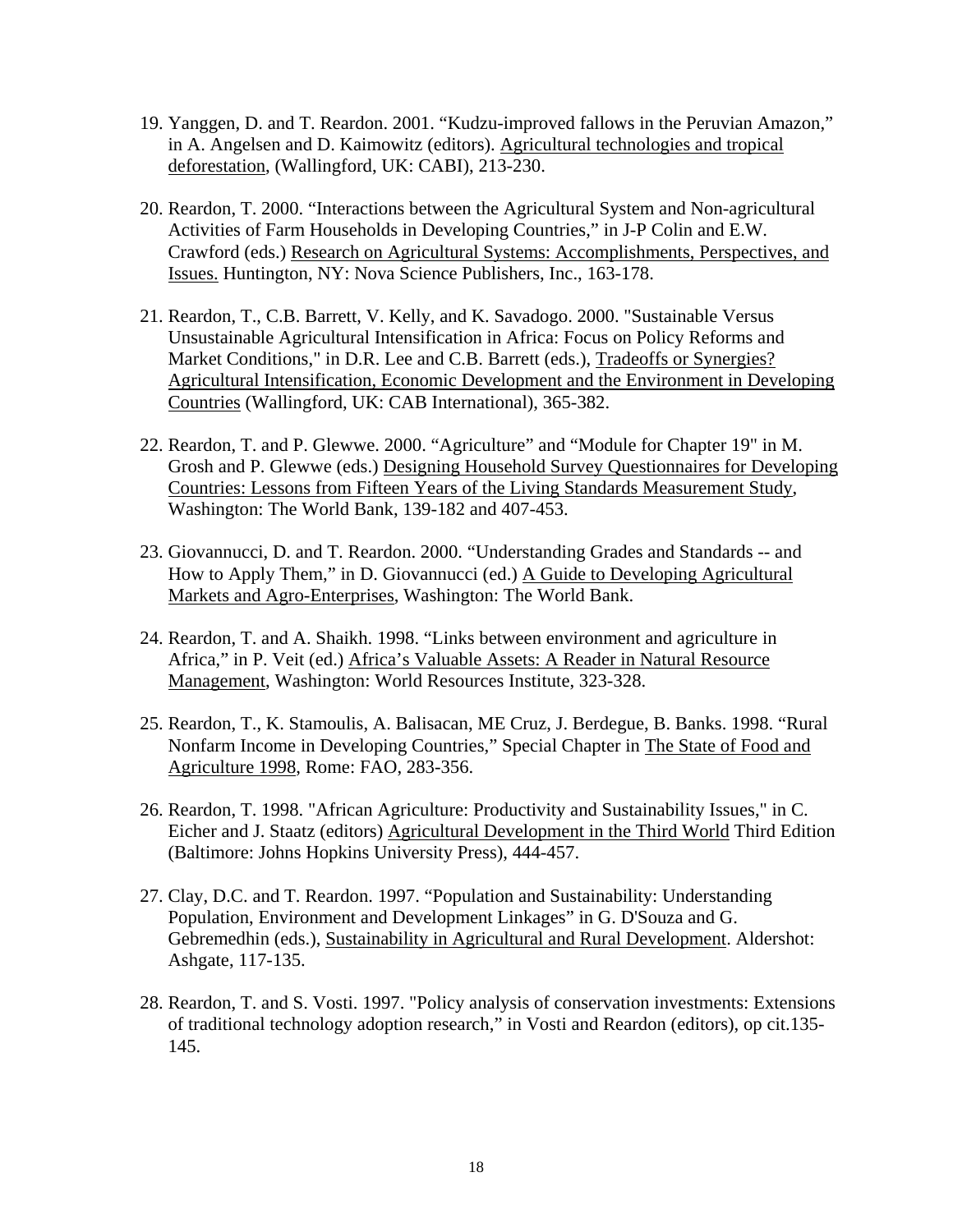- 29. Reardon, T. and S. Vosti. 1997. "Poverty-Environment Links in Rural Areas of Developing Countries," in Vosti, S. and T. Reardon (editors), op cit. 47-65
- 30. Vosti, S. and T. Reardon. 1997. "Introduction: The Critical Triangle of Links among Sustainability, Growth, and Poverty Alleviation," in Vosti and Reardon (eds.), op cit.1-18
- 31. Vosti, S. and T. Reardon. 1997. "Conclusion" in Vosti and Reardon (eds), op cit.339-346
- 32. Reardon, T., A.A. Fall, V. Kelly, C. Delgado, P. Matlon, J. Hopkins, and O. Badiane. 1994. "Is income diversification agriculture-led in the West African Semi-Arid Tropics? The nature, causes, effects, distribution, and production linkages of off-farm activities," in A. Atsain, S. Wangwe, and A.G. Drabek (eds) Economic Policy Experience in Africa: What Have We Learned? African Economic Research Consortium, Nairobi. 207-230.
- 33. Reardon, T. 1994. "Structural adjustment impacts on real incomes in Peru in the 1980s: Focus on consumer subsidy reduction and on devaluation," in Heidhues and Knerr (editors), Food and Agricultural Policies Under Structural Adjustment, Sept. 21-25, 1992, Hohenheim, Germany; 29th Seminar of the European Association of Agricultural Economics. Frankfurt: Peter Lang, 503-516.
- 34. Reardon, T. 1991. "Income Sources of the Malnourished Rural Poor in a Drought Year in Burkina Faso," in von Braun and Pandya-Lorch (editors) Rural Employment and Income Sources: Micro-Level Information for Development of Policy Priorities, IFPRI.
- 35. Reardon, T. and P. Matlon. 1989. "Seasonal Food Insecurity and Vulnerability in Drought-Affected Regions of Burkina Faso" in D. Sahn (editor) Seasonal Variability in Third World Agriculture: The Consequences for Food Security, Johns Hopkins University Press, 118-136.
- 36. Reardon, T. 1989. "The Role of Household and Market Level Economic Research in Improving the Design and Management of Technology," in Groendfeldt, D., and Moock, J. (editors), Social Science Perspective on Managing Agricultural Technology, International Irrigation Management Institute.

#### **Invited Keynote and Plenary Session Papers, and other Conference Papers**

- 1. Gulati, A., T. Reardon, K. Gangly, and K. Gupta. 2008. "Transforming agrifood systems: role of organized retail in India," Keynote Address, The First Annual Conference of the Indian Society of Agribusiness Management on Emerging Trends in Agribusiness Management. Indian Agricultural Sciences, Bangalore, 25-27 September.
- 2. Reardon, T., A. Gulati, and B. Minten. (2008). "Supermarkets and Agrifood System Development in India: Innovations in Procurement that Link Small Farmers to Modernizing Markets," Paper presented 28 July at the American Agricultural Economics Association Annual meetings, in Orlando, at the Organized Symposium "The Changing Face of Agricultural and Food Marketing in India: Linking Farmers with Markets".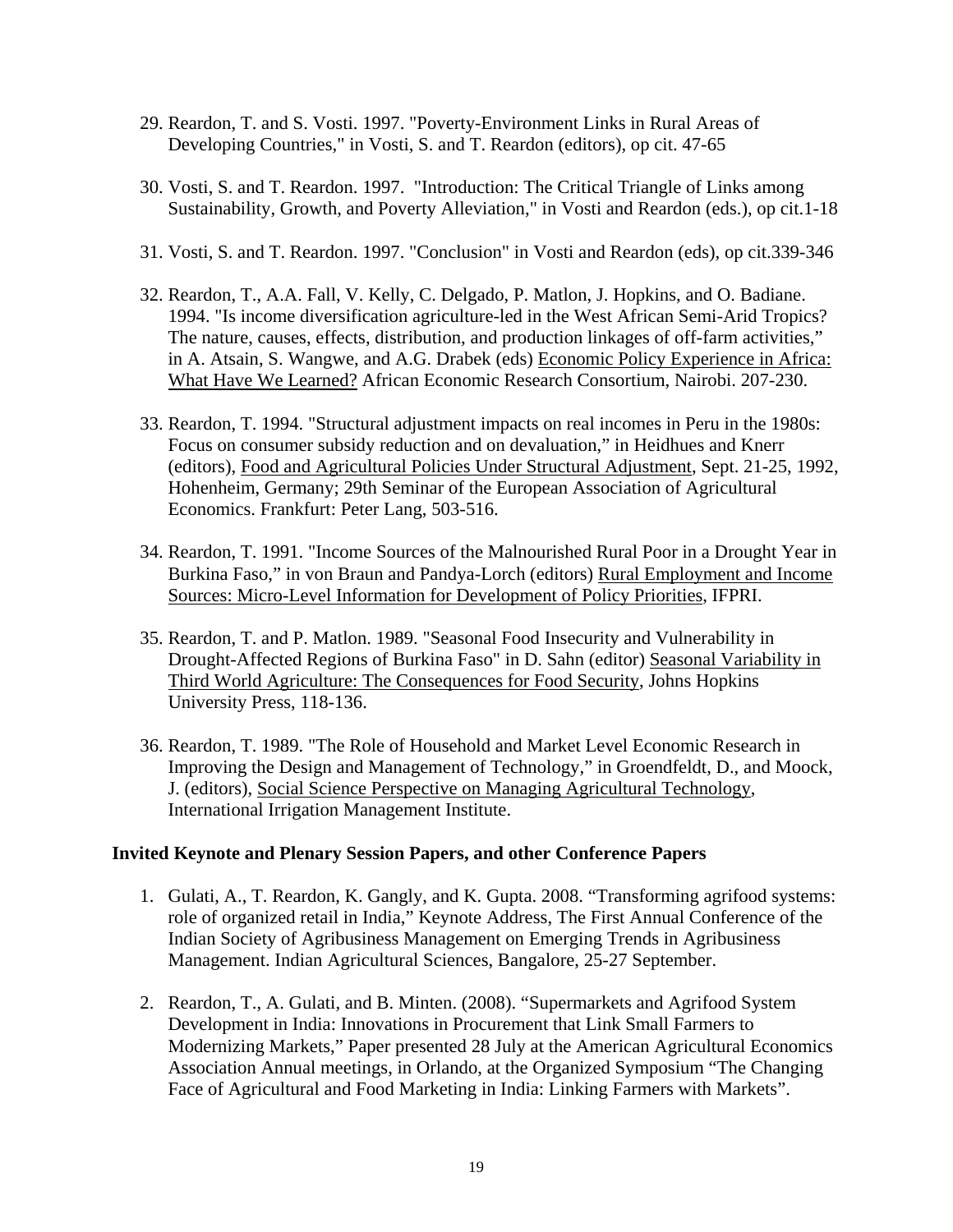- 3. Reardon, T., J.A. Berdegué, R. Medina, M. Aguirre, F. Echánove, A. Martínez, R. Cook, N. Tucker, F. Balsevich. 2006. "Las Tiendas de Autoservicio – y sus Efectos sobre las Cadenas de Comercialización de Productos Hortofrutícolas en México: Implicaciones para los productores y políticas," Powerpoint presentation at the international seminar Supermercados y Desarrollo Agricola en Mexico, Morelia, Michoacan, August.
- 4. Reardon, T., P. Pingali, and K. Stamoulis. 2006. "Impacts of Agrifood Market Transformation during Globalization on the Poor's Rural Nonfarm Employment: Lessons for Rural Business Development Programs," Plenary Paper Presented at the 2006 meetings of the International Association of Agricultural Economists, in Queensland, Australia, August 12-18.
- 5. Reardon, T. and C.P. Timmer. 2005. "The Supermarket Revolution with Asian Characteristics," Presentation at the International Conference "Agricultural and Rural Development in Asia: Ideas, Paradigms, and Policies Three Decades After," SEARCA, 10-11 November 2005, Mandarin Oriental Hotel, Makati City, Philippines.
- 6. Reardon, T. and J. Huang. 2005. "Methods for Assessing Determinants, Costs, and Benefits of Small Farmer Inclusion in Restructured Agrifood Chains," Resource Paper for Component 1 of the Regoverning Markets Program, Phase 2, presented at the Regoverning Markets Methodology and Planning Workshop, 27-30 August 2005, Amsterdam
- 7. Reardon, T., J.A. Berdegué, C.P. Timmer, D. Mainville, L. Flores, R. Hernandez, D. Neven, and F. Balsevich. 2005. "Links Among Supermarkets, Wholesalers, and Small Farmers in Developing Countries: Conceptualization and Emerging Evidence," Paper presented at, and published in the Proceedings of, International Research Workshop "Future of Small Farms" jointly organized by ODI, IFPRI, and Imperial College, Wye Campus, University of London on June 26-29 2005, Washington DC: IFPRI.
- 8. Reardon, T. 2005. "Customizing Market Development Strategies: New Paths to Rural Development in Central America," Staff Paper # 2005-01, Department of Agricultural Economics-Michigan State University, and Keynote Paper Presented at the "Taller sobre el Comercio Internacional y Desarrollo de la Economía Rural," (Conference on Trade and Rural Economic Development) sponsored by Inter-American Development Bank, World Bank, and USAID, February 21-22, 2005, Guatemala City.
- 9. Reardon, T. 2003. "Desafíos de la lucha contra la pobreza rural en la economía globalizada de América Latina: instituciones, mercados y proyectos," in Division Desarrollo Productivo y Empresarial, Unidad de Desarrollo Agricola, CEPAL. (eds.)La pobreza rural en América Latina: lecciones para una reorientación de la políticas. Series CEPAL - Seminarios y Conferencias, number 27, August. Proceedings of the International Conference 27/28 January 2000 in Valle Nevado, Chile, "Encuentro de altos directivos de la lucha contra la pobreza rural" organized by ECLAC, Rimisp, and FAO. Pages 79-101.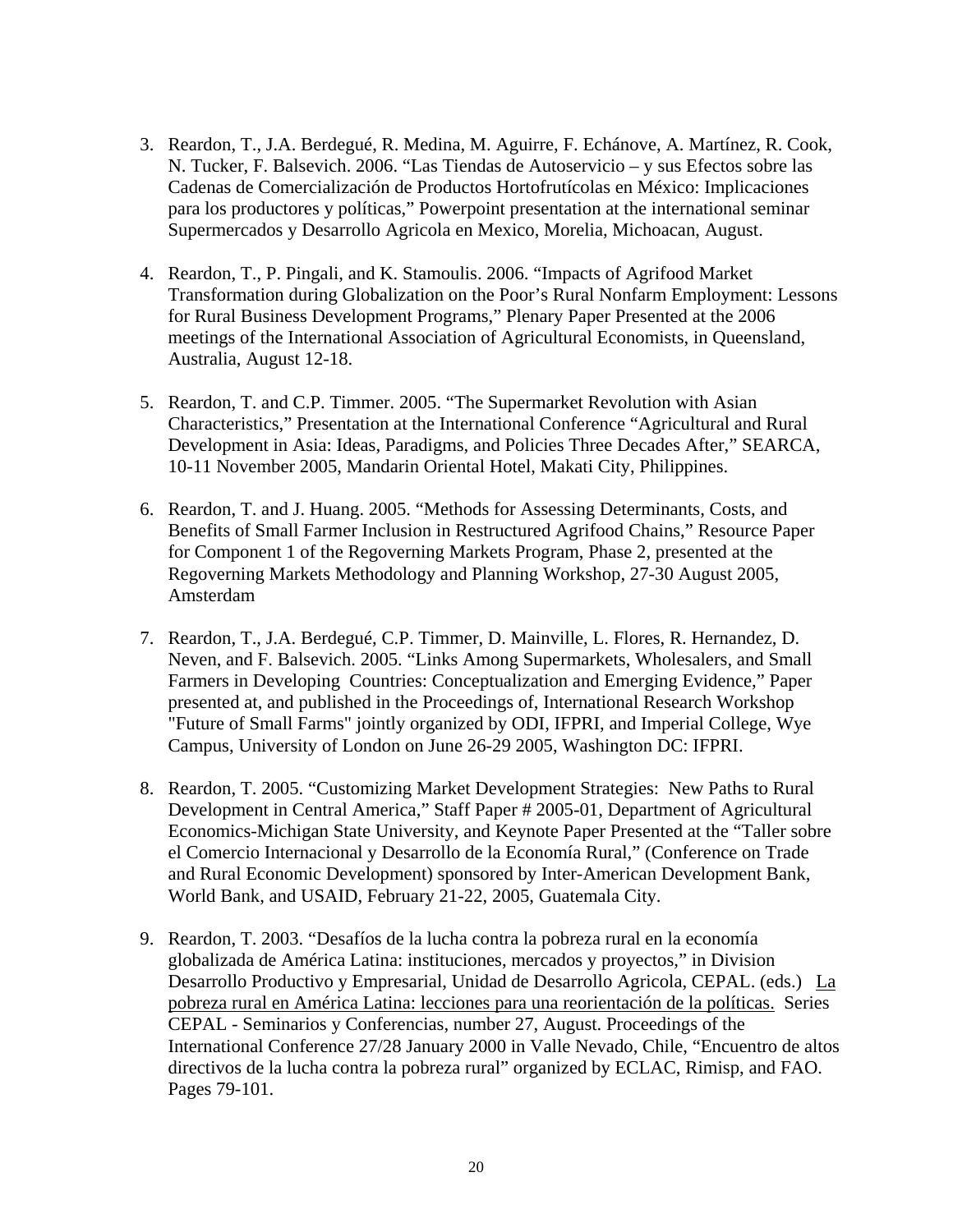- 10. Neven, D. and T. Reardon. 2003. "The Rapid Rise of Kenyan Supermarkets: Opportunities and Challenges for Farmers and Value-Added Horticultural Product Suppliers," Paper presented at the  $4<sup>th</sup>$  Annual International Conference of the International Academy of African Business and Development, London, April 9-12.
- 11. Neven, D. and T. Reardon. 2002. "Modal Choice in International Alliances between Producers of Horticultural Products," Contributed Paper (selected) for the 12the Annual IAMA Meetings, Chain Conference, June.
- 12. Reardon, T., EMMQ Farina, and J. Berdegue. 2001. Institutional and Organizational Change in Latin American Agrifood Systems: Effects on the Rural Poor and Policy Options," Invited Plenary Paper for the Third International Conference on Agri-Food Chain Economics and Management, Universidade de São Paulo, held in Riberião Preto, Brazil, 24-26 October.
- 13. Reardon, T., EMMQ Farina, and J. Berdegue. 2001. Globalization, Changing Market Institutions, and Agrifood Systems in Latin America: Implications for the Poor's Livelihoods," Invited Paper for Keynote Address at the  $74<sup>th</sup>$  EAAE Seminar, Livelihoods and Rural Poverty: Technology, Policy and Institutions, September 12-15, 2001, Imperial College at Wye, United Kingdom.
- 14. Haggblade, S., PBR Hazell, and T. Reardon. 2001. "Strategies for Stimulating Equitable Growth of the Rural Nonfarm Economy in Developing Countries," Invited Paper for Keynote Address at the 74<sup>th</sup> EAAE Seminar, Livelihoods and Rural Poverty: Technology, Policy and Institutions, September 12-15, 2001, Imperial College at Wye, United Kingdom.
- 15. Reardon, T. and EMMQ Farina. 2001. "The Rise of Private Food Quality and Safety Standards: Illustrations from Brazil," Contributed paper selected the IAMA World Food and Agribusiness Forum, June 2001, Sydney.
- 16. Sterns, P.A., T. Reardon, and J.-M. Codron. 2001. "Quality and Quality Assurance in the Fresh Produce Sector: A Case Study of European Retailers," Select Paper presented at the 2001 AAEA Meetings in Chicago.
- 17. Busch, L., J. Bingen, C. Harris, and T. Reardon. 2000. "Markets, Rights, and Equity: Food and Agricultural Standards in a Shrinking World: Recommendations from an International Workshop," (held November 1999) East Lansing: Michigan State University Extension and Institute for Food and Agricultural Standards.
- 18. Sterns, J., J-M. Codron, and T. Reardon. 2000. "Consumer Preferences, Experience and Credence Issues, and Their Strategic Implications for French and US Fresh Produce Sectors," Contributed paper selected for the IAMA World Food and Agribusiness Forum, 1999, Chicago.

**19.**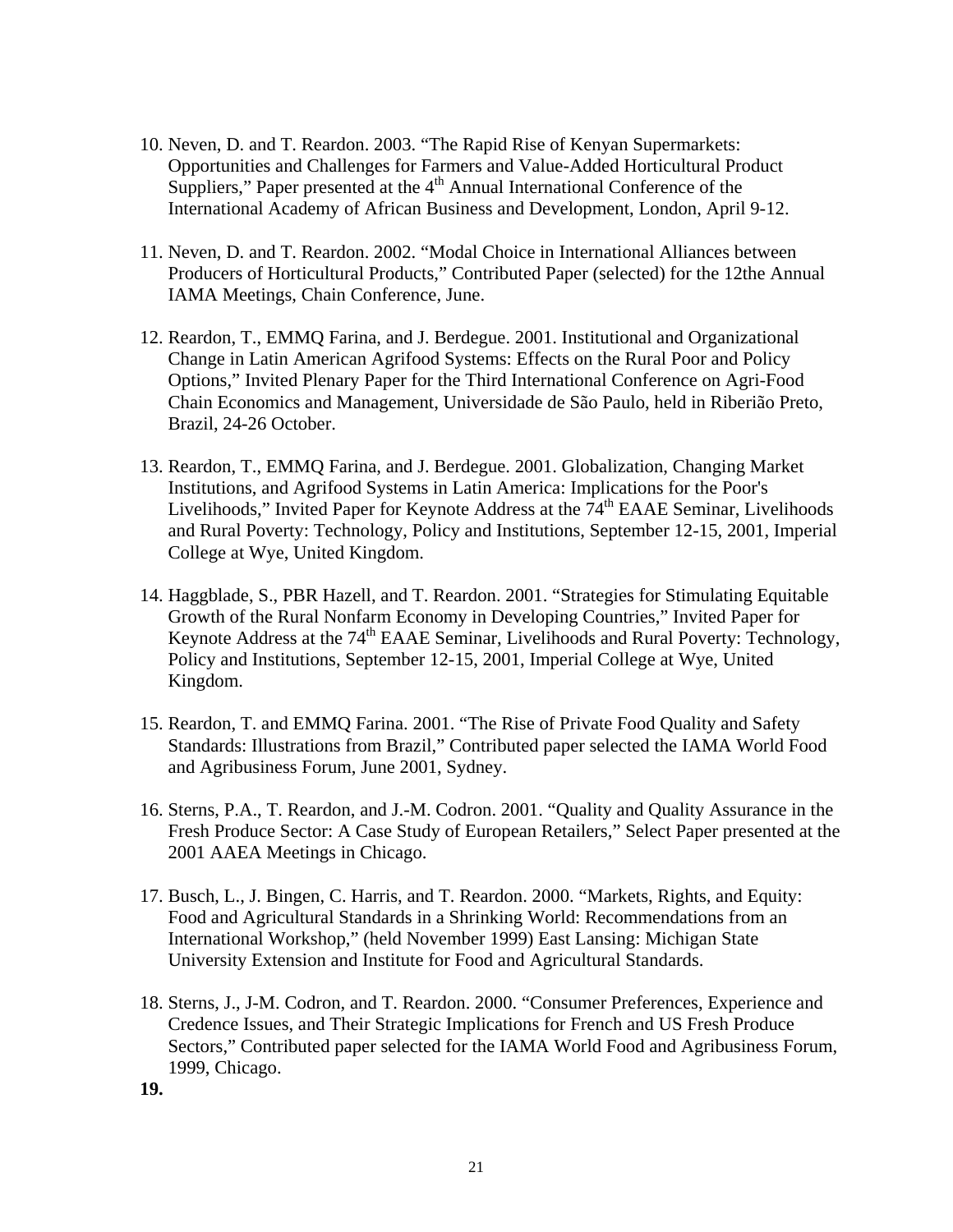- 20. Reardon, T. 2000. "Challenges in fighting rural poverty in the globalizing economy of Latin America: focus on institutions, markets, and projects," paper presented at the Seminario Latinoamericano sobre Experiencias exitosas de combate a la pobreza rural: Lecciones para una reorientación de las políticas, FAO/CEPAL, Santiago de Chile, 27-28 January.
- 21. Berdegué, J.A., Reardon, T., and G.E. Escobar. 2000. Empleo e ingresos rurales no agrícolas en América Latina y el Caribe. Ponencia Invitada en el Seminario sobre Desarrollo Agrícola y Pobreza Rural, New Orleans, March, Banco Interamericano de Desarrollo. Washington DC.
- 22. Barrett, C.B. M. Cook, and T. Reardon. 1999. "Agroindustrialization, globalization, and international development: Preconference summary, 1999 AAEA annual meeting, Nashville, Tennessee," abstract, American Journal of Agricultural Economics, 81 (5) (December): 1277.
- 23. Sterns, P.A. and T. Reardon. 1999. "The Role of Institutional Change in Agrifood Industrialization: The case of Grades and Standards in the UK-US Dry Bean System," Contributed paper selected for presentation at the IAMA World Food and Agribusiness Forum, Florence, Italy.
- 24. Reardon, T., J-M. Codron, L. Busch, J. Bingen, C. Harris. 1999. "Strategic Roles of Food and Agricultural Standards for Agrifood Industries" Contributed paper selected for presentation at the IAMA World Food and Agribusiness Forum, Florence, Italy.
- 25. Yanggen, D. and T. Reardon. 1999. "The Impact of technological change in agriculture on deforestation in the Peruvian Amazon." Select Paper presented at the 1999 AAEA Meetings in Nashville, August 8-10.
- 26. Irwin-Hewitt T, Schweikhardt D., Eversole, K., Shipman, H., Reardon T. 1999. "Inside Washington: What's happening to federal support for agricultural research, education, and extension programs and what does it mean for the agricultural economics profession?" abstract, American Journal of Agricultural Economics, 81: (5) 1276-1276.
- 27. T. Reardon, F. Rello, A. Schejtman, K. Stamoulis, 1999. "Evaluating the employment impacts of agroindustrialization: hypotheses and illustrations from Latin America" paper presented at the AAEA Preconference on Agroindustrialization, Globalization and International Development, Nashville, Tennessee, Aug 6-7.
- 28. Reardon, T., V. Kelly, B. Diagana, J. Dioné, E. Crawford, K. Savadogo, D. Boughton. 1998. "Intensification durable induite par le facteur capital dans l'agriculture sahélienne: surmonter les contraintes structurelles après les réformes des politiques macro-économiques," in H. Breman and K. Sissoko (eds), L'intensification Agricole au Sahel, Paris: Karthala.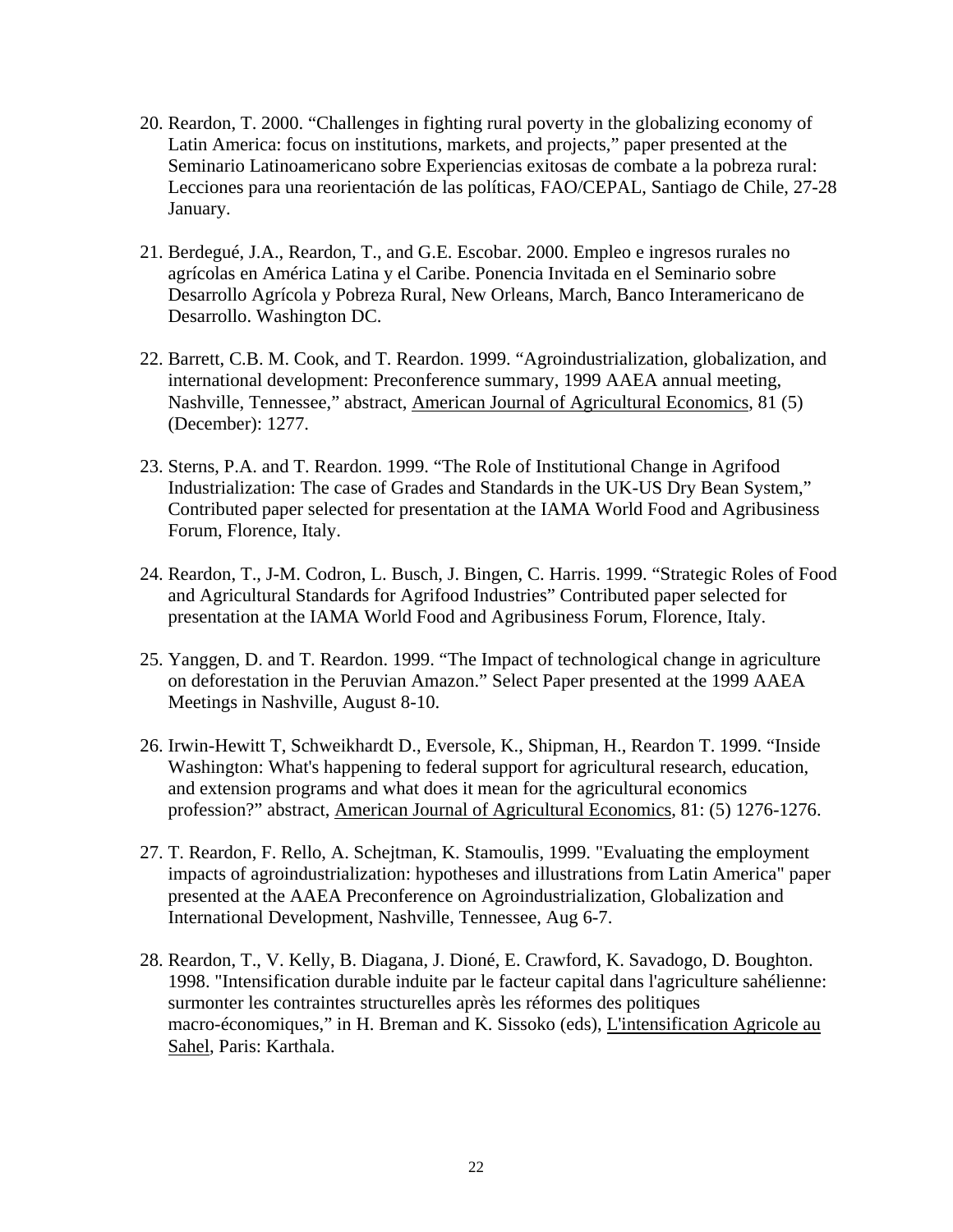- 29. Milicevic, X., J. Berdegue, and T. Reardon. 1998. "Impacts on rural farm and nonfarm incomes of contractual links between agroindustrial firms and farms: The case of tomatoes in Chile," proceedings of the Meetings of the Association of Farming Systems Research and Extension (AFSRE), Nov 30-4 December, Pretoria, South Africa.
- 30. Busch, L., J. Bingen, C. Harris, and T. Reardon. 1998. "Standards and Appellations." Invited paper presented at the Salone del Gusto, Torino, Italy, November 9.
- 31. Reardon, T., ME Cruz, J. Berdegue. 1998. "Los pobres en el desarrollo del empleo rural no agrícola en América Latina: paradojas y desafíos," Invited speech/paper for a plenary session of the Tercer Simposio Latinoamericano de Investigatión y Extensión en Sistemas Agropecuarios, 19-21 August, Lima, Peru.
- 32. Boughton, D., T. Reardon, J. Wooldridge. 1997. "Determinants of Diversification of Urban Sahel Diets into Maize: A Contingent Valuation Study of Processed Maize Demand in Mali," selected as Contributed Paper for the August 1997 Meetings of the International Association of Agricultural Economists, Sacramento, California and then selected for conference publication.
- 33. Kelly, V., B. Diagana, M. Gaye, T. Reardon, M. Sene. 1997. "Have Structural Adjustment Programs Compromised Efforts to Sustainably Intensify African Agricultural Production? Empirical Evidence from Senegal," selected as Contributed Paper for the August 1997 Meetings of the International Association of Agricultural Economists, Sacramento, California.
- 34. Clay, C. and T. Reardon. 1997. "Determinants of farm-level conservation investments in Rwanda," in R. Rose, C. Tanner, and M.A. Bellamy (editors), *Issues in Agricultural Competitiveness: Markets and Policies*, IAAE Occasional Paper no. 7. Contributed Paper Presented at IAAE 22nd Congress (International Association of Agricultural Economists), August 1994 in Harare: 210-221.
- 35. Kangasniemi, J. and T. Reardon. 1997. "Demographic pressure and the sustainability of land use in Rwanda," in R. Rose, C. Tanner, and M.A.Bellamy (editors), *Issues in Agricultural Competitiveness: Markets and Policies*, IAAE Occasional Paper no. 7. Contributed Paper Presented at IAAE 22nd Congress (International Association of Agricultural Economists), August 1994 in Harare: 23-31.
- 36. Reardon, T., J. Dione, A. Adesina, J. Tefft. 1997. "Rice in West Africa Before and after Franc CFA Devaluation: Focus on CILSS Countries," in K.M. Miezan, M.C.S Wopereis, M. Dingkuhn, J. Decker, and T. Randolph (editors), Irrigated Rice in the Sahel: Prospects for Sustainable Development. Proceedings of an International Symposium held at Ndiaye, Senegal, 27 - 31 March 1995. Bouake, West African Rice Development Association.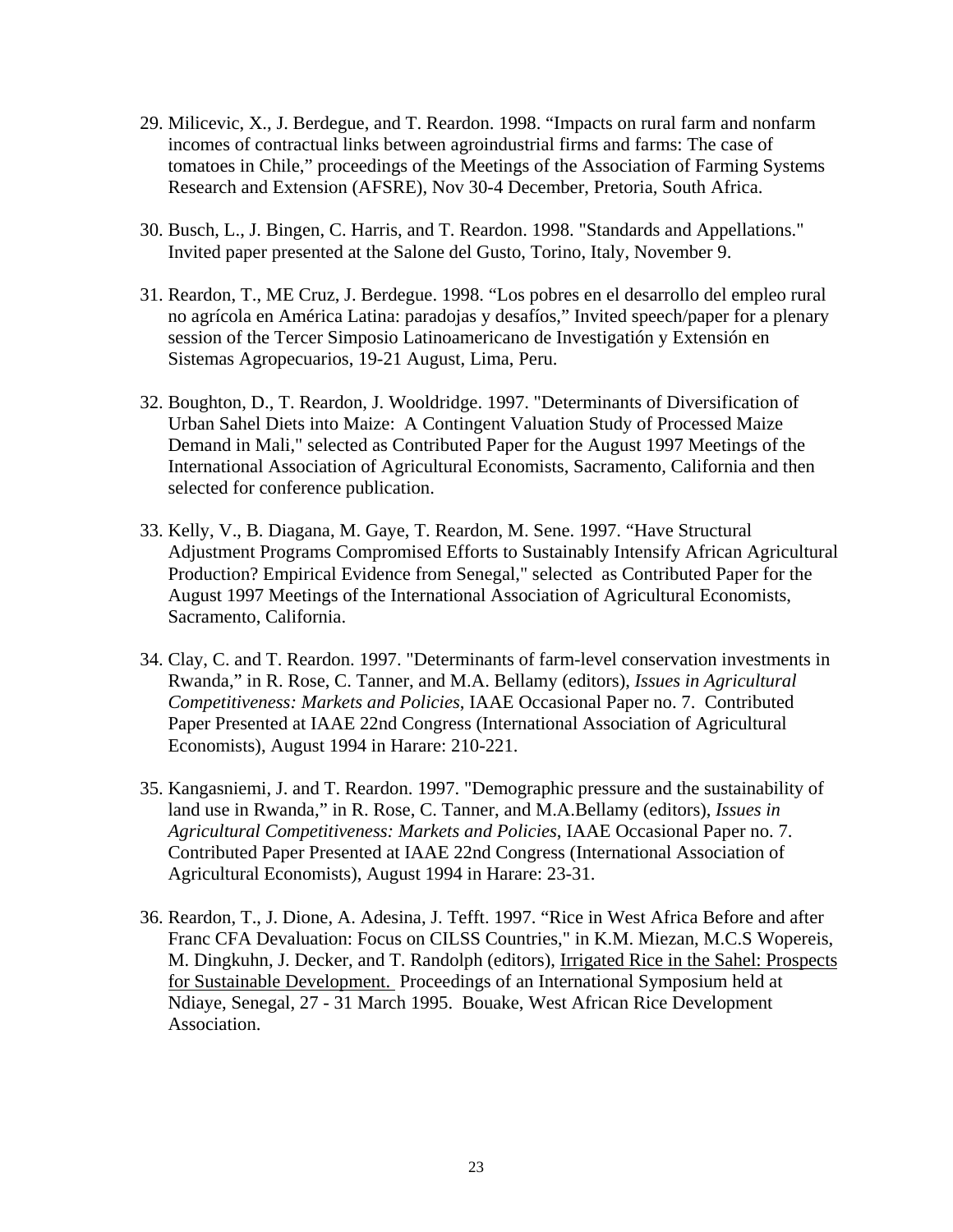- 37. Reardon, T. and K. Stamoulis. 1997. "Relating Rural Agro-Industrialization, Intermediate Cities, and Farm-Nonfarm Linkages: Concepts, Hypotheses, and Latin American Examples," Invited Paper presented at FAO International Conference, Interelacion Ruralurbana y Desarrollo Descentralizado" Taxco, Mexico, 9-11 April.
- 38. Kelly, V., B. Diagana, M. Gaye, T. Reardon, M. Sene. 1997. "L'ajustement structurel estil compatible avec une gestion durable de la fertilité des sols? L'expérience sénégalaise dans le Bassin Arachidier," Paper selected for presentation at the Seminaire Regionale Gestion de la fertilité des sols dans les systèmes d'exploitation d'Afrique de l'Ouest, 4-8 March, Niamey, Niger (Hohenheim/ICRISAT/INRAN).
- 39. Riley-Miklavcic, P. and T. Reardon. 1996. "Determinants of Farm Household Participation in Rwanda's Banana Wine Subsector," Select Paper, AAEA 1996 Meetings. Abstract. American Journal of Agricultural Economics, December.
- 40. Kelly, V., B. Diagana, T. Reardon. 1996. "Nonprice Determinants of Input Acquisition Behavior in Senegal," Select Paper, AAEA 1996 Meetings. Abstract. American Journal of Agricultural Economics, December.
- 41. McMillan, D. and T. Reardon. 1996. "Making research count: The political economy of food policy research in the Sahel," paper presented at the conference "Food in Global History," Ann Arbor, University of Michigan, Oct. 25-27.
- 42. Reardon, T., V. Kelly, B. Diagana, J. Dione, E. Crawford, K. Savadogo, D. Boughton, 1996. "Sustainable Capital-led Intensification in Sahel Agriculture: Addressing Structural Constraints After Macroeconomic Policy Reform," paper presented at the International Symposium "Food Security and Innovations: Successes and Lessons Learned," Stuttgart-Hohenheim, Germany, March 11, Proceedings.
- 43. Vosti, S. and T. Reardon. 1995. "Desarrollo agrícola, sostenibilidad y alivio de pobreza: el triángulo crítico," paper presented at the conference sponsored by DSE, IFPRI, IICA, and UPSA, Desarrollo Agrícola, Sostenibilidad y Alivio de la Pobreza en América Latina: el Papel de las Regiones de Laderas," 4-8 December, Tegucigalpa, Honduras.
- 44. Dibley, D., T. Reardon, and B. Kanté. 1995. Experiences de dévaluation dans le Tiers Monde: cadre conceptuel, étude de cas, et implications pour les analyses du réseau PRISAS." Presented at PRISAS/INSAH conference on CFA franc devaluation, July, Bamako; mimeo, MSU/PRISAS.
- 45. Reardon, T., V. Kelly, B. Diagana, J. Dione, E. Crawford, K. Savadogo, D. Boughton. 1995. "Capital-led intensification in Sahel Agriculture: addressing structural constraints after macroeconomic policy reform," November, American Anthropological Association Meetings in Washington, D.C..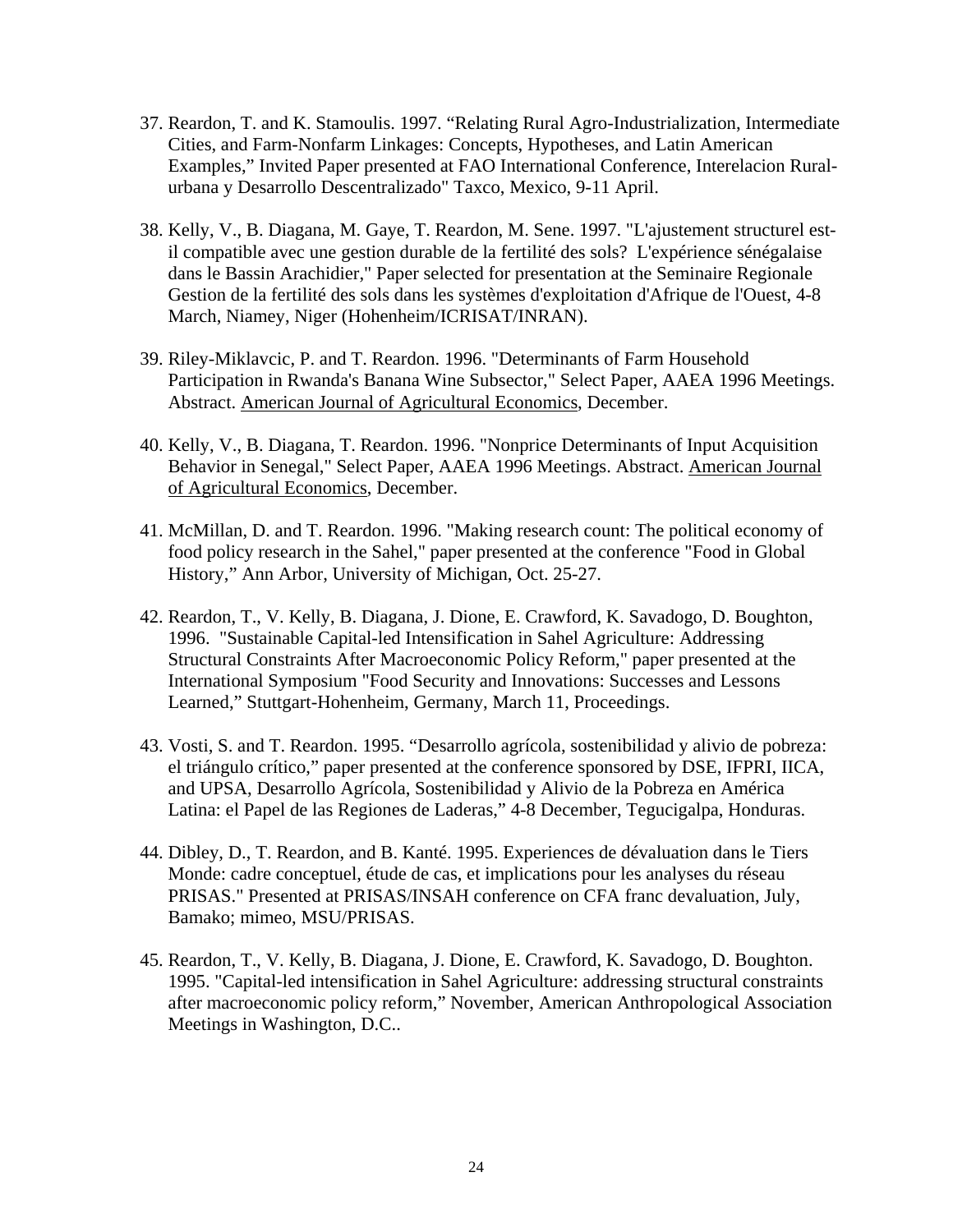- 46. Sakurai, T., M. Gautam, T. Reardon, P. Hazell, H. Alderman. 1994. "Potential Demand for Drought Insurance in Burkina Faso," Select Paper, AAEA 1994 Meetings. Abstract. American Journal of Agricultural Economics, December.
- 47. Reardon, T. 1994. "La diversification des revenus au Sahel et ses liens éventuels avec la gestion des ressources naturelles par les agriculteurs," in *Actes du séminaire régional: Promotion de systèmes agricoles durables dans les pays d'Afrique soudano-sahélienne*, Dakar, January 10-14; Rome: FAO.
- 48. Reardon, T. and J. E. Taylor. 1993. "Agro-climatic Heterogeneity, Income Diversification, and Inequality in Rural Burkina Faso," Select Paper, AAEA 1993 Meetings. Abstract. American Journal of Agricultural Economics, December.
- 49. Reardon, T. 1993. "Alternate income sources and natural resource management in fragile, drought-prone areas of the African semi-arid tropics," proceedings of Conference on natural resource management in fragile lands of Africa, November 1-4, Roskilde University, Denmark.
- 50. Reardon, T. E. Crawford, R. Bernsten, C. Eicher, T. Jayne, J. Oehmke, and K. Savadogo. 1993. "Challenges for creating and sustaining a Green Revolution in Africa," Paper presented at the 1993 AAEA Pre-Conference Workshop at Orlando, Florida, July 30-31, "Post-Green Revolution Agricultural Development Strategies in the Third World: What Next?" MSU Staff Paper 93-65.
- 51. Reardon, T. and M. Mercado-Peters. 1993. "Self-financing of rural household cash expenditures in Burkina Faso: The case of net cereal buyers," in Cuevas and Benoit-Cattin (eds.), *Finance and Rural Development in West Africa*, proceedings of the 12th rural economy seminar (CIRAD, Ohio State University, CNCA, CEDRES, INERA) in Ouagadougou, October 21-25, 1991; CIRAD, Montpellier.
- 52. Reardon, T. and P. Webb. 1993. "Stratégies de ménages pour faire face aux crises alimentaires pendant et après la secheresse en Afrique de l'ouest et de l'est," in Etienne, Griffon, and Guillamont (editors) *Afrique-Asie : performances agricoles comparées, Revue Française d'Economie*, Paris, June.
- 53. Reardon, T. and M. Mercado-Peters. 1993. "Le problème du financement des dépenses monétaires des ménages ruraux au Burkina Faso: Le cas des ménages déficitaires ayant recours à l'achat de céréales," in Michel Benoit-Cattin (ed.) "Jalon d'économie des systèmes ruraux : le développement des systèmes financiers ruraux en Afrique de l'Ouest," CIRAD-SAR No. 30/93.
- 54. Reardon, T. 1993. "Sustainability challenges for agricultural researchers in the Sahel," paper presented at PRISAS Regional Workshop, August 30-Sept. 3, Bamako, Mali: "Developpement et transfert de technologies dans un environnement en mutation rapide: implications pour la recherche au Sahel".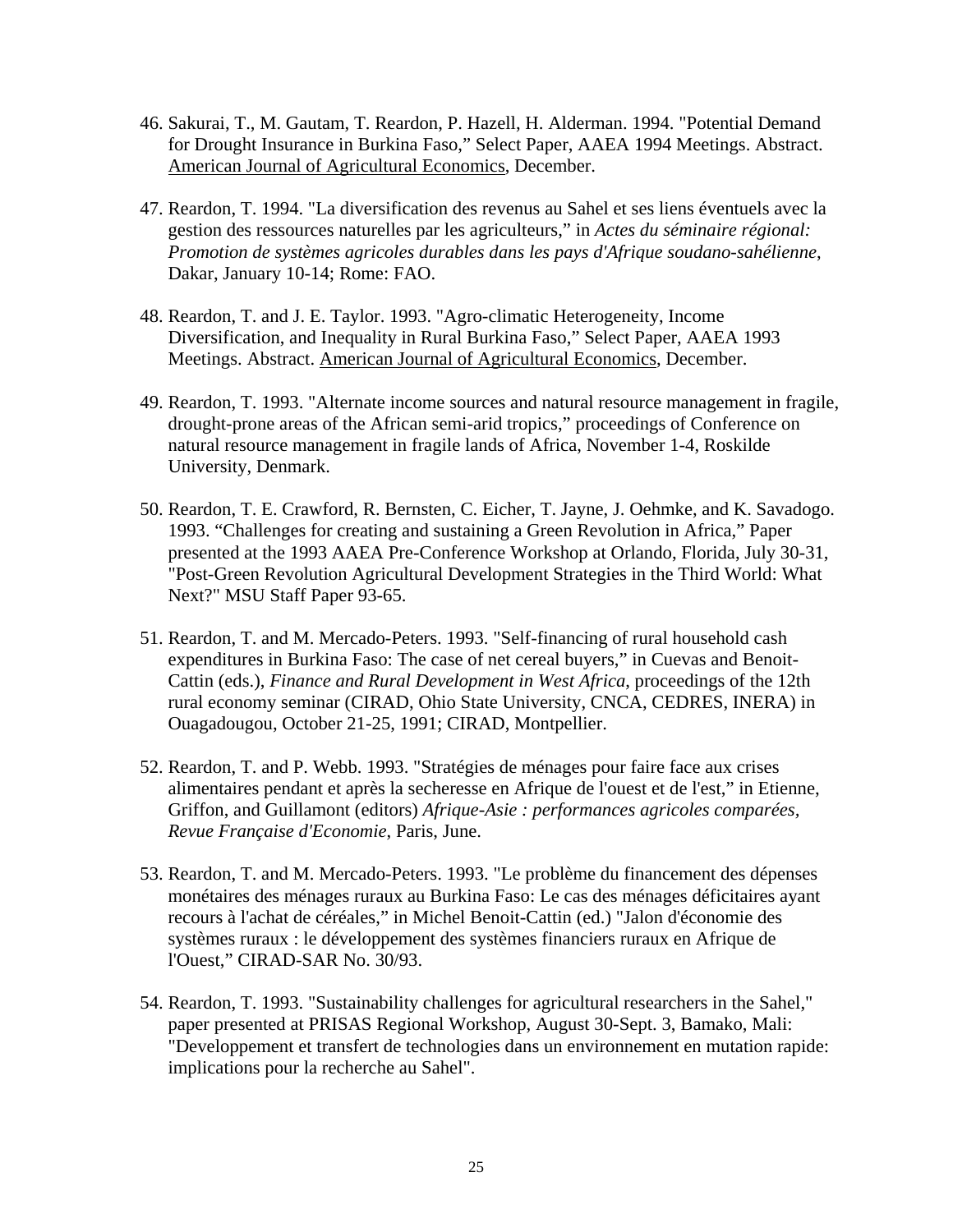- 55. Reardon, T., A. Fall, V. Kelly, C. Delgado, P. Matlon, O. Badiane. 1992. "Is income diversification 'agriculture-led' in the WASAT? Survey evidence and development strategy implications," presented at the International Conference on African Economic Issues," sponsored by the West African Economic Association and the Economic Association of East and Southern Africa, and the World Bank, in Abidjan, Cote d'Ivoire, 11-16 October.
- 56. Reardon, T., J. Hopkins, and V. Kelly. 1992. "Structural adjustment impacts on real incomes and demand patterns or urban and rural households in the Sahel," presented at the 29th Seminar of the European Association of Agricultural Economics, 'Food and Agricultural Policies Under Structural Adjustment', Sept. 21-25, Hohenheim, Germany.
- 57. Reardon, T., V. Kelly, B. Diagana, and A. Fall. 1992. "Potential welfare impacts of trade regime changes on households in Senegal: Focus on Devaluation," presented at the IFPRI/ISRA conference on "Regional integration of agricultural markets in West Africa: Issues for the Sahelian countries," Senegal, Dec. 2-4.
- 58. Delgado, C. and T. Reardon. 1992. "Cereal Consumer Shifts and Policy Changes in Developing Countries: General Trends and Case Studies from the West African Semi-Arid Tropics," chapter in the *1991 International Sorghum and Millet CRSP Conference Proceedings*, INTSORMIL Publication 92-1; Corpus Christi, Texas, May.
- 59. Hopkins, J. and T. Reardon. 1992. "Potential welfare impacts of trade regime changes on rural households in Niger: A Focus on cross-border trade," presented at the IFPRI/ISRA conference on "Regional integration of agricultural markets in West Africa: Issues for the Sahelian countries," Senegal, Dec. 2-4.
- 60. Reardon, T. 1992. "Food consumption survey issues and methods for West Africa," mimeo, Michigan State University, March.
- 61. Reardon, T., C. Delgado, and P. Matlon. 1991. "Determinants and Effects of Household Income Diversification by Agroecological Zone in the West African Semi-Arid Tropics," American Journal of Agricultural Economics, Select Paper, AAEA 1991 Meetings. Abstract. December.
- 62. von Braun, J., P. Webb, T. Reardon, and T. Teklu. 1991. "Food Insecurity, Famines, and Coping Mechanisms: Some Lessons from Ethiopia, Sudan, and Burkina Faso," A case study report/chapter for the FAO/WHO 1992 International Conference on Nutrition.
- 63. Reardon, T. 1991. "Income Diversification of Rural Households in the Sahel," chapter in SIDA (eds.) *Proceedings of the SIDA/IFPRI Seminar on Food Security in Developing Countries*, Stockholm.
- 64. Reardon, T. 1991. "Sustainability Issues in Sahelian Agricultural Development and Research," chapter in SIDA (eds.) *Proceedings of the SIDA/IFPRI Seminar on Food Security in Developing Countries*, Stockholm.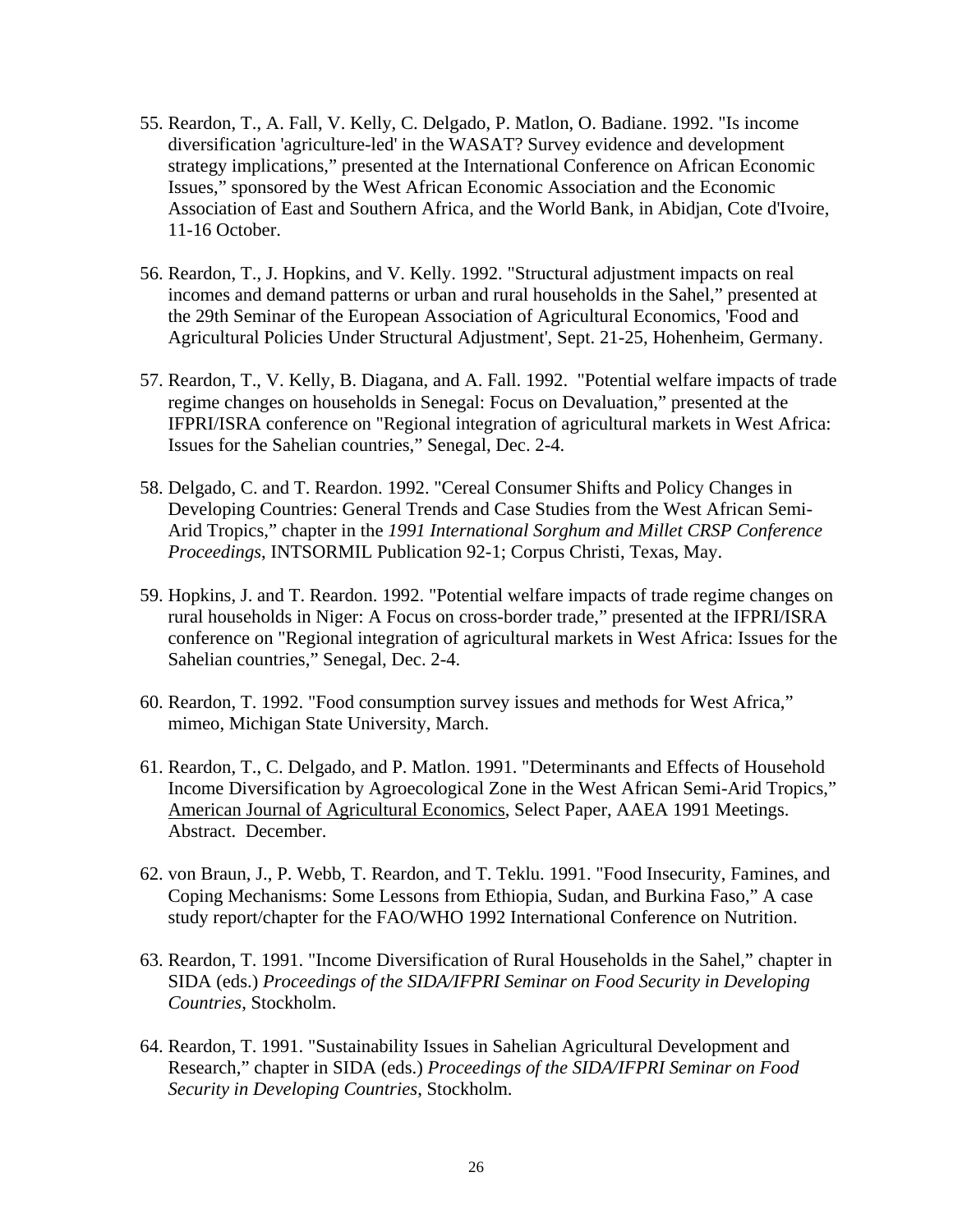- 65. Reardon, T. and S. Vosti. 1991. "Policy Impacts on Sustainability and Productivity Investments and Land-Use in Developing Countries," in Vosti, Reardon, and von Urff *Agricultural Sustainability, Growth, and Poverty Alleviation: Issues and Policies*; Proceedings of an international conference sponsored by IFPRI and DSE, held in Feldafing Sept. 23-27, 1991; published by DSE, Feldafing, Germany, December.
- 66. Reardon, T., and C. Delgado. 1990. "Income Diversification of Rural Households in Burkina Faso," chapter in Trolldalen (ed.) *Professional Development Workshop on Dryland Management*, World Bank, Environment Department, Environment Working Paper no. 33, June.
- 67. Reardon, T. 1990. "Intersectoral and Policy Cost Considerations Regarding Agricultural Risk in the Sahel: Commentary to Mr. J.-M. Boussard's talk entitled 'Anti-Risk Strategies of Farmers: Do These Limit Their Productivity?," in *Proceedings of the Seminar "The Future of Agriculture in Sahelian Countries: Lessons and Perspectives from Economic Research*," Club du Sahel/CIRAD, Montpellier, France, 12-14 September.
- 68. Reardon, T. 1990. "Income Diversification and Intersectoral Linkage Issues for Sahelian Agriculture," paper presented at IFPRI/World Bank-MADIA Workshop on "Agricultural Development Strategies for the Sahel," April 26-27, Washington, D.C., mimeo.
- 69. Gabre-Madhin, E.Z. and T. Reardon. 1989. "The Importance and Determinants of Women's Non-Agricultural Income Strategies in Rural Burkina Faso," Select Paper, 1989 AAEA Meetings. Abstract. American Journal of Agricultural Economics, December: 1343.
- 70. Reardon, T., and V. Kelly. 1989. "Impact of Liquidity Sources on Chemical Fertilizer Use in Semi-Arid West Africa," Select Paper, AAEA 1989 Meetings. Abstract. American Journal of Agricultural Economics, December.
- 71. Reardon, T., and N. Islam. 1989. "Issues of Sustainability in Agricultural Research in Africa," chapter in the *Proceedings of the Symposium on the Sustainability of Production Systems in Sub-Saharan Africa*, NORAGRIC, Agricultural University of Norway, Ås, Norway, 4-7 September; NORAGRIC Occasional Paper Series C.
- 72. Reardon, T. 1989. "Cereal Demand in West Africa: Implications for Sahelian Regional Protection," Paper Prepared for CILSS/Club du Sahel Seminar on "Regional Cereals Markets in West Africa," Lomé, Togo, November 6-11, mimeo distributed in proceedings set by Club du Sahel, Paris.
- 73. Delgado, C. and T. Reardon. 1988. "Why the Urban Poor Pay More for Their Grain: Transaction-Derived Cereals Prices in Burkina Faso," Select Paper 1988 AAEA Meetings. Abstract. American Journal of Agricultural Economics, December.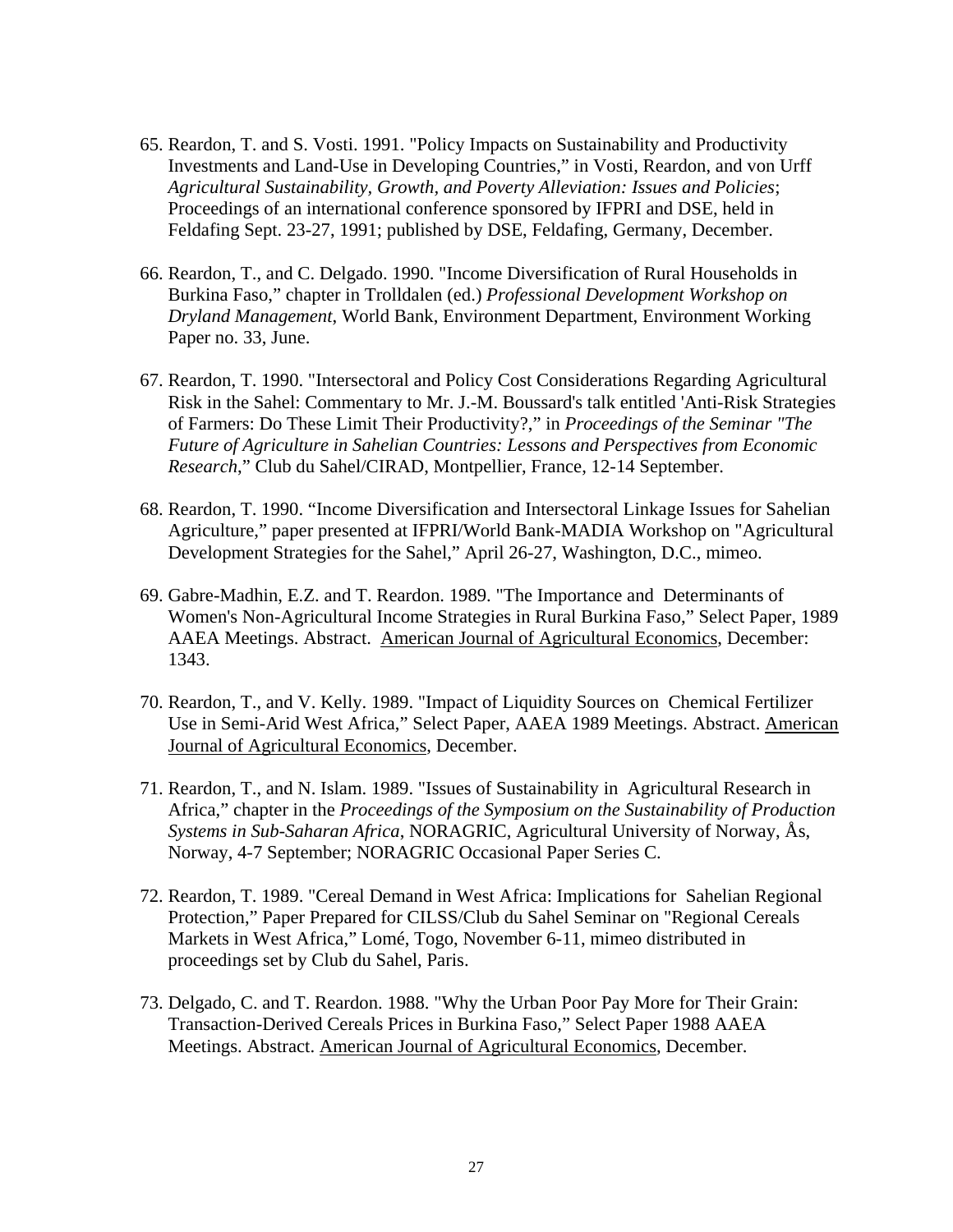- 74. Reardon, T. 1988. "Commentary on Hans Wyss's talk "Economic Policy: Institutional and Environmental Framework for Agricultural Development in Sub-Saharan Africa," published in the *Proceedings of Cornell's Conference on Agriculture, Nutrition, and Development in Africa*, April 25, 1987, Cornell University.
- 75. Hopkins, J., and Reardon, T. 1988. "Innovative Methods Survey Research: Examples From IFPRI's West Africa Work," paper presented at Rockefeller/CIP seminar on Food Systems in Lima, Peru, September, mimeo.
- 76. Hopkins, J., and Reardon, T. 1988. "Intersectoral Income Strategies and Household Cereal Economy Choices: IFPRI Niger Project," paper presented at Rockefeller/CIP seminar on Food Systems in Lima, Peru, September, mimeo.
- 77. Reardon, T. 1988. "The Rural Household: Two-Way Interaction With the Regional Food System: Some Burkina Results and Implications," paper presented at Rockefeller/CIP seminar on Food Systems in Lima, Peru, September, mimeo.
- 78. Reardon, T. 1988. "Implications of IFPRI Project Results in Burkina Faso for Policy Issues in the 'Beyond Mindelo' Seminar," presented at "Beyond Mindelo" Seminar sponsored by USAID, held at IFPRI, October, mimeo.
- 79. Delgado, C. and T. Reardon. 1987. "Policy Issues Raised by Changing Food Patterns in the Sahel" in CILSS/Club de Sahel, *Cereals Policies in Sahel Countries: Acts of the Mindelo Conference*, Paris, 1987.
- 80. Reardon, T. 1987. "Implications of Farm and Urban Household Economy Analysis in West Africa for Research Orientation and Technology Design in the IARC's," presented in the symposium "Setting Research Priorities for the IARC's: A New Role for the Agricultural Economist," at the AAEA 1987 Meetings.
- 81. Reardon, T., C. Delgado, and P. Matlon. 1987. "Farmer Marketing and the Composition of Cereals Consumption in Burkina Faso," mimeo, IFPRI/ISRA conference on the Dynamic of Changing Cereal Production and Consumption in West Africa, Dakar, July.
- 82. Reardon, T., C. Delgado, and T. Thiombiano. 1987. "The Demand for Imported Cereals versus Coarse Grains in Ouagadougou: Implications for Cereal Price Policies," IFPRI/ISRA conference, Dakar, July, mimeo.
- 83. Reardon, T., T.C. Pinckney, C. Delgado. 1987. "Changing Cereal Consumption Patterns in Africa, Price and Production Instability, and Intra-Regional Trade," presented to IFPRI board meeting, October 1987.
- 84. Reardon, T. and T. Thiombiano. 1985. "Methodological Issues in the Collection of Household Food Consumption and Expenditure Data in Ouagadougou," paper presented at Coarse Grains Project Second Workshop, June 26, 1985, University of Ouagadougou; mimeo.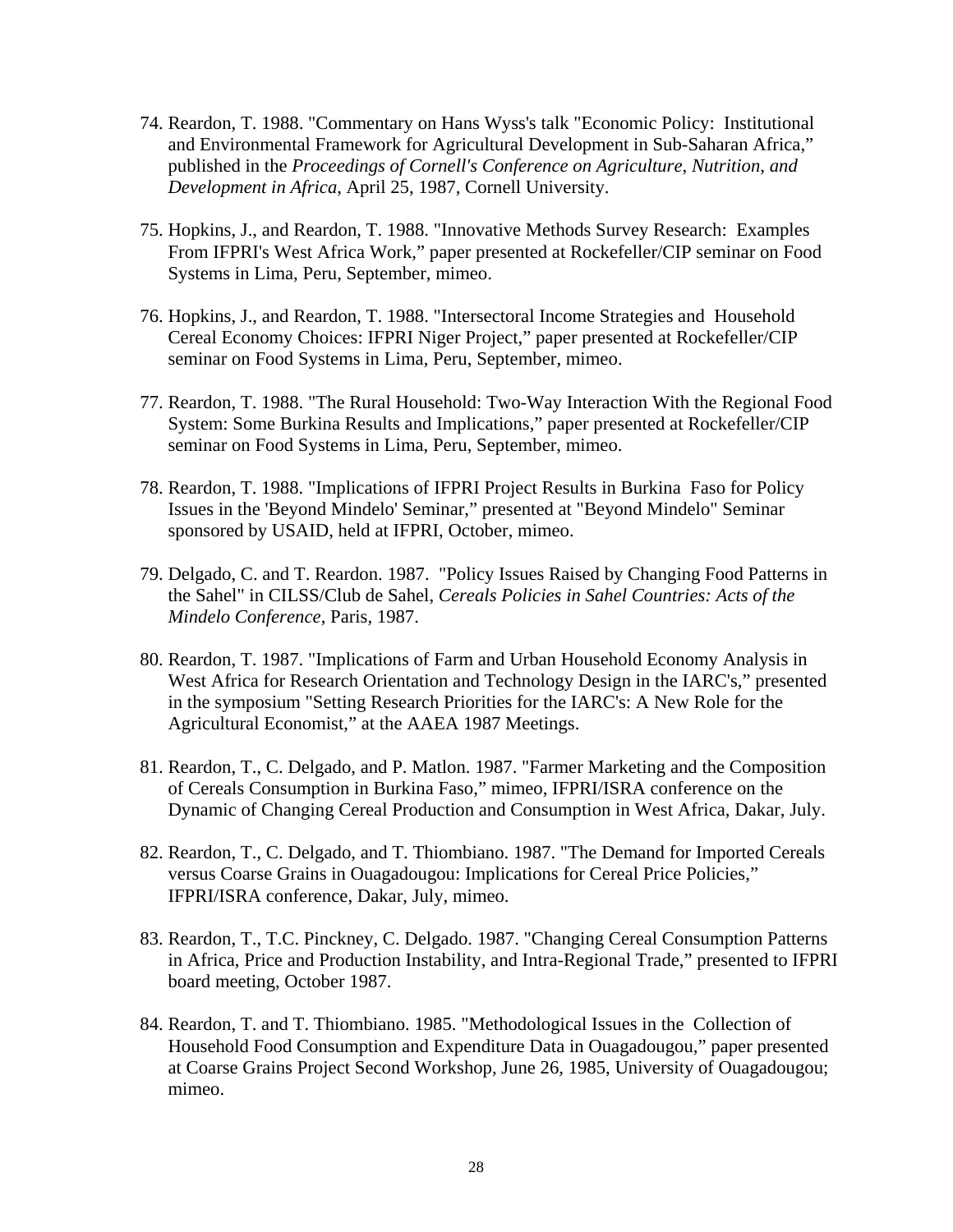#### **Briefs, Bulletins/Monographs (Published), Reports to Donors, and Staff/Working Papers**

- 1. Hu, D., T. Reardon, Z. Chen. 2010. The Economics of the Rice Value Chain in China: Case of Heilongjiang. Report by CAAS, IFPRI, and MSU to IFPRI, to Asian Development Bank (ADB), end July.
- 2. DasGupta, S., T. Reardon, S. Singh, B. Minten, A. Gulati. 2010. The Economics of the Rice Value Chain in India: Case of Central Uttar Pradesh. IFPRI, MSU, and University of Allahabad, to ADB, July.
- 3. DasGupta, S., T. Reardon, S. Singh, B. Minten, A. Gulati. 2010. The Economics of the Potato Value Chain in India: Case of Western Uttar Pradesh. IFPRI, MSU, and University of Allahabad, to ADB, July.
- 4. Huang, J., Z. Huang, H. Zhi, Y. Wu, S. Rozelle, and T. Reardon. 2010. "Production, Marketing and Impacts of Market Chain Changes on Farmers in China: Case Study of Cucumber and Tomato in Shandong Province," working paper CCAP, Stanford, MSU, end July.
- 5. Lopez, MLT, L Digal, T. Reardon, R. Hernandez, N. Laorden. 2010. The Impact of Modern Retail on Traditional Retail in the Philippines: Focus on Produce in Metro Manila, Report submitted By MSU To Asian Development Bank Under Project "Strengthening Institutions For Investment Climate And Competitiveness", May.
- 6. Romo, GD, L Digal, and T. Reardon. 2010. Transformation of Food Retail in the Philippines. Report submitted By MSU to Asian Development Bank Under Project "Strengthening Institutions For Investment Climate And Competitiveness", June.
- 7. Hernandez, R., ML Fang-Asan, L. Digal, T. Reardon, and B. Minten. 2010. Lettuce Farmers, Product Cycles, Technology Change, and Modern Market Participation in Benguet & Mountain Province, the Philippines: Evidence and Implications. Report submitted By MSU to Asian Development Bank under Project "Strengthening Institutions For Investment Climate And Competitiveness", June.
- 8. Dela Cruz, A., R. Hernandez, L. Digal, T. Reardon, S. Qanti, and B. Minten. 2010. Mango Farmers, Sprayer-Traders, and Modern Market Channel Participation in Pangasinan Province, Philippines: Survey-based Evidence and Implications, Report submitted by MSU to Asian Development Bank under project "Strengthening Institutions for Investment Climate and Competitiveness", April.
- 9. Minten, B., T. Reardon, S. DasGupta, K. Murshid, S. Singh, A. Gulati. 2010. "Emerging Key Findings from Bangladesh and India for Rice and Potato Value Chains," Value Chains (Component 2), IFPRI project for ADB RETA  $13<sup>th</sup>$ , "Policies for Ensuring Food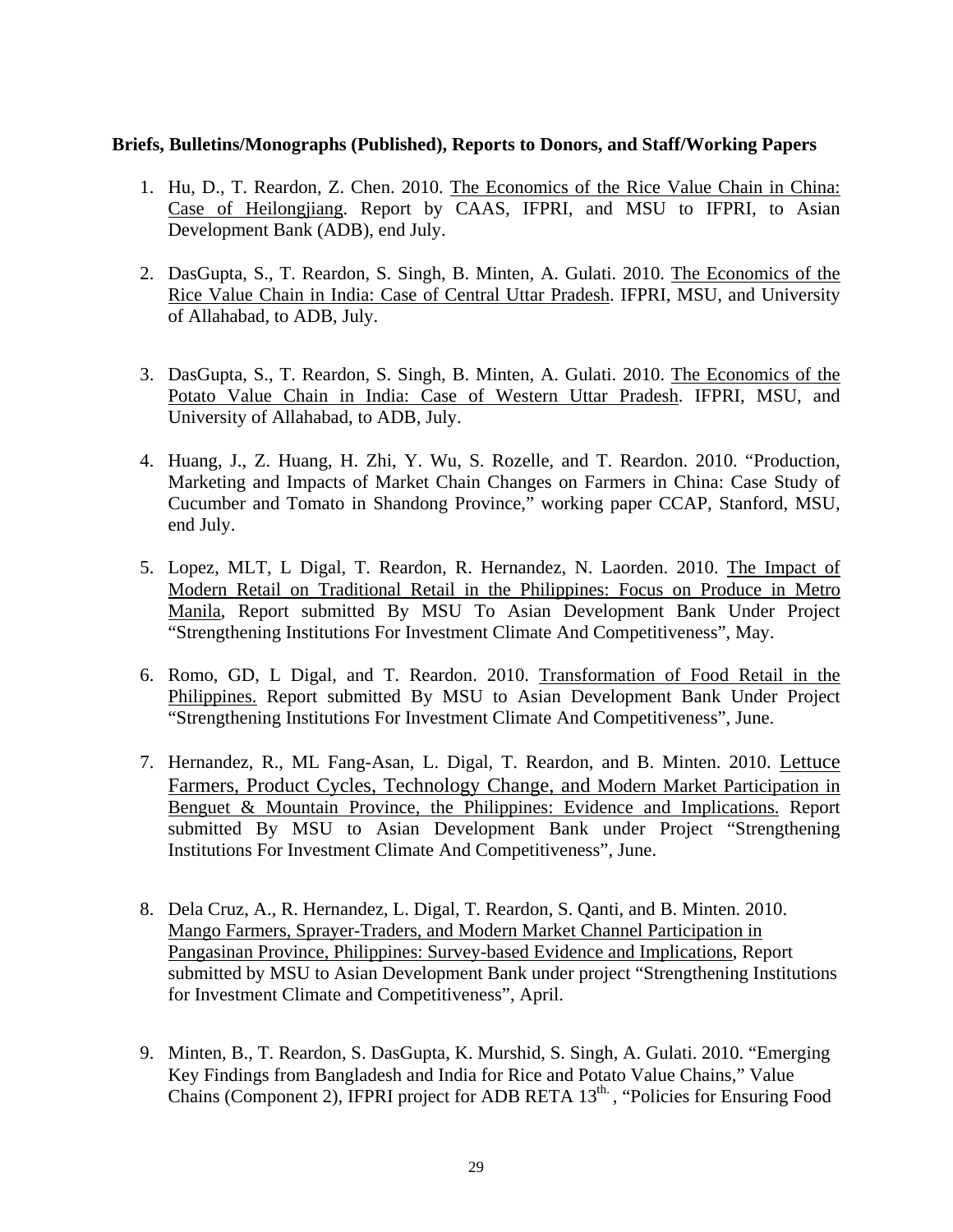Security in South and Southeast Asia," July.

- 10. Reardon, T., A. Gulati, and B. Minten. 2010. The Transformation of Food Retail in India and its Impact Downstream and Upstream in the Food System, Book manuscript submission. IFPRI/MSU Joint Program.
- 11. DasGupta, S., T. Reardon, S. Singh, M. Punjabi, B. Minten, and A. Gulati. 2010. *Farm Chemical Purchases by Rural Households in Uttar Pradesh in the market context of traditional, state, and modern input suppliers*, Rural Services Survey Results NOTE 11, Report for IFPRI/New Delhi Office's Project of USAID/Delhi's Program Partnership for Innovation and Knowledge in Agriculture (PIKA), January.
- 12. DasGupta, S., T. Reardon, S. Singh, M. Punjabi, B. Minten, and A. Gulati. 2010. *Seed Purchase by Rural Households in Uttar Pradesh in the market context of traditional, state, and modern input suppliers*, Rural Services Survey Results NOTE 10, Report for IFPRI/New Delhi Office's Project of USAID/Delhi's Program Partnership for Innovation and Knowledge in Agriculture (PIKA), January.
- 13. Das Gupta, S. and T. Reardon. 2010. Economics of Fresh Potato Value Chains in India: A Review of the Literature," Report submitted January 4 under the Value Chains Component of the IFPRI Project under ADB RETA  $13<sup>th</sup>$ , Policies for Ensuring Food Security in South and Southeast Asia.
- 14. Natawidjaja, R., H. Harahap, Dea, M. Yusuf, H. Suudi, and T. Reardon. 2010. Mango Value Chains in South Sulawesi, Indonesia: Key-Informant Study Report, February.
- 15. Yi, D., T. Reardon, I. Sari, H. Harahap, T. Afry, R. Natawidjaja, R. Stringer. 2009. Indonesia's Farmed-Shrimp Value Chains: Key-Informant Study Report, Final Report.
- 16. Das Gupta, S., T. Reardon, S. Singh, M. Punjabi, B. Minten, and A. Gulati. 2010. Farm Chemical Purchases by Rural Households in Uttar Pradesh in the market context of traditional, state, and modern input suppliers, Rural Services Survey Results NOTE 11, Report for IFPRI/New Delhi Office's Project of USAID/Delhi's Program Partnership for Innovation and Knowledge in Agriculture (PIKA), January.
- 17. Das Gupta, S. and T. Reardon. 2010. Economics of Fresh Potato Value Chains in India: A Review of the Literature," Report submitted January 4 under the Value Chains Component of the IFPRI Project under ADB RETA  $13<sup>th</sup>$ , Policies for Ensuring Food Security in South and Southeast Asia.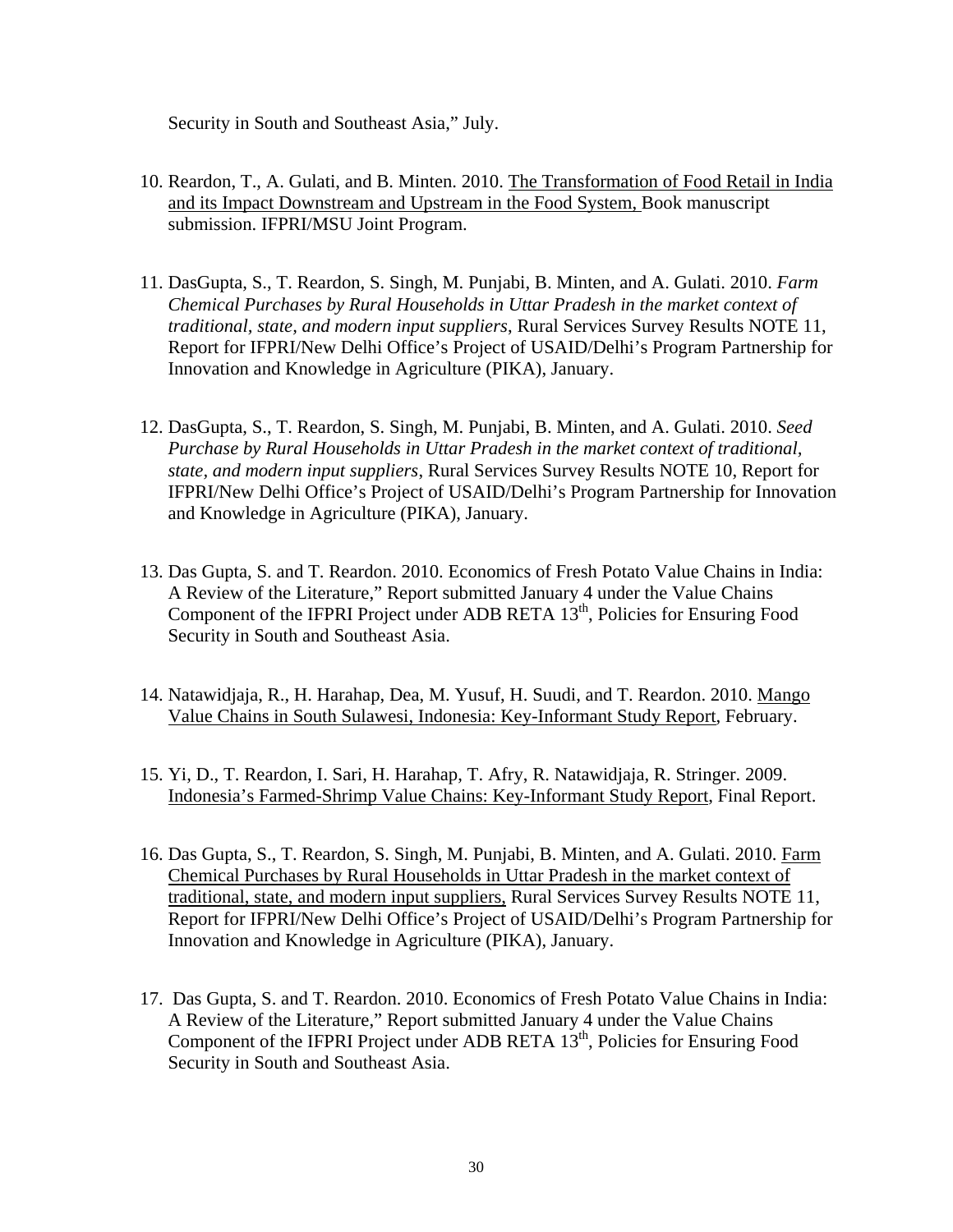- 18. Das Gupta, S., T. Reardon, S. Singh, M. Punjabi, B. Minten, and A. Gulati. 2009. *Input Retail in Uttar Pradesh: comparing the categories of traditional, government, and private modern input retailers: Rural Services Survey Results Note 4.* Report by IFPRI/NDO for USAID/Delhi in the PIKA Project.
- 19. Reardon, T. 2009. Value Chain Research to Improve "Efficiency with Equity" for Asian Food Security: Research Issues, Concepts, and Methodology to Open the Black Box of the Market, report submitted to Asian Development Bank via IFPRI New Delhi Office for Value Chains Component, IFPRI project for ADB RETA 13<sup>th</sup>., "Policies for Ensuring Food Security in South and Southeast Asia". September.
- 20. Minten, B., T. Reardon, and A. Vandeplas. 2009. Linking Urban Consumers and Rural Farmers in India: A Comparison of Traditional and Modern Food Supply Chains. IFPRI Discussion Paper No. 00833. August. Washington, DC: IFPRI.
- 21. Reardon, T. 2009. "Theme 1, Evaluative Report and Summary on Supply/Value Chains, Market Access, and Linkages," annex in the *Final Report of the UNIDO International Conference on Sharing Innovative Agribusiness Solutions: From Farms to Markets: Providing Know-how and Finance,* Cairo, Egypt, November 26-27, 2008, Vienna: UNIDO, May.
- 22. Haggblade, S., P. Hazell, and T. Reardon. 2009. "Transforming the Rural Nonfarm Economy: Opportunities and Threats in the Developing World." IFPRI Issues Brief no. 58. February.
- 23. Gulati, A., B. Minten, and T. Reardon. 2008. Open-Source Intermediaries in Agricultural Markets in India. IFPRI/New Delhi Office Report to the Bill and Melinda Gates Foundation. June. (Reardon in particular involved in writing Chapter 4 on the Rural Business Hubs, with Ashok Gulati and Kanupriya Gupta.)
- 24. Reardon, T. and A. Gulati. 2008. "The Supermarket Revolution in Developing Countries: Policies for 'Competitiveness with Inclusiveness'". IFPRI Policy Brief 2 (with IFPRI and MSU logos), June.
- 25. Reardon, T. 2008. "Promoting Food Security for the Poor by Developing the Agrifood System, with Implications for the Role of the Modern Private Sector," Brief Prepared for the World Economic Forum's New Vision for Agriculture: Planning Meeting New York City, 23 September 2008
- 26. Gulati, A. and T. Reardon. 2008. "The Challenges and Opportunities of Agro-industrial Development in Asia-Pacific: Promoting "Competitiveness with Inclusiveness" and "Customized Competitiveness"", IFPRI/MSU Joint Program "Markets in Asia" Brief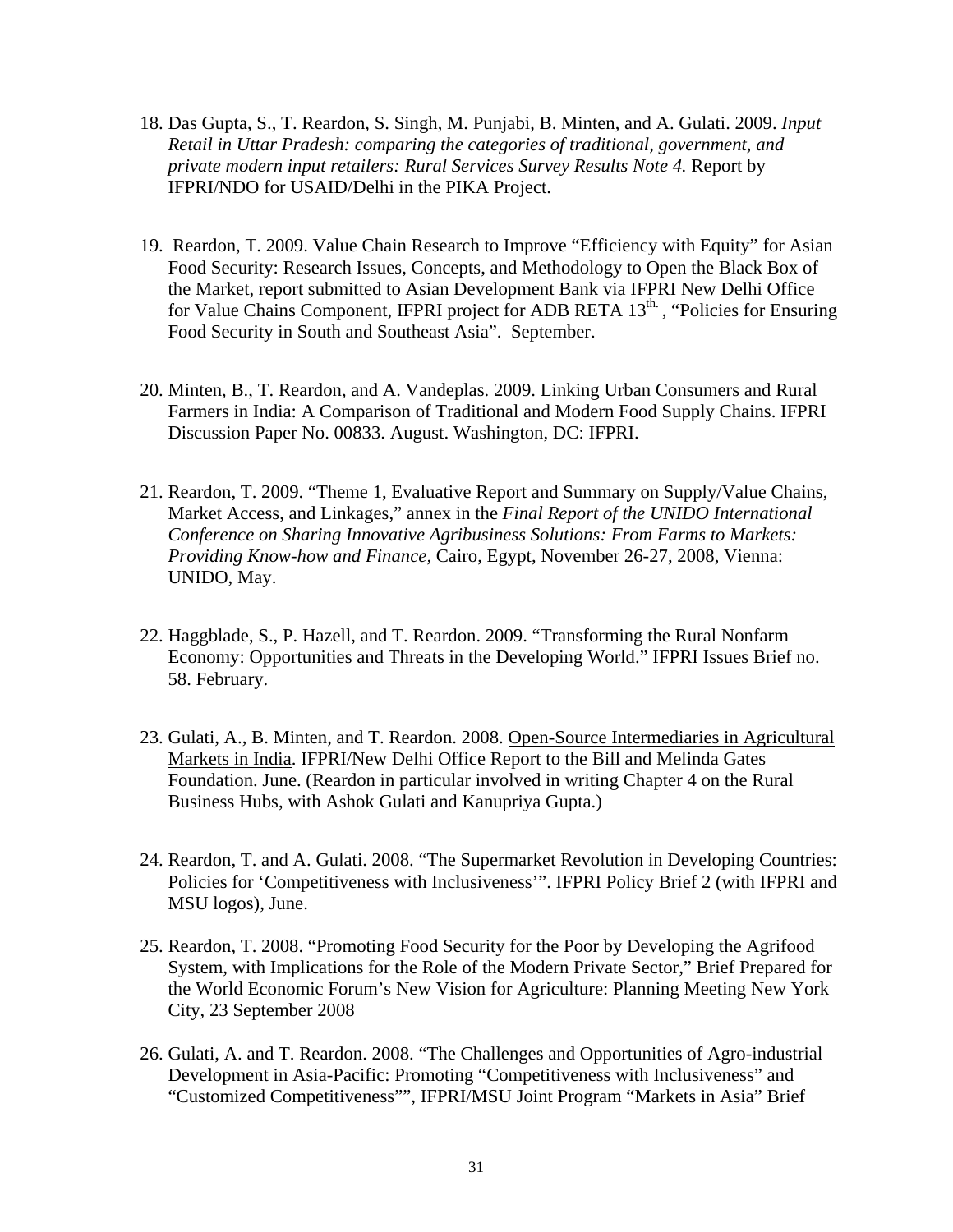presented 11 April 2008 at Global Agro-Industries Forum, co-organized by FAO, UNIDO, and IFAD, Delhi.

- 27. Reardon, T. and A. Gulati. 2008. *The Rise of Supermarkets and Their Development Implications: International Experience Relevant for India*. IFPRI Discussion Paper 007, February. Washington: IFPRI.
- 28. Reardon, T., S. Henson, and A. Gulati. 2007. "Supermarkets and Food Consumption and Safety in Developing Countries," Paper presented at international conference "Trade and Healthy Diets", organized by WHO, McGill, Government of Canada, Montreal, McGill University, 12-13 November.
- 29. Reardon, T. 2007. *The Supermarket Revolution in Emerging Markets: Implications for the Produce Industry*. Report prepared for and published by the Produce Marketing Association (PMA). December.
- 30. Gulati, A. and T. Reardon. 2007. "Connecting Small Producers to Food Industry Companies in Asia: Promoting "Competitiveness with Inclusiveness"", Brief for the IFPRI International Conference in Beijing (Oct 17-19 2007) "Taking Action for the World's Poor and Hungry People," Session: Asia: New Strategies, Actions, and Ways Forward to End Extreme Poverty and Hunger in Main Developing Regions.
- 31. Gulati, A. and T. Reardon. 2007. Asian Food Market Transformation: Policy Challenges to promote "Competitiveness with Inclusiveness" Brief presented at Asian Development Bank Conference, Brief from IFPRI/MSU Joint Program "Markets in Asia", August.
- 32. Reardon, T. and A. Gulati. 2007. *The Rise of Supermarkets and their Development Implications – the International Experience Relevant for India*. Report from the IFPRI/MSU Program on "Markets in Asia", prepared collaboratively for ICRIER and included as chapter in the ICRIER final report on "The Impact of Organized Retailing on the Unorganized Retail Sector" commissioned by the Government of India. October.
- **33.** Natawidjaja, R., T. Reardon., and S. Shetty, with T.I. Noor, T. Perdana, E. Rasmikayati, S. Bachri, and R. Hernandez. 2007. *Horticultural Producers and Supermarket Development in Indonesia*. UNPAD/MSU/World Bank. World Bank Report no. 38543, published by the World Bank/Indonesia, July.
- 34. Phan, T.G.T and T. Reardon. 2007. Urban Consumer Preferences for Poultry from Supermarkets versus Traditional Retailers in the Era of Avian Influenza in Ho Chi Minh City, Vietnam. Report to USAID and Paper published in the FAO/MARD Proceedings of the Workshop "The Future of Poultry Farmers in Vietnam after Highly Pathogenic Avian Influenza" held on 8-9 March, Hanoi.
- 35. Reardon, T. J.A. Berdegué, F. Echánove, R. Cook, N. Tucker, A. Martínez, R. Medina, M. Aguirre, R. Hernández, F. Balsevich. 2007. *Supermarkets and Horticultural*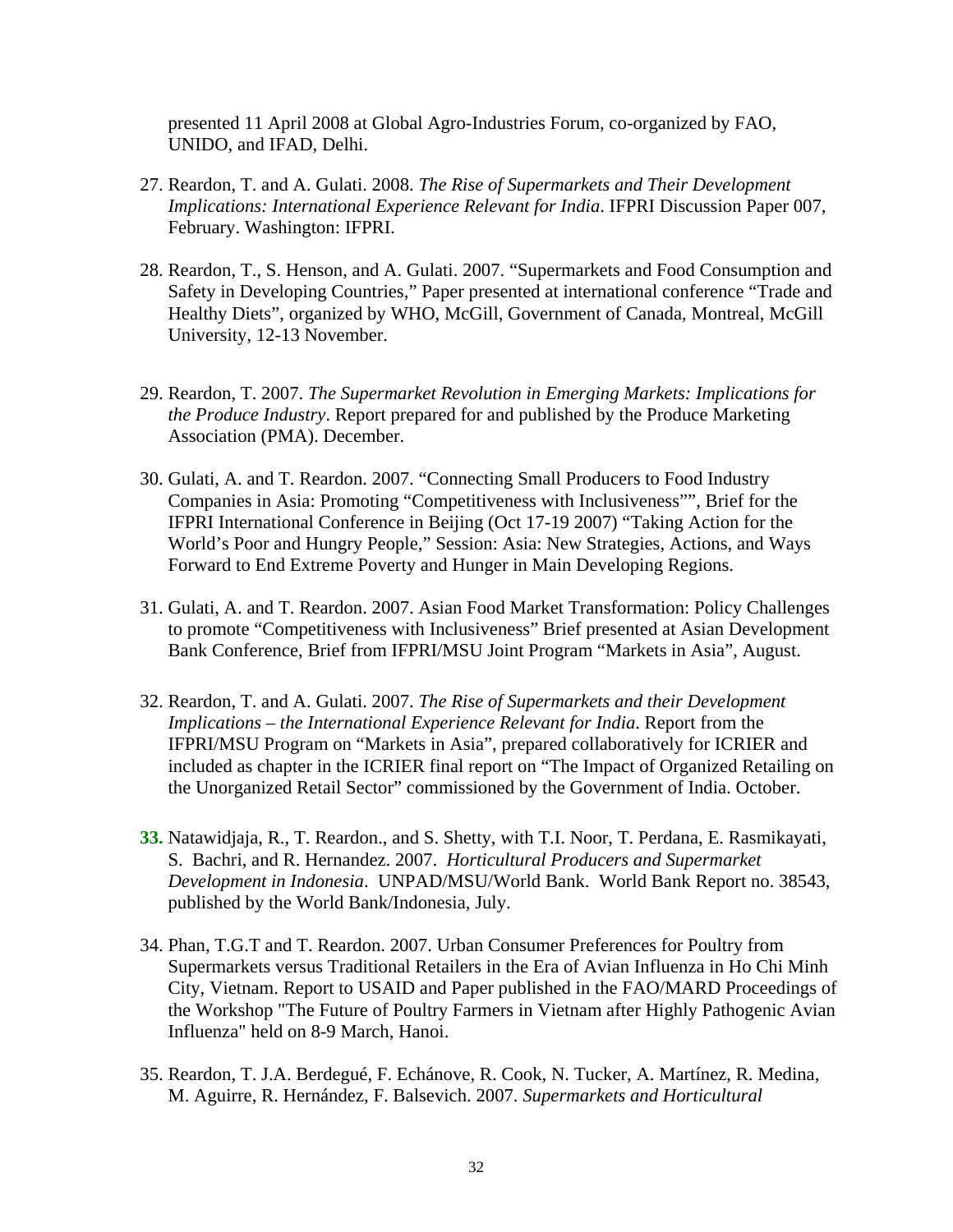*Development in Mexico: Synthesis of Findings and Recommendations to USAID and GOM*, Report submitted by MSU to USAID/Mexico and USDA/Washington, August.

- 36. Reardon, T. and J.A. Berdegué. 2007. The Retail-Led Transformation of Agrifood Systems and its Implications for Development Policies – A Background Paper Prepared for the World Bank's World Development Report 2008: Agriculture for Development. Rimisp and MSU: January.
- 37. Berdegué, J.A., T. Reardon, F. Balsevich, A. Martínez, R. Medina, M. Aguirre, and F. Echánove. 2006. *Supermarkets and Michoacán Guava Farmers in Mexico.* Staff Paper 2006-16, April, East Lansing: Michigan State University Department of Agricultural Economics.
- 38. Neven, David, Hikuepi Katjiuongua, Ingrid Adjosoediro, Thomas Reardon, Pia Chuzu, Gelson Tembo, and Mukelabai Ndiyoi, 2006. *Food Sector Transformation and Standards in Zambia: Smallholder Farmer Participation and Growth in the Dairy Sector*. Staff Paper 2006-18, May, East Lansing: Michigan State University.
- 39. Echánove, F. with T. Reardon. 2006. *Wholesale Markets, Horticulture Products, and Supermarkets in Mexico*. Staff Paper 2006-17, April, East Lansing: Michigan State University.
- 40. Balsevich, F., P. Schuetz, and E. Perez. 2006. Cattle Producers' Participation in Market Channels in Central America: Supermarkets, Processors, and Auctions. Staff Paper 2006- 01, Dept. of Agricultural Economics, Michigan State University.
- 41. Wang, H., Q. Xiang, and T. Reardon 2006. Market Power and Supply Shocks: Evidence from the Orange Juice Market. Staff Paper 2006-02, Dept. of Agricultural Economics, Michigan State University.
- 42. Balsevich, F., J. Berdegué, and T. Reardon. 2006. Supermarkets, New-Generation Wholesalers, Tomato Farmers, and NGOs in Nicaragua. Staff Paper 2006-03, Dept. of Agricultural Economics, Michigan State University.
- 43. Hernandez, R., T. Reardon, and J. Berdegué. 2006. Tomato Farmer Participation in Supermarket Market Channels in Guatemala: Determinants and Technology and Income Effects. Staff Paper 2006-04, Dept. of Agricultural Economics, Michigan State University.
- 44. Wang, H., X. Dong, S. Rozelle, J. Huang, T. Reardon. 2006. Producing and Procuring Horticultural Crops with Chinese Characteristics: A Case Study in the Greater Beijing Area.
- 45. Staff Paper 2006-05, Dept. of Agricultural Economics, Michigan State University.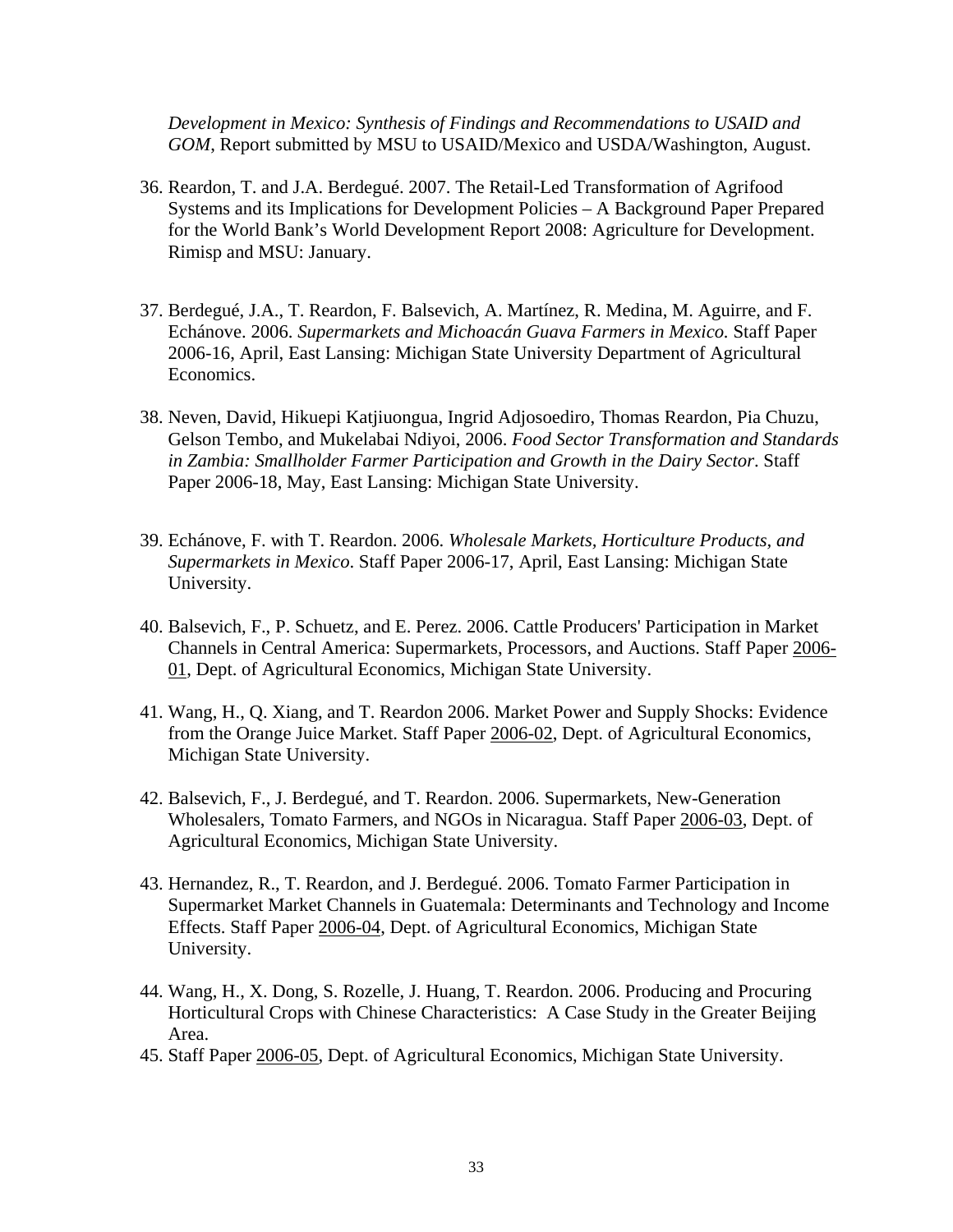- 46. Neven, D., M. Odera, T. Reardon. 2006. Horticulture Farmers and Domestic Supermarkets in Kenya. Staff Paper 2006-06, Dept. of Agricultural Economics, Michigan State University.
- 47. Flores, L. and T. Reardon. 2006. Supermarkets, new-generation wholesalers, farmers organizations, contract farming, and lettuce in Guatemala: participation by and effects on small farmers. Staff Paper 2006-07, Dept. of Agricultural Economics, Michigan State University.
- 48. Dries, L., T. Reardon, and E. van Kerckhove. 2006. The Impact of retail investments in the Czech Republic, Slovakia, Poland and the Russian Federation. Staff Paper 2006-08, Dept. of Agricultural Economics, Michigan State University.
- 49. Reardon, T., J.A. Berdegué, F. Balsevich, L. Flores, E. Perez, and P. Schueltz. 2006. Supermarkets and Farmers in Central America: Synthesis of Farm Survey Results for the cases of Tomato, Lettuce, and Beef. Agricultural Economics Staff Paper 2006-09, East Lansing: Michigan State University
- 50. Reardon, T. and J. Huang. 2006. Methods for Assessing Determinants, Costs, and Benefits of Small Farmer Inclusion in Restructured Agrifood Chains. Staff Paper 2006- 10, Dept. of Agricultural Economics, Michigan State University.
- 51. Reardon, T., P. Pingali, K. Stamoulis. 2006. Supermarkets, Food Industry Transformation and the rural nonfarm economy of developing countries" Staff Paper 2006-12, Dept. of Agricultural Economics, Michigan State University.
- 52. Haggblade, S., T. Reardon, and E. Hyman. 2006. "Technology as a Motor of Change in the Rural Nonfarm Economy" Staff Paper 2006-13, Dept. of Agricultural Economics, Michigan State University.
- 53. Reardon, T., J. Berdegue, C.B. Barrett, and K. Stamoulis. 2006. Household Income Diversification into Rural Nonfarm Activities. Staff Paper 2006-14, Dept. of Agricultural Economics, Michigan State University.
- 54. Reardon, T. 2005. *Retail Companies as Integrators of Value Chains in Developing Countries: Diffusion, Procurement System Change, and Trade and Development Effects*, Report commissioned by the Federal Ministry for Economic Cooperation and Development, Germany; published in the "Trade Matters" series by GTZ Trade Program, Eschborn. Posted to www.gtz.de/trade December 2005.
- 55. Neven, D., R. Hopkins, D. Weatherspoon, and T. Reardon. 2005. "Small Farmer Organizations and Transformed Markets in Southern Africa," Staff Paper 2005-21, Dept. of Agricultural Economics, Michigan State University.
- 56. Neven, D., T. Reardon, J. Chege, M.M. Odera, D. Weatherspoon, and F. Onideki-Mwaura. 2005. *The Rapid Rise of Supermarkets in Kenya: Impaction the Fresh Fruits*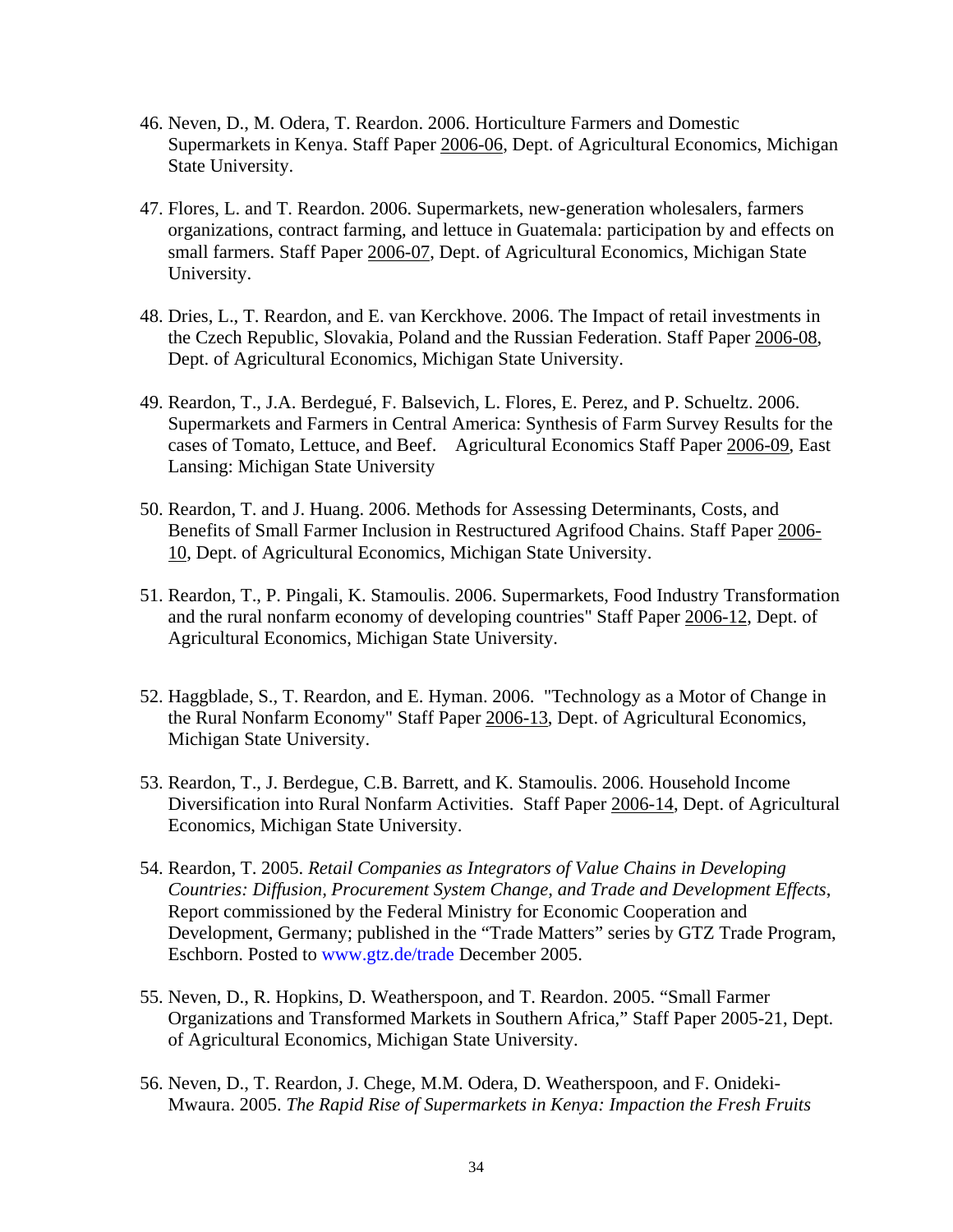*and Vegetables Supply System, Final Research Report.* Joint Publication of "Partnerships for Food Industry Development – Fruits and Vegetables", Michigan State University, and Muguga South Centre, Kenya Agricultural Research Institute.

- *57.* Reardon, T. and J. Huang. 2005. *Methods for Assessing Determinants, Costs, and Benefits of Small Farmer Inclusion in Restructured Agrifood Chains*. Resource Paper for Component 1, Regoverning Markets Program. October.
- 58. Dries, L. and T. Reardon. 2005. Central and Eastern Europe: Impact of Food Retail Investments on the Food Chain, London: FAO Investment Center – EBRD Cooperation Program, Report Series no. 6, February.
- 59. Berdegué, J.A., E. Ramírez, and T. Reardon 2005. *Desarrollo del Sector Hortifruticola en Chile: Lecciones acerca de la trayectoria, estrategia, e impactos*. Report to USDA.
- 60. Reardon, T., CP Timmer, and JA Berdegue. 2005. "Supermarket Expansion in Latin America and Asia: Implications for Food Marketing Systems," in A. Regmi and M. Gehlhar (eds), New Directions in Global Food Markets, USDA/ERS Agriculture Information Bulletin No. (AIB794), February. http://www.ers.usda.gov/Publications/aib794/
- 61. Balsevich, F., T. Reardon, and J.A. Berdegué. 2004. Acceso de pequeños productores de tomate a los supermercados en Nicaragua. Report to USAID, DFID, and the Common Fund for Commodities, under the project RAISE/SPS, Regoverning Markets, and PFID. December.
- 62. Hernández, R., T. Reardon, J.A. Berdegué, F. Balsevich, and P. Jano. 2004. Acceso de pequeños productores de tomate a los supermercados en Guatemala. Report to USAID, DFID, and the Common Fund for Commodities, under the project RAISE/SPS, Regoverning Markets, and PFID. December.
- 63. Jano, P., Lundy, M. and T. Reardon (2004) Estudio de Caso de la Asociacion de Usuarios de Miniriego de Palencia (ASUMPAL), Guatemala*.* Report to USAID, DFID, and the Common Fund for Commodities, under the project RAISE/SPS, Regoverning Markets, and PFID. September.
- 64. Jano, P., F. Balsevich, M. Lundy, T. Reardon. 2004. Estudio de Caso de la Cooperativa de Producción y Comercialización (COOPROCOM R.L.), Nicaragua. Report to USAID, DFID, and the Common Fund for Commodities, under the project RAISE/SPS, Regoverning Markets, and PFID. September.
- 65. Jano, P., M. Lundy, and T. Reardon. 2004. Estudio de Caso de la Cooperativa Matadero Nacional de Montecillos- COOPEMONTECILLOS R.L., Costa Rica. Report to USAID, DFID, and the Common Fund for Commodities, under the project RAISE/SPS, Regoverning Markets, and PFID. September.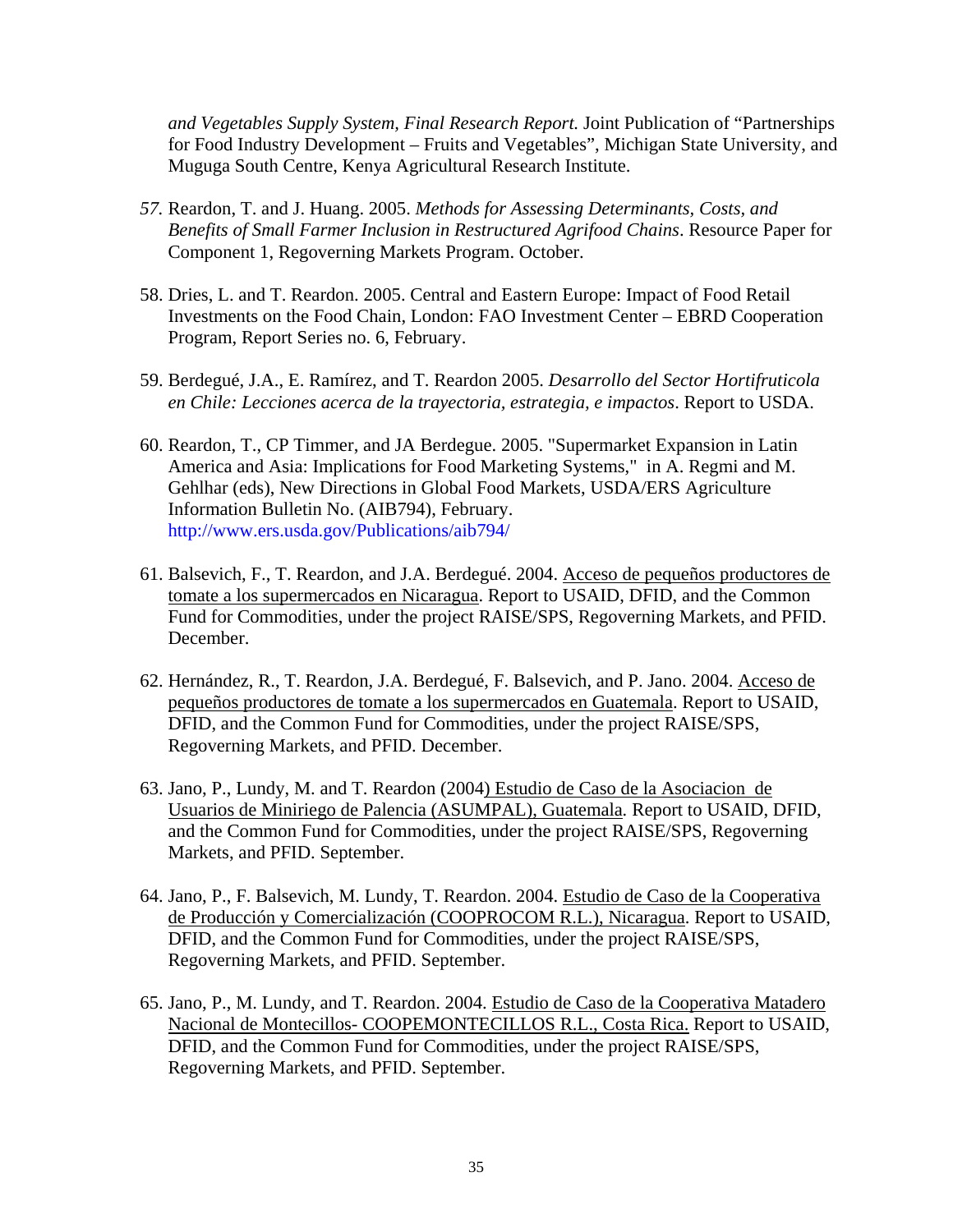- 66. Dries, L, T. Reardon, and E. Van Kerckhove. 2004. The Economic and Transitional Impact of Food Retail Investments: Case-study of the Czech Republic and the Russian Federation, Report to EBRD/FAO, September.
- 67. Reardon, T., J.A. Berdegué, M. Lundy, P. Schütz, F. Balsevich, R. Hernández, E. Pérez, P. Jano, and H. Wang. 2004. Supermarkets and Rural Livelihoods: A Research Method. Report to USAID, DFID, and the Common Fund for Commodities, under the project RAISE/SPS, Regoverning Markets, and PFID. September.
- 68. Natawidjaja, R.S., B. Bayu Krisnamurthi, T. Perdana, L. Fauzia, T. Insan Noor, T. Reardon, C.P. Timmer, J. Gingerich. 2004. *Supermarkets and Agricultural Development in Indonesia: Edited Compilation of Reports in 2004 for USAID Project RAISE/FPSA.* UNPAD, IBP, DAI, and MSU.
- 69. Reardon, T. 2004, *Supermarkets and Agricultural Development in Indonesia: Initial Impressions,* Report for RAISE/FPSA, to USAID, March.
- 70. Reardon, T. 2004, *Supermarkets and Agricultural Development in Indonesia: Initial Impressions,* Report for RAISE/FPSA, to USAID, March.
- 71. Reardon, T. 2004. *Supermarkets and Agricultural Development in Mexico,* Report for USAID/Mexico, April.
- 72. Reardon, T., G. Vrabec, D. Karakas, C. Fritsch, 2003. "The Rapid Rise of Supermarkets in Croatia, with Implications for the Produce Distribution System," Report to USAID under the RAISE/ACE Project.
- 73. Berdegué, J.A., F. Balsevich, L. Flores, and T. Reardon. 2003. The Rise of Supermarkets in Central America: Implications for Private Standards for Quality and Safety of Fresh Fruits and Vegetables. Final report of the Central America Study on Private Standards and Supermarkets, USAID - RAISE project by DAI and MSU, "Assistance for Trade Capacity Building in Relation to the Application of Sanitary and Phytosanitary Measures"
- 74. Berdegue, J.A., F. Balsevich, L. Flores, D. Mainville, and T. Reardon. 2003. "Case Study: Supermarkets and Quality and Safety Standards for Produce in Latin America," Brief 12 in Food Safety and Food Security in Food Trade, ed. Laurian Unnevehr, 2020 Focus 10, a collection of 17 briefs (Washington, DC: IFPRI).
- 75. Haggblade, S., P. Hazell, and T. Reardon. 2002. Strategies for Stimulating Poverty-Alleviating Growth in the Rural Nonfarm Economy in Developing Countries, EPTD (Environment and Production Technology Division) Discussion Paper no. 92, Washington, D.C: EPTD/IFPRI and the Rural Development Division, World Bank.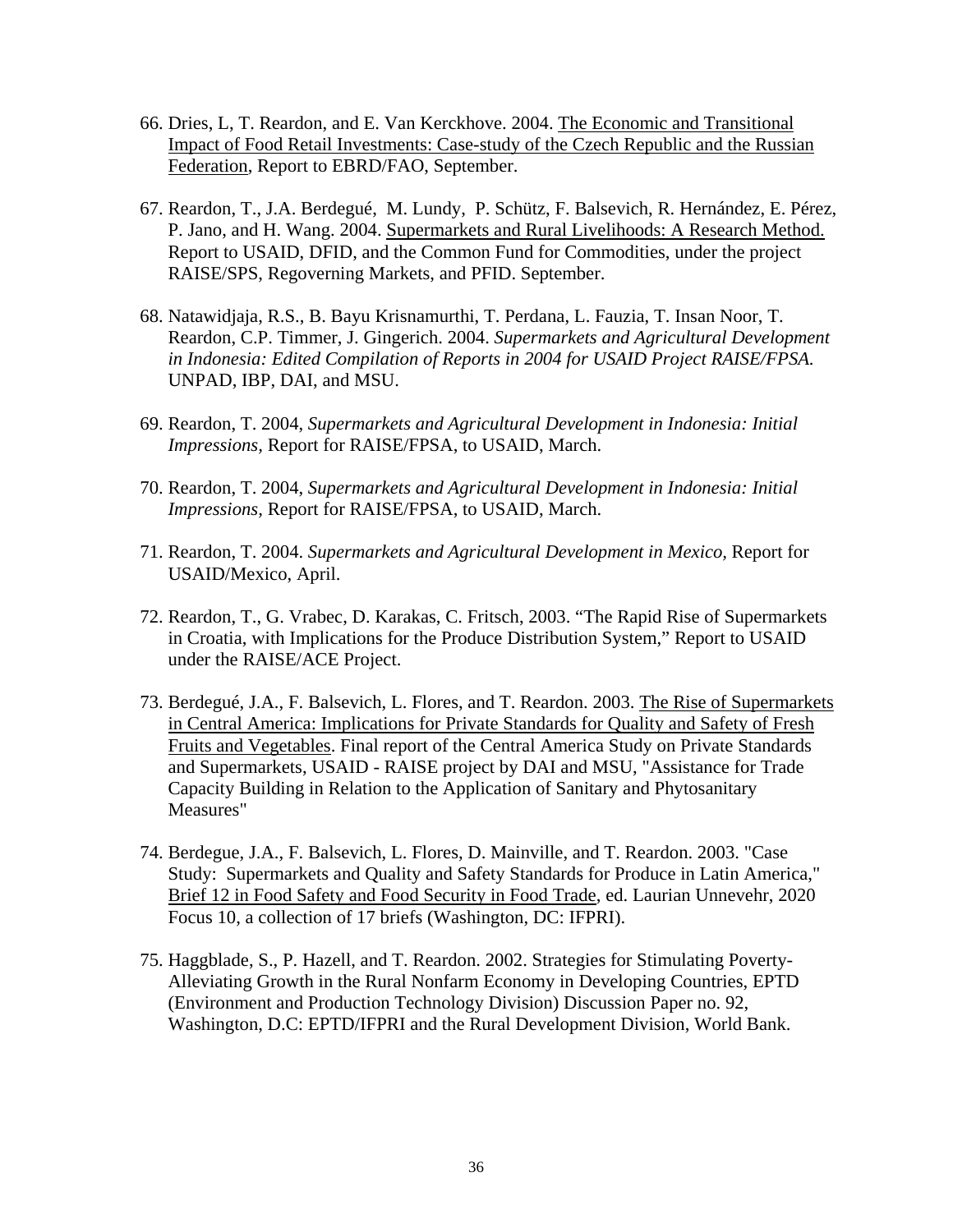- 76. Escobar, G., T. Reardon, and J.A. Berdegué. 2002. "Best Practices And Strategies For Promoting Non Farm Employment Creation in Rural Development in Latin America: Synthesis of Six Case Studies," RIMISP report to DFID.
- 77. Zelaya, C. and T. Reardon. 2001. "Incorporating the Promotion of Rural Nonfarm Employment into Development Projects: The Case of FAO's Lempira Sur Project in Honduras," RIMISP Report to DFID.
- 78. Reardon, T. and J.A. Berdegué. 2001. "Report of the International Workshop 'Concentration in the Processing and Retail Segments of the Agrifood System in Latin America, and its Effects on the Rural Poor', 27-28 November 2000, Santiago, Chile", Santiago: RIMISP.
- 79. Berdegué, J.A., T. Reardon, G. Escobar, R. Echeverría. 2000. "Policies to promote nonfarm rural employment in Latin America," Natural Resource Perspectives, Overseas Development Institute, London, no. 55, June.
- 80. Barrett, C.B., M. Bezuneh, D. Clay, T. Reardon. 2000. "Heterogeneous constraints, incentives, and income diversification strategies in rural Africa." Report to USAID/BASIS CRSP, August, Cornell and Michigan State University.
- 81. Barrett, C.B. and T. Reardon. 2000. "Asset, Activity, and Income Diversification Among African Agriculturalists: Some Practical Issues," Report for USAID/BASIS/CRSP, Cornell and Michigan State University.
- 82. Reardon, T. 2000. "The interface between the rapidly changing global agrifood economy and the small poor farmer: strategic implications for the CGIAR," paper for CGIAR's SCOPAS (the standing committee developing options for TAC on the future of the CGIAR), for special TAC meeting on CGIAR vision and strategy, 25-27 January, Rome: TAC Secretariat/FAO.
- 83. Reardon, T. V. Kelly, D. Yanggen, and E. Crawford. 1999. *Determinants of Fertilizer Adoption by African Farmers: Policy Analysis Framework, Illustrative Evidence, and Implications.* MSU Agricultural Economics Staff Paper 99-18.
- 84. Reardon, T. (1999) "Diagnostico rápido del empleo rural (agrícola y no agrícola) en el Sur de Lempira, Honduras -- con implicaciones para el proyecto FAO PROLESUR, mimeo, Santiago de Chile: FAO Oficina Regional para America Latina y el Caribe.
- 85. Reardon, T., B. Diagana, F. Akindes, K. Savadogo, T. Reardon, J. Staatz, Y. Camara. 1998. "Effects of the CFA Franc Devaluation on Urban Household Food Consumption: Survey Evidence from Burkina Faso, Côte d'Ivoire, Mali, and Senegal," Michigan State University, Project brief prepared for the INSAH/ CILSS November 1998 Conference in Dakar on Impacts of the FCFA Devaluation.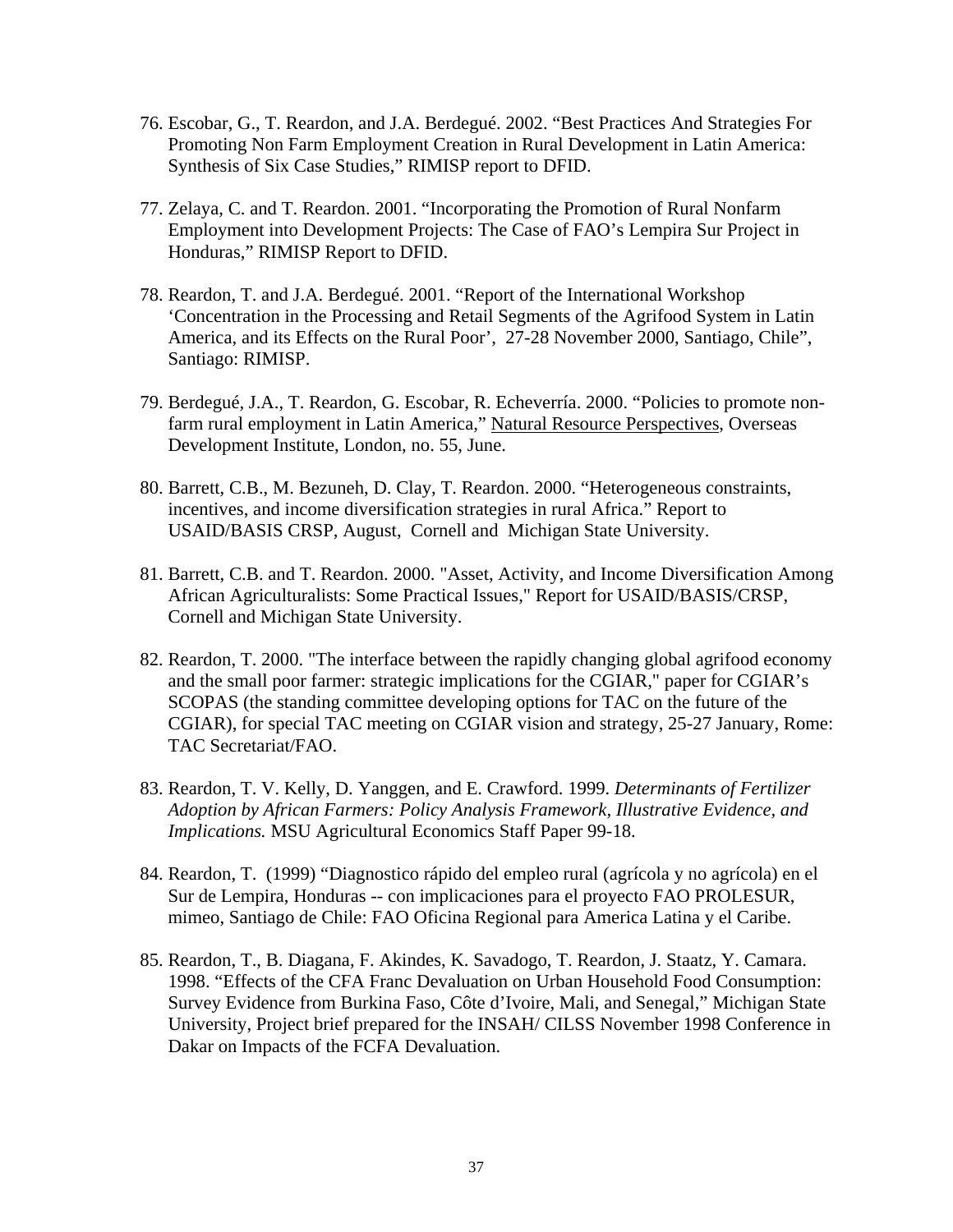- 86. Reardon, T., J. Staatz, N.N. Dembele, V. Kelly, M. Yade, J. Tefft. 1998. "Enabling Conditions and Public Policies to Foster a Dynamic Market-Oriented Food System in the Sahel," Michigan State University, Invited brief prepared as an input to the CILSS June-1998 Conference in Niamey on Food Security Strategies.
- 87. Yanggen, D., V. Kelly, T. Reardon, A. Naseem. 1998. *Incentives for Fertilizer Use in Sub-Saharan Africa: A review of empirical evidence on fertilizer response and profitability,* International Development Working Paper no. 70. Michigan State University.
- 88. Kelly, V., T. Reardon, D. Yanggen, and A. Naseem. 1998. "Fertilizer in Sub-saharan Africa: Breaking the Vicious Circle of High Prices and Low Demand," Policy Synthesis Number 32, Food Security II Project, February.
- 89. Jayne, T., J. Shaffer, J. Staatz, and T. Reardon. 1997. *Improving the Impact of Market Reform on Agricultural Productivity in Africa: how Institutional Design Makes a Difference*, International Development Working Paper no. 66. Michigan State University.
- 90. Diagana, B. and T. Reardon. 1997. "Impacts de la dévaluation du franc CFA sur la consommation en milieu urbain: résultats d'enquêtes urbaines menées au Sénégal," Policy Brief, PRISAS, December.
- 91. Dione, J., J-C Le Vallee, J. Staatz, J. Tefft, M. Yade, A. Chohin, B. Kante, T. Reardon, V. Kelly, 1997. Lessons from the Impact of the Devaluation of the CFA Franc on Agri-Food Subsectors in West Africa," Policy Brief, PRISAS, June.
- 92. Rusike, J., T. Reardon, J. Howard, V. Kelly. 1997. "Developing Cereal-based Demand for Fertilizer Among Smallholders in Southern Africa: Lessons Learned and Implications for Other African Regions," Policy Synthesis no. 30, Food Security II Project, November.
- 93. Singare, K., Y. Camara, T. Reardon, B. Teme, O. Sanogo. 1997. "Consommation alimentaire à domicile des Bamakois avant et après la dévaluation du franc CFA," Policy Brief, PRISAS, May.
- 94. Clay, D., T. Reardon, and A. Shaikh. 1996. *Population, Environment, and Development in Africa: Dynamic Linkages and their Implications for Future Research and Development Programming* (East Lansing, MI: Institute of International Agriculture, Michigan State University).
- 95. Clay, D. and T. Reardon. 1996. "Rwanda case study: Dynamic linkages among population, environment, and agriculture in the highlands of East Africa," in Clay, Reardon, and Shaikh (1996), op cit., pp. 39-91.
- 96. Shaikh, A., T. Reardon, D. Clay, P. DeCosse. 1996. "Madagascar case application: Dynamic linkages among environment, population, and development in Madagascar," in Clay, Reardon, and Shaikh (1996), op cit., pp. 129-153.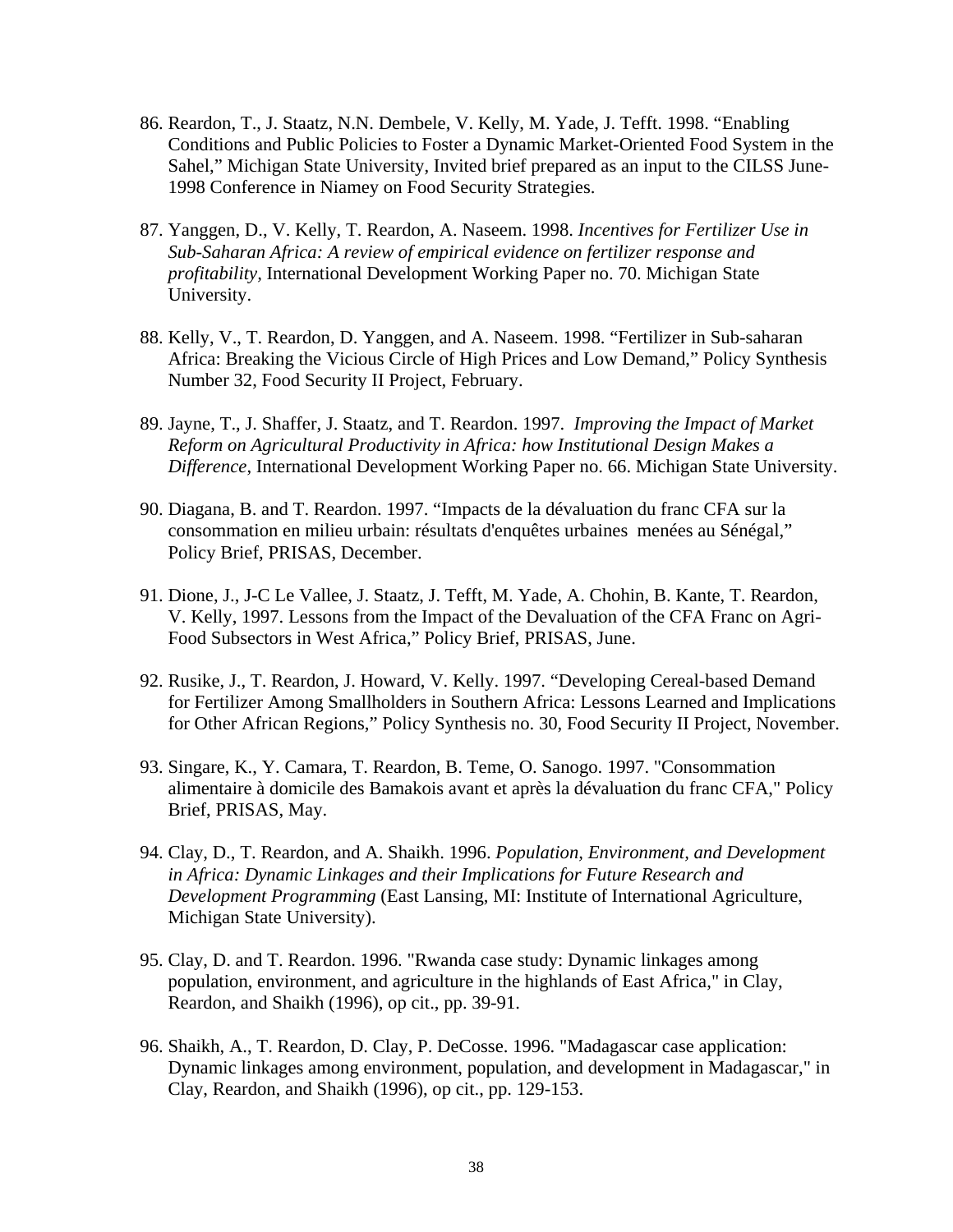- 97. Clay, D. and T. Reardon. 1996. "Linking Population, Development, and the Environment: How Households Confront Poverty and Demographic Pressure in Rwanda," Michigan State University Population Research Group, Research Paper Series, no. 96-04.
- 98. Akindes, F. and T. Reardon. 1996. Problèmes et méthodes d'enquête sur l'évolution des habitudes de consommation alimentaire en Afrique de l'Ouest. Draft Report, Bamako: PRISAS.
- 99. Reardon, T., V. Kelly, E. Crawford, T. Jayne, K. Savadogo, and D. Clay. 1996. *Determinants of Farm Productivity in Africa: A Synthesis of Four Case Studies*. International Development Paper No. 22. East Lansing: Michigan State University.
- 100. Dibley, D., T. Reardon, and J. Staatz. 1996. *How Does a Devaluation Affect an Economy? Lessons from Africa, Asia, and Latin America*, MSU Dept. of Agricultural Economics Staff Paper no. 96-105, July.
- 101. Kelly, V., B. Diagana, T. Reardon, M. Gaye, E. Crawford. 1996. *Cash Crop and Foodgrain Productivity in Senegal: Historical View, New Survey Evidence, and Policy Implications*, MSU International Development Paper, no. 20.
- 102. Kante, B., T. Reardon, and A. Keita (1995) "Devaluation du franc CFA: analyse typologique des mesures d'accompagnement," December; Working Paper no. DT 95-11. PRISAS, Institut du Sahel, Mali.
- 103. Reardon, T. and V. Kelly. 1995. "Methods for Analysis of Impacts of CFA Franc Devaluation on Real Income of Households," Working Paper no. 95-02, PRISAS, Institut du Sahel, Bamako, January. French version: "Méthodes d'analyse de l'impact de la dévaluation du franc CFA sur le revenu réel des ménages".
- 104. Reardon, T., E. Crawford, and V. Kelly. 1995. *Promoting Farm Investment for Sustainable Intensification of African Agriculture*. International Development Paper No. 18. East Lansing: Michigan State University.
- 105. Boughton, D., B. Teme, O. Sanogo, J. Staatz, T. Reardon, E. Crawford. 1995. *Development Strategies for Maize in Mali: Using a Commodity Subsector Perspective to Increase the Impact of Agricultural Research and Development*, Institut d'Economie Rurale, Bamako, Mali, and Michigan State University. MSU International Development Working Paper.
- 106. Clay, D., F. Byiringiro, J. Kangasniemi, T. Reardon, B. Sibomana, L. Uwamariya, and D. Tardif-Douglin. 1995. *Promoting Food Security in Rwanda Through Sustainable Agricultural Productivity: Meeting the Challenges of Population Pressure, Land Degradation, and Poverty*, MSU International Development Paper no. 17.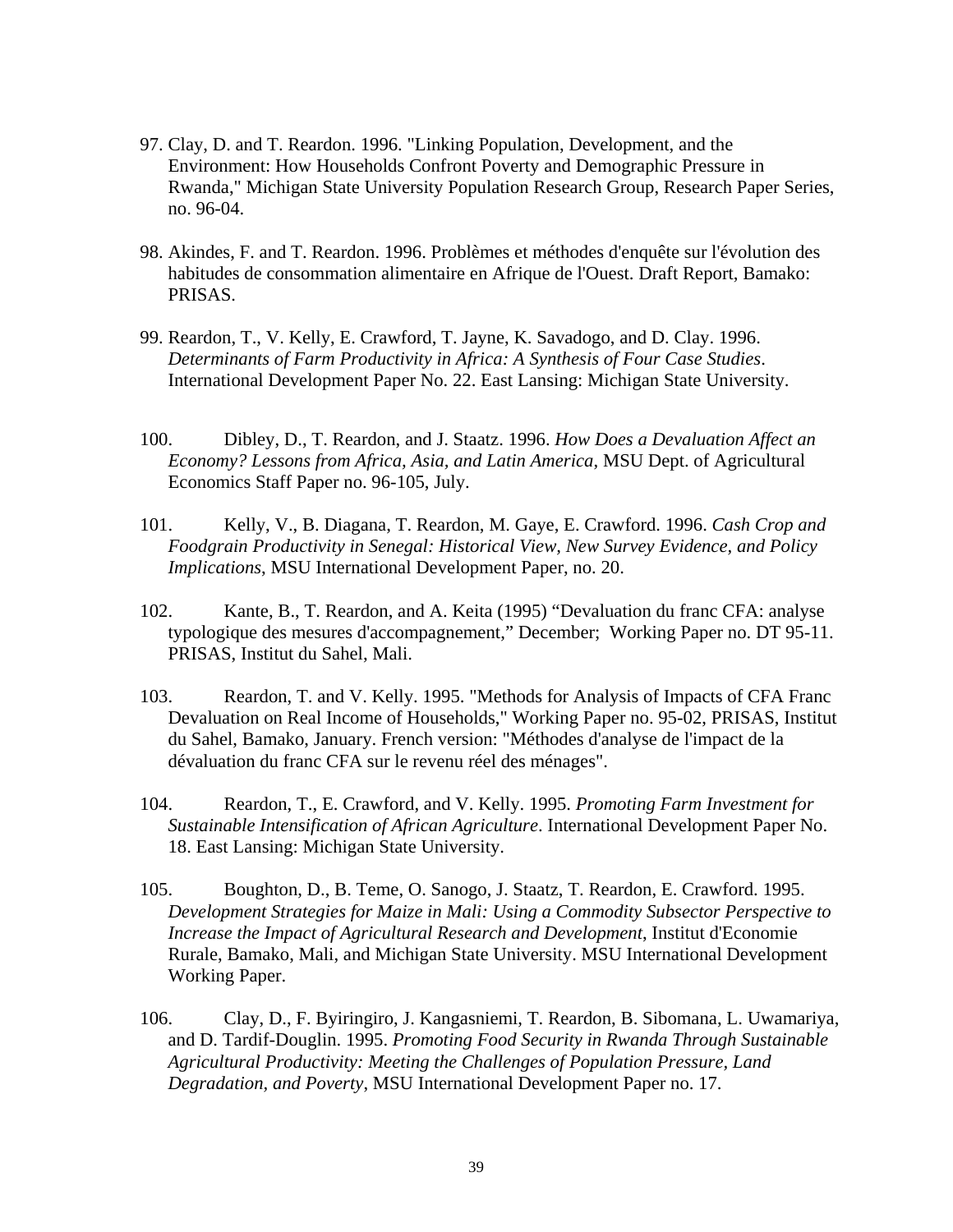- 107. Kelly, V., J. Hopkins, T. Reardon, E. Crawford. 1995. *Improving the measurement and analysis of African agricultural productivity: promoting complementarities between micro and macro data*, MSU International Development Paper no. 16.
- 108. Staatz, J., J. Dione, V. Kelly, and T. Reardon, 1994. "Suivi et analyse des effets de la dévaluation du franc CFA sur la sécurité alimentaire et la croissance économique en Afrique de l'Ouest: cadre conceptuel et méthodologique" Project Document no. 94-05, Bamako: PRISAS/Institut du Sahel, July.
- 109. Reardon, T., C. Delgado, T. Thiombiano. *Substitution of Imported for Traditional Cereals in Household Food Consumption in Ouagadougou, Burkina Faso*. IFPRI June 1992.
- 110. Reardon, T. "Food consumption survey issues and methods for West Africa," mimeo, Michigan State University, March 1992.
- 111. Savadogo, K. and T. Reardon, 1996. "Food Security in Sub-Saharan Africa: Case study of Burkina Faso," prepared for FAO for the World Food Summit. Mimeo, April.
- 112. Reardon, T. and J.M. Staatz, 1995. "Reflections on WALTPS Results and Recommendations: Implications for Food Security in West Africa," MSU/INSAH-PRISAS, Food Security Briefing Paper, no. 95-02.
- 113. Savadogo, K., Reardon, T., and K. Pietola, 1994. "Determinants of Farm Productivity and Supply Response in Burkina Faso," MSU Staff Paper no. 94-79.
- 114. Reardon, T., 1994. "Strategies for Redressing Chronic Food Insecurity: Marriage of Zone-Specific Strategies and Broad-Based Growth," Brief for workshop on "The Silent Challenge of Hunger" sponsored by USAID Global Bureau, Office of Agriculture and Food Security, Washington, D.C., June 28-29.
- 115. Kelly, V., T. Reardon, A. A. Fall, B. Diagana, L. McNeilly. 1993. *Final Report of IFPRI/ISRA Project (1988-1992) on Consumption and Supply Impacts of Agricultural Price Policies in Senegal*, August (Washington: IFPRI).
- 116. Hopkins, J. and T. Reardon. 1993. *Agricultural Price Policy Reform Impacts and Food Aid Targeting in Niger*, Final report of the IFPRI/INRAN Project (1988-1992) (Washington: IFPRI) (series of working papers from the project also available)
- 117. Kennedy, E., S. Kumar, P. Matlon, T. Reardon. 1988. "Dietary Patterns in East and West Africa," submitted to USAID.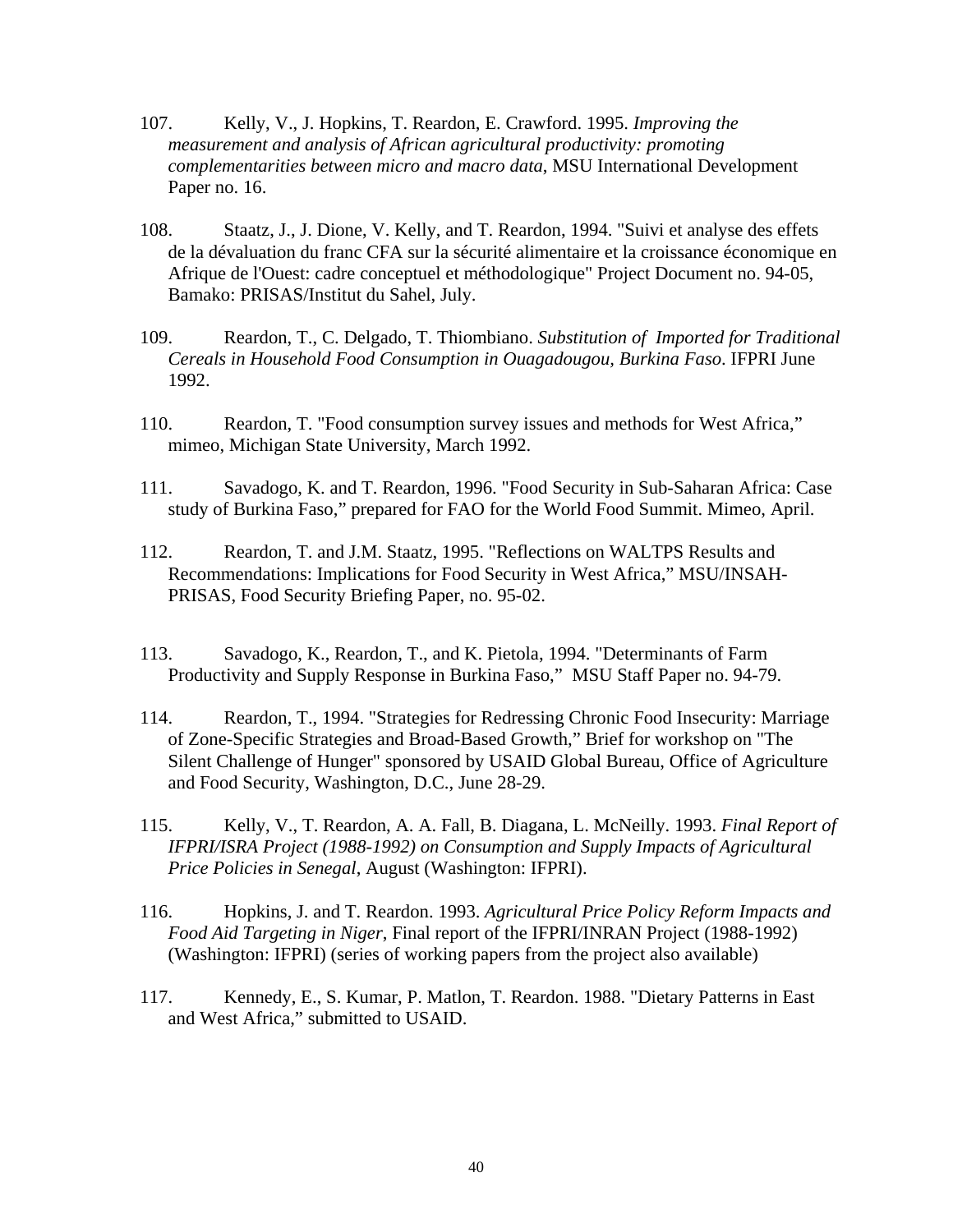- 118. Reardon, T., T. Thiombiano, and C. Delgado. 1988. *La Substitution des Céréales Locales par les Céréales Importées: La Consommation Alimentaire des Ménages à Ouagadougou, Burkina Faso*, Research Report for IFPRI/CEDRES project, published by CEDRES, Université de Ouagadougou, Série des Résultats de Recherche, no. 002, June 1988.
- 119. Reardon, T. 1984. Agricultural Price Policy in Peru, Doctoral dissertation, Department of Agricultural and Resource Economics, University of California, June.
- 120. La France, J., T. Reardon, and A. Schmitz. "The Gains from Trade and the Stolper-Samuelson Theorem: A Welfare Analysis," Department of Agricultural and Resource Economics, University of California, Berkeley, Working Paper #166, May 1981.

### **SPEECHES TO INDUSTRY, GOVERNMENT, NGOs, AND DONORS**

- 1. Plenary Speech, "Linking Food Market Transformation to Improved Food Security in Asia," ASEAN Food Security Conference: Role of the Private Sector, 17 June 2010, Singapore
- 2. Plenary Speech, "Development Assistance Strategies to include Small Farmers in Transforming Agrifood Markets," USDA/Japan Ministry of Agriculture, International Conference, "Partners in Agriculture Global Food Security Symposium," Tokyo, 7 April 2010
- 3. Interview-Presentation on (US) National Public Radio, taped February 26, 2010, Supermarkets and their impacts on traditional retailers, farmers, wholesalers in Mexico
- 4. Plenary speech, "Transformation of markets and the rural poor," McGill Conference on Global Convergence of Development and Nutrition, November 17, 2009.
- 5. Workshop Talk, IFPRI/Asian Development Bank Food Security, Midterm workshop, Delhi, October 21, 2009, "Value chains for potato and rice in India, China, Bangladesh, and Vietnam"
- 6. Plenary speech, "Linking Smallholders to Modern Markets: Innovations, Opportunities, Challenge**s,** First East Asia-Pacific Regional Agribusiness Trade & Investment Conference "Agroenterprise without Borders", World Bank Conference, Holiday Inn Atrium, Singapore, 30-31 July 2009
- 7. Talk "Great Expectations and Fast Change in Asian Food Markets," at conference: "What Future for the Agriculture and Food Sectors in an Increasingly Globalised World?": OECD, Paris, France on 30 and 31 March 2009
- 8. Plenary Session Panelist at Food Forum India, Mumbai, March 19-20 2009, in session "GlobalGAP Conclave"
- 9. Co-Talk (with Gulati) at Partnership for Innovation and Knowledge in Agriculture (PIKA) Conclave at USAID/Delhi, March 3, 2009, title "Rural Service Hubs: Business Catalysts for Rural "Competitiveness and Inclusiveness"" by Ashok Gulati, Tom Reardon, Bart Minten, Meeta Punjabi.
- 10. Invited Speech at the Ministry of Trade, Domestic Markets Division, Jakarta, Indonesia, February 18, 2009, on "Supermarkets' Relations with Suppliers and Competition with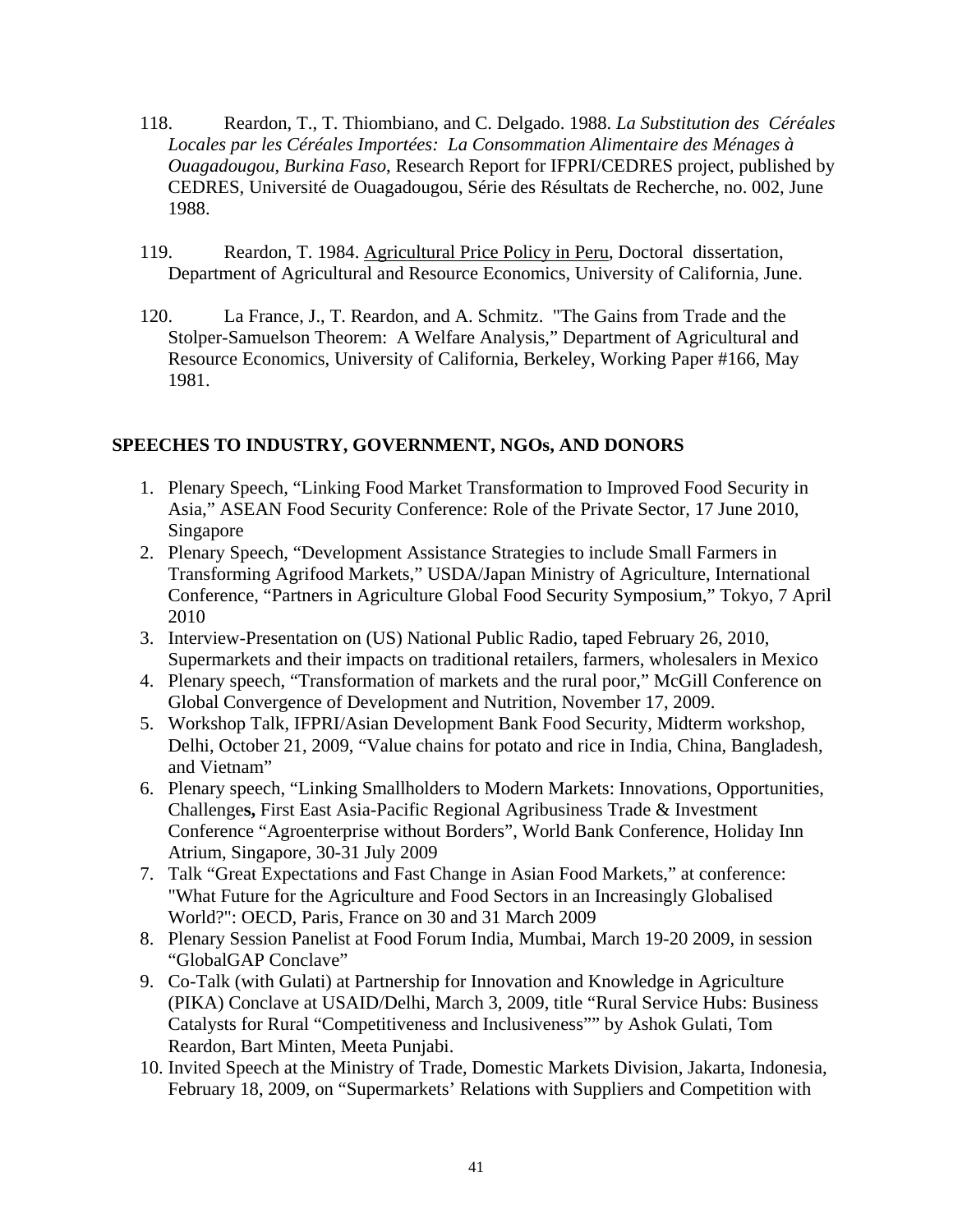Traditional Retailers: International Experience"

- 11. Moderator, Discussion Leader, Panelist at various sessions on agricultural and agrifood supply chain development, with implications for public-private partnerships, company strategy, and public policies and donor programs, at World Economic Forum in Davos, January 2009
- 12. Speech at the Bill and Melinda Gates Foundation, December 12, 2008, "Agrifood Market Transformation in Developing Countries: Trends, Implications for Small Farmers and Agrifood Enterprises, and Market-Linkage Program Innovations", Seattle.
- 13. Conference Keynote, , December 9, 2008, "International Agrifood Market Transformation: Six Key Trends, and Opportunities, Challenges, and Strategic Implications for Canadian Exporters," Meeting with Agri-Marketing Industry Associations, Canadian Agriculture and Food International Program, Agriculture and Agri-Food Canada, Gatineau, Quebec.
- 14. Speaker/participant, "Agriculture in Davos: Planning Meeting," World Economic Forum, tele-conference and Geneva, December 3, 2008. My specialty is the rise of modern supply chains for food in developing regions
- 15. Lead plenary session speaker, 26 Nov. 2008, "Supply/Value Chains, Market Access, and Linkages," at UNIDO International Conference on Sharing Innovative Agribusiness Solutions "From Farms to Markets: Providing Know-how and Finance," Cairo.
- 16. Plenary Speech, November 8, 2008, "Transforming Agrifood Systems and the Poor," at "From Crisis to a New Convergence of Agriculture, Agri-Food and Health: What can Business and Communities do to Help Society Afford Food and Nutrition Security Worldwide?" A Global Convergence Building Workshop sponsored by The Bill & Melinda Gates Foundation, at McGill University, Montreal.
- 17. Talk (with Ashok Gulati), November 6, 2008, "Understanding Value Chains to Improve their Efficiency: Opening the Black Box of the Market," Workshop at Asian Development Bank, Manila.
- 18. Featured Speaker , 19 September 2008, "Supermarkets' Role in Emerging Markets: Implications for Canadian Exporters of Perishables & Value-Added Products," Federal / Provincial / Territorial Agriculture Deputy Ministers' Retreat, Bouctouche, New Brunswick, Canada.
- 19. Talk (by Ashok Gulati, Thomas Reardon and Kanupriya Gupta), August 20, 2008, "Rural Business Hubs as a modern open-source intermediary in Indian Agriculture Markets," IFPRI workshop for Gates Foundation, Delhi.
- 20. Conference plenary, "Transformation of Asian Produce Retail, Procurement, and Supply: Long View of Re-Organization Trends & Implications for small Farmers" (with Gulati) at International Conference "Improving the Performance of Supply Chains in Transitional Economies: Responding to the Challenge of Linking Smallholder Producers to Dynamic Markets" (University of Philippines at Mindanao, Curtin University of Technology, and Regoverning Markets Program, Davao City, Philippines), July 12, 2008.
- 21. Invited speech (by Reardon and Gulati) at UNIDO "Rapid Transformation of Agrifood Industry in Asia Trends, Issues, and Programs for Competitiveness with Inclusiveness" Invited speech at UNIDO, July 7, 2008
- 22. Seminar talk (by Reardon, with Gulati and Minten) "The Emerging "Supermarket Revolution" in Urban and Rural India: Fast-tracking innovation with inclusiveness, July 3, 2008, World Bank, Delhi.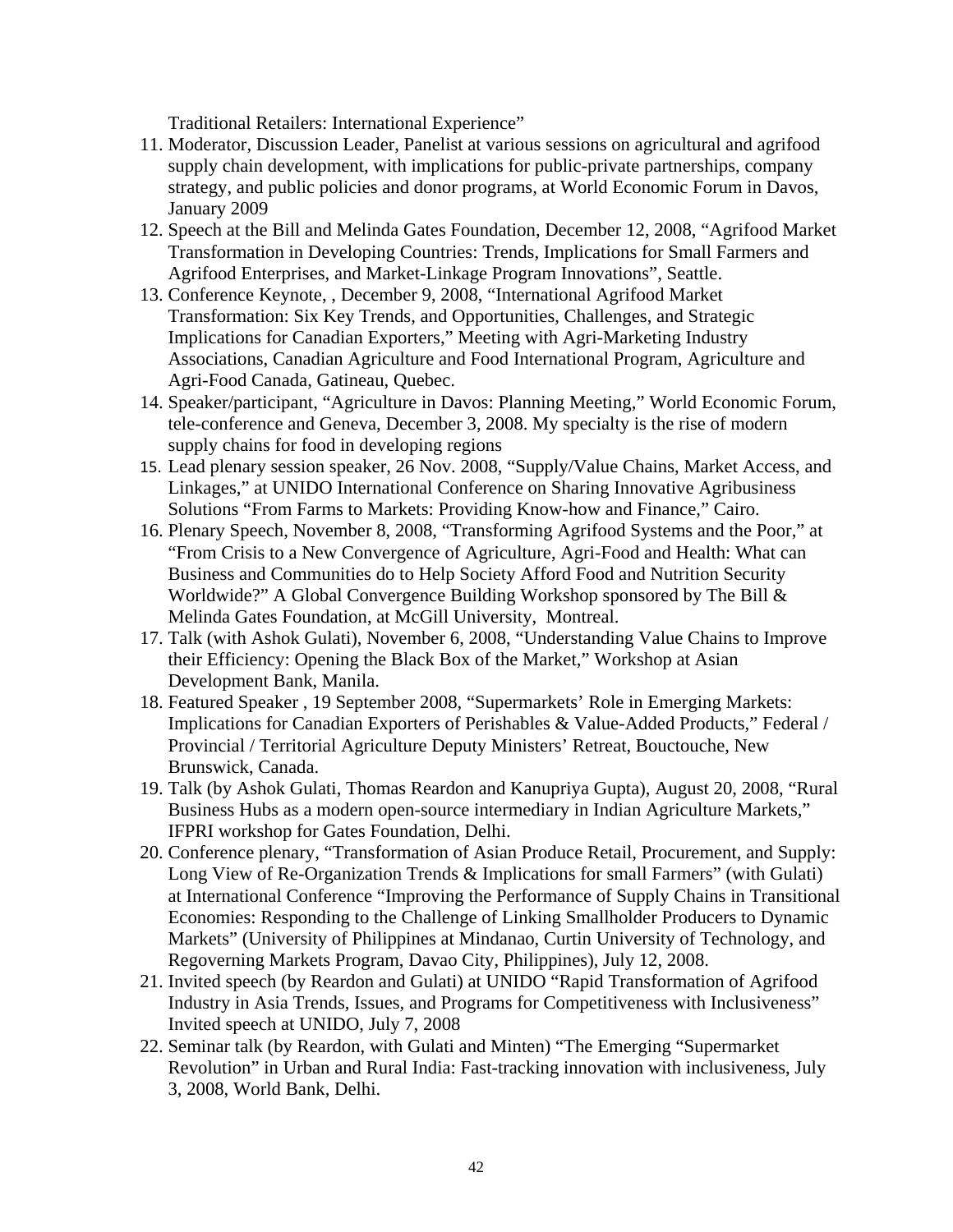- 23. First Invited Speaker, Renowned Experts Knowledge Dissemination Series, Reliance (Agribusiness and Retail Divisions), "Fresh Produce Retailing and Procurement: Emerging Market Experiences," July 2, 2008, Delhi.
- 24. Plenary speaker (Reardon) on **"**Fresh Produce Retailing: Global Perspectives" during Technical Session on Changing Consumer Preferences: The F&V Retail Opportunities, 12 May, 2008 in the Fruit and Vegetable Summit "Developing Globally Competitive Value Chains" on 12 – 13 May 2008 at Hotel Le Meridian, New Delhi, Sponsored by CII (Confederation of Indian Industry) and Ministry of Agriculture.
- 25. Speech (by Reardon, with Gulati), "Supermarkets in Emerging Markets and Perishable Products Procurement: Lessons for Indian Retailers and Suppliers," Food Forum India 2008, Mumbai, May 6-7.
- 26. Speech (by Reardon and Gulati) "Supermarkets and agricultural development in India," May 8, 2008, Ambassador's Conference Room, US Embassy (in Delhi, with hookup to consulates elsewhere in India).
- 27. Speech "The Challenges and Opportunities of Agro-industrial Development in Asia-Pacific: Promoting "Competitiveness with Inclusiveness" and "Customized Competitiveness"", based on IFPRI-MSU Brief by Gulati & Reardon, at the Asia Session of the Global Agro-Industry Forum (FAO, UNIDO, IFAD), Delhi, April 11, 2008
- 28. Speeches as Distinguished Visitor, New Zealand, 10-24 March, 2008, sponsored by AGMARDT and Massey Trust; speeches to government, academics, agribusinesses, and Maori Association, at AgResearch, Universities, and Zespri, and extensive meetings with fruit, meat, and dairy companies/cooperatives
- 29. Speech at final conference of Regoverning Markets Program, based on work with Jikun Huang as co-coordinators of 8 country study. March 5, 2008, Beijing.
- 30. Speech to PAGASA (Philippine Retailers Association), Feb. 27, 2008, on Supermarkets in Emerging Markets, Quezon City/Manila.
- 31. Session Talk at PMA (Produce Marketing Association) Fresh Summit; Houston, 13 October 2007, "Global Supermarket Growth Offers Super Opportunities: Focus on Emerging Markets"
- 32. Session Talk at PMA (Reardon presented, powerpoint joint with Ashok Gulati), Fresh Summit; Houston, 13 October 2007, "Incredible India: A Land Brimming with Opportunity."
- 33. Plenary Session Talk (presented by Ashok Gulati, talk and brief by Gulati and Reardon) at the IFPRI International Conference in Beijing (Oct 17-19 2007) "Taking Action for the World's Poor and Hungry People," Session: Asia: New Strategies, Actions, and Ways Forward to End Extreme Poverty and Hunger in Main Developing Regions, talk "Connecting Small Producers to Food Industry Companies in Asia: Promoting 'Competitiveness with Inclusiveness'".
- 34. "Supermarkets and Standards in Developing Countries Implications for Donors," Linking Producers in Developing Countries to Dynamic Markets: The Challenge of Emerging Standards USAID - RAISE SPS Project Closure Workshop, September 14, 2007, Washington DC/
- 35. Plenary presentation, August 28, 2007 "Emerging High-Value Food Markets in Asia: Implications for small holders and policies" (powerpoint by Gulati and Reardon, presented by Gulati), Brazilian National Agribusiness Congress.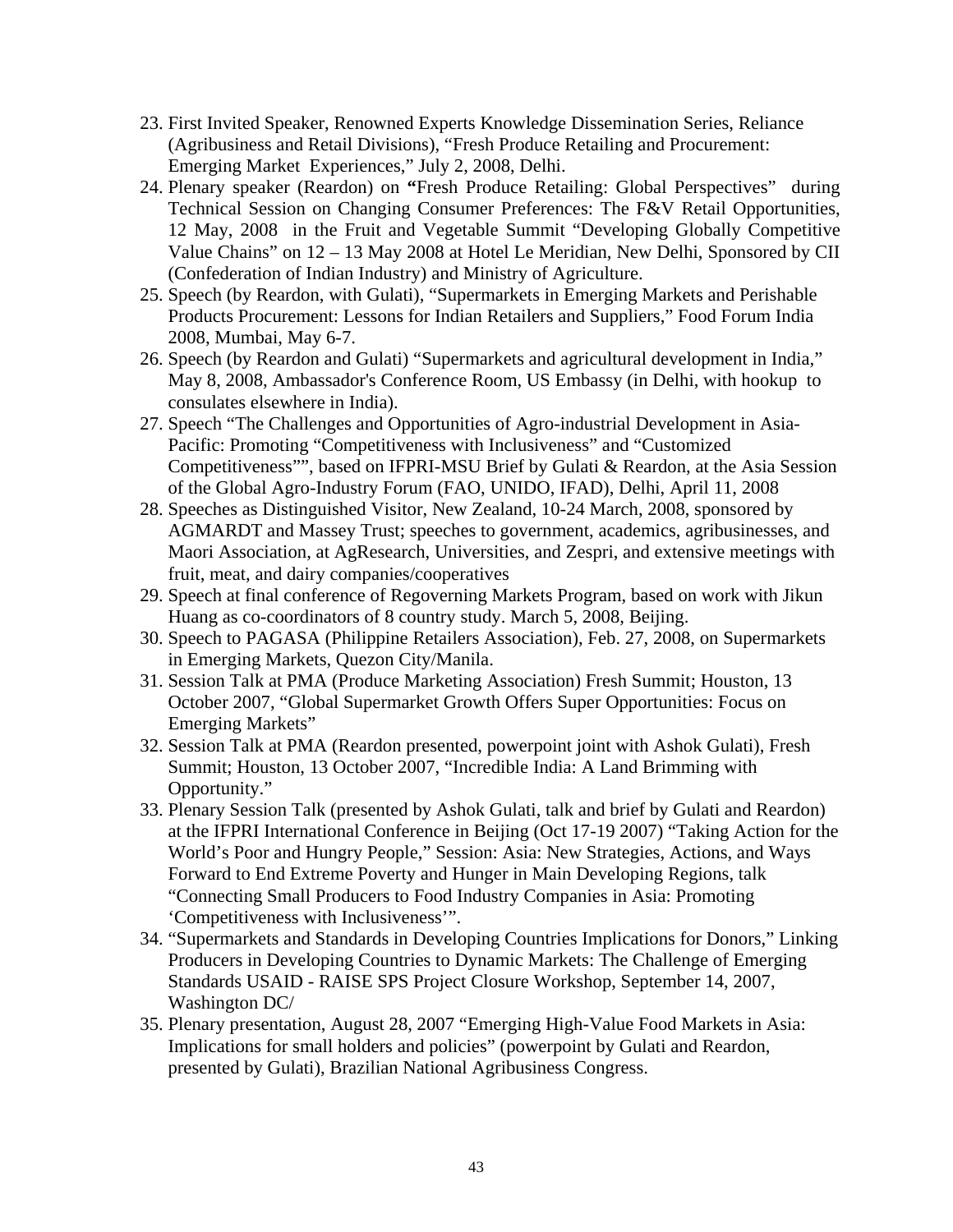- 36. Presentation (powerpoint by Gulati and Reardon, presented by Gulati) "Asian Food Market Transformation: Policy Challenges to promote "Competitiveness with Inclusiveness", at the IFPRI/ADB policy forum on "Agricultural and Rural Development for Reducing Poverty and Hunger in Asia: In Pursuit of Inclusive and Sustainable Growth" on August 9-10 in Manila.
- 37. Keynote Speech for PMA Fresh Connections, for PMA members in Australian and New Zealand, held in Sydney, 3 August 2007, "Supermarkets in Emerging Market Countries: Challenges and Opportunities for Australian and New Zealand Produce"
- 38. Presentation (powerpoint by Reardon and Gulati, presented by Reardon) ""Competitiveness with Inclusiveness" Strategies: Asian Public and Private Innovations during the Supermarket Revolution", Talk at Workshop "Retailing in Indonesia: Trends, opportunities and challenges", Shangri-La Hotel, Jakarta, August 1, 2007, sponsored by the World Bank, Ministry of Trade, and Ministry of Agriculture.
- 39. Keynote Speech for Produce Marketing Association (PMA, based in US) branch in Chile to Chilean produce exporters "Supermarkets in Emerging Markets: Opportunities and Challenges for Chilean Fruit," 15 May 2007.
- 40. Keynote speech for annual meeting (from India to Mexico via satellite connection) to the PMA International Council, meeting in Guadalajara, Mexico, March 2007, "The Supermarket Revolution in Developing Countries: Implications for Retailing and Procurement of Produce.
- 41. Presentation (powerpoint by Reardon and Gulati, presented by Reardon) ""Competitiveness with Inclusiveness" Strategies: Asian Public and Private Innovations during the Supermarket Revolution", Talk at Workshop "Retailing in Indonesia: Trends, opportunities and challenges", Shangri-La Hotel, Jakarta, August 1, 2007, sponsored by the World Bank, Ministry of Trade, and Ministry of Agriculture.
- 42. Plenary Speech "The Supermarket Revolution in Developing Countries: Development Implications", at the International Conference "Third International Conference of Linking Markets and Farmers: Exploring Leading Practices to Foster Economic Growth in Rural India," Delhi, March 2007.
- 43. Talk to the Michigan Agricultural Exporters Council, December 13, 2006, China market opportunities and challenges.
- 44. Talk to Michigan agribusiness, Kellogg Center, December 8, 2006, China market opportunities and challenges
- 45. Keynote Speaker, Opening Night, Seminis/Monsanto Asia-Pacific Regional Conference, 28 November 2006. Rapid Change in Horticultural Supply Chains in Asia.
- 46. Keynote Speaker, Conference on Supermarkets and Agricultural Development in Mexico (cosponsored by USAID and the Government of Michoacan), Morelia, August 2006
- 47. "The transforming food industry in the Asia/Pacific Region: Implications for AusAID," Plenary Speech to AusAID at the Canberra Development Forum, August 2006.
- 48. "Supermarkets, Supply chains, and the Livelihoods of the Poor," Speech to DFID/UK, July 2006.
- 49. Television news show, Hochiminh City, June 27, 2006
- 50. Speech at Directorate General Horticulture, Ministry of Agriculture, Indonesia, April 17, 2006, "Supermarkets and Horticultural Development in Indonesia," with R.S. Natawidjaja.
- 51. Invited Speaker at Inter-American Development Bank/Swedish International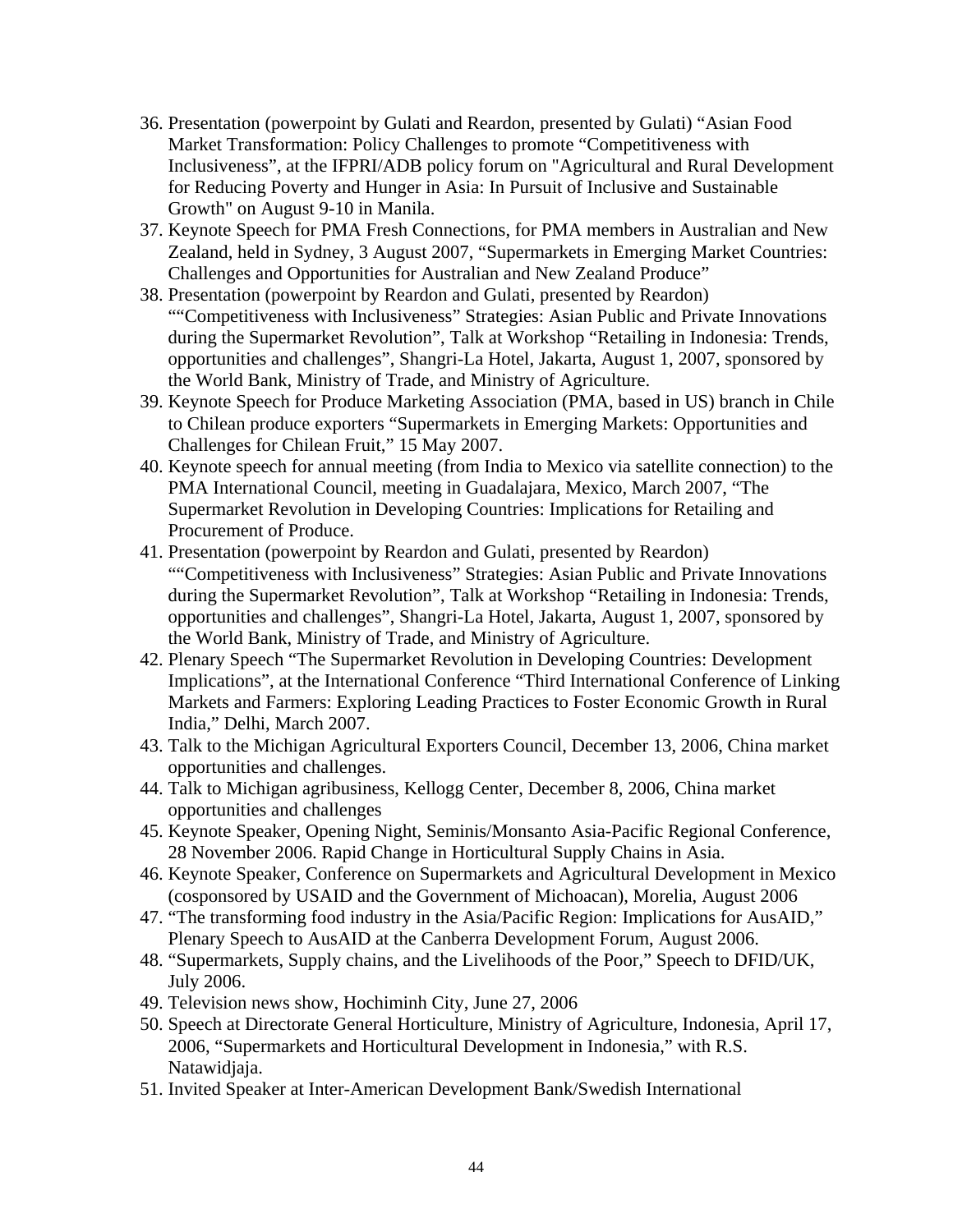Development Agency Conference CAFTA and Rural Development; presentation (with Luis Flores): "Global Market Opportunities and Challenges for Central American Exporters: Strategies for Customized Competitiveness in the CAFTA Era", Feb. 14, 2006, Guatemala City.

- 52. "Small Farmer Organizations for Access to Markets for High-Value Products: Challenges and Innovations," presentation at the World Bank, Washington, December 14, 2005.
- 53. Reardon, T. and J. Horton. 2005. "Rural Nonfarm Employment: Opportunities for the CAFTA Countries," presentation at the Inter-American Development Bank, September 26, Washington DC.
- 54. Reardon, T. and J.A. Berdegue, 2005. "La rápida transformación de los mercados por los supermercados en América Latina," Keynote Speech at the Rimisp/Oxfam/CEPES international workshop " La expansión de los supermercado y sus efectos en las cadenas agro-alimentarias: desafíos y oportunidades," Lima, Peru, 26-28 October.
- 55. "La rápida transformación de los mercados por los supermercados en Asia y America Latina," plenary opening session talk at the "Foro Global Alimentario 2005" of the Consejo Nacional Agropecuario, 9-10 June 2005, Mexico City.
- 56. "Emerging Marketing Opportunities and Challenges from the Rise of Supermarkets: Implications for Trade and Technology Transfer," talk at the USDA 2005 Agricultural Outlook Conference, 24 February, session "Shaping Science and Technology Policies in Developing Countries to Facilitate Trade."
- 57. "Capitalizing on Globalization in Transformed International and Domestic Markets: Opportunities for Rural Economic Development in Central America," Keynote Paper prepared for and talk given at "Taller sobre el Comercio Internacional y Desarrollo de la Economía Rural," sponsored by Inter-American Development Bank, World Bank, and USAID, Feb. 21-22 2005, Guatemala City.
- 58. "Supermarkets and Agriculture Development Programs," talk at Agriculture and Natural Resource Management for Economic Growth Training Course Part of the USAID Economic Growth Officers' Training Series, December 14, 2004
- 59. "Supermarkets and Agricultural Development," talk at Workshop on Smallholder Producers in Coordinated Supply-Chains, World Bank, Dec. 8, 2004
- 60. "Supermarkets and the Dairy Product Supply Chain in Russia," Speech (with Liesbeth Dries) to European Bank for Reconstruction and Development, London, July, 2004.
- 61. "El Rápido Desarrollo de los Supermercados en Asia, America Latina, y Europa del Este: Oportunidades para los Exportadores de Productos Frescos," Luncheon Plenary Speech, SAGARPA Annual Conference, Hermosillo, Mexico, July 2004.
- 62. "Opportunities and Challenges in Marketing Processed Food Products: to the modern food industry in China and Abroad," Speech at the USDA-Chinese Ministry of Science and Technology Workshop on Food Products Processing, Los Angeles, July 2004.
- 63. "Supermercados en Asia, America Latina, y Europa del Este, y en Mexico: Oportunidades y Desafios para el Desarrollo Agricola y Rural," Speech at the Rural Development Roundtable, 2004 Partnership for Prosperity Entrepreneurial Workshop, Guadalajara, Mexico, June, 2004.
- 64. "Supermarkets and Private Standards for Food Quality and Safety," Speech (with Luis Flores) at the Meetings of the "Comité de Enlaces" of the Ministries of Agriculture in Central America, Guatemala, June 2004.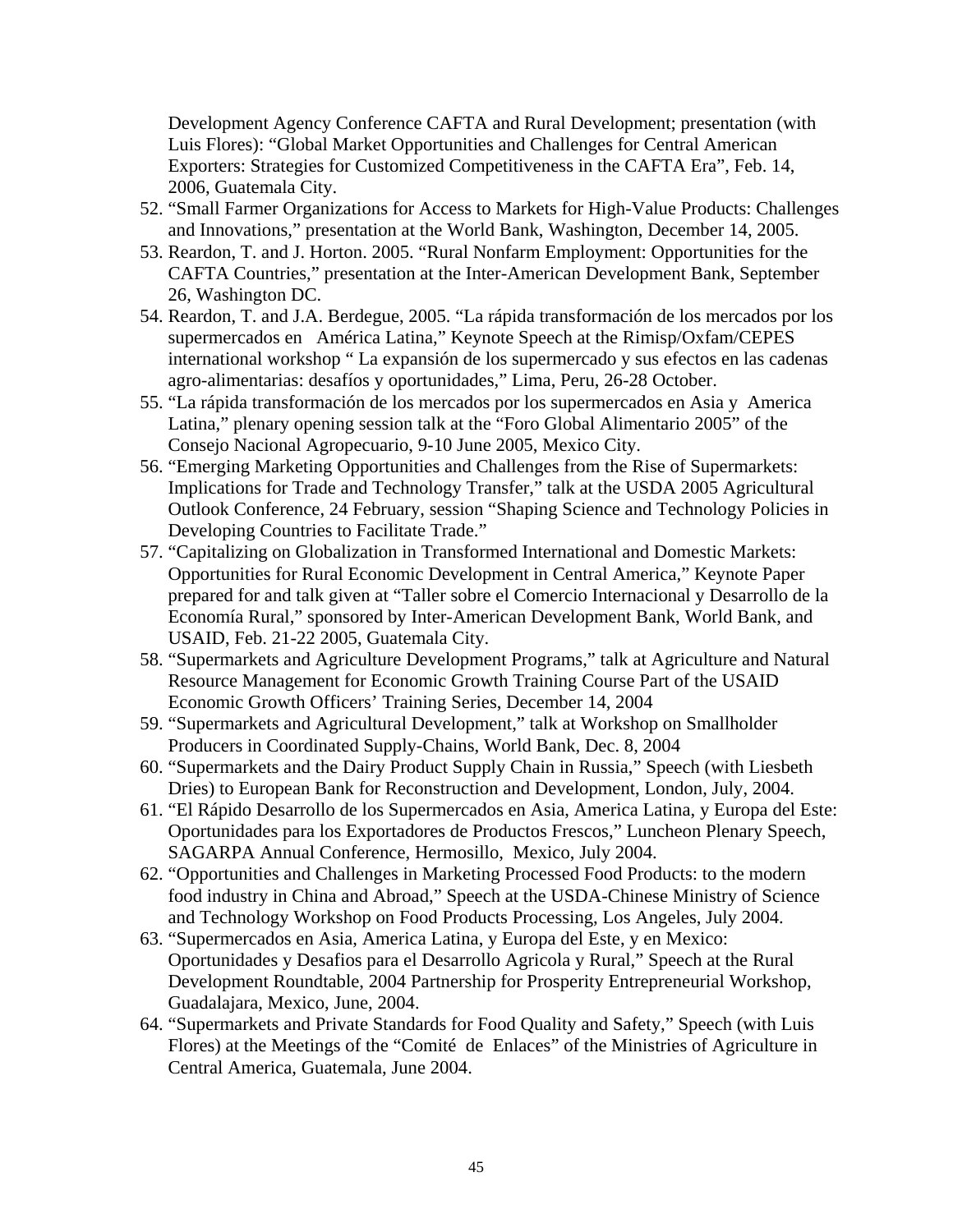- 65. "The Rapid Rise of Supermarkets in Developing Countries: Implications for Food Markets and Producers," Opening Plenary Speech given at the International Conference on Supermarkets and Development, Shanghai, May 2004
- 66. "Supermarkets and Agricultural Development in Indonesia," Speech (with Peter Timmer) at the Ministry of Agriculture in Indonesia May 2004
- 67. "The Rapid Rise of Supermarkets in Developing Countries: Implications for Agrifood Markets," Opening Plenary Speech, Conference on Supermarkets and Agricultural Development, Washington, D.C., April 2004; was principal organizer of the conference.
- 68. "The Rapid Rise of Supermarkets in Emerging Market Regions: Opportunities for Produce Exporters," Plenary Speech at the Michigan Produce Marketing Conference, March 2004.
- 69. "Supermercados en Asia, America Latina, y Europa del Este: Oportunidades para los Exportadores de Frutas & Verduras," Speech at AGRITRADE Convention, Guatemala City, March 2004.
- 70. "The Rapid Rise of Supermarkets in Emerging Market Regions: Opportunities for Food Exporters from Globalization," Featured Speaker, Twin Cities Agricultural Issues Round Table, Minnesota, March 2004.
- 71. "Private Standards: Scenes from the Supermarket Revolution," Plenary speech, World Bank Conference on Standards and Development, January 2004.
- 72. "Global Produce Markets: Opportunities and Challenges," Speech at Great Lakes Fruit, Vegetable & Farm Market Expo, Michigan, December 2003.
- 73. "Meeting the Demands of Global Produce Markets," Plenary speech, Sun-Maid Growers Annual Meeting, December 2003
- 74. "Supermercados y Desarrollo Agricola en America Latina," Speeches at ECLAC Conference on National Conglomerates in Latin America, November 2003.
- 75. "Trends in the Global Food Industry: Opportunities and Threats for Fresh and Processed Produce Suppliers," Plenary Speech at the 22<sup>nd</sup> Annual California Agribusiness Management Conference, Fresno, October, 2003.
- 76. "Supermarkets and Agricultural Development in Developing Countries," Plenary speech, FAO Scientific Workshop on "Globalization, urbanization and the food systems of developing countries: Assessing the impacts on poverty, food and nutrition security," October 2003, Rome
- 77. "Trends in the Global Food Industry: Opportunities and Threats for the Processed and Fresh Produce Industries," plenary speech at the International Carrot Symposium, Michigan, September, 2003.
- 78. "El mercado de supermercados en América Latina: Desafíos y perspectivas para el acceso de los pequeños productores," speech at IFAD Conference on Agricultural Development and the Poor in Latin America, September 2003.
- 79. "Supermarkets and Agricultural Development: Implications for Ministries of Agriculture," Speech at the "Ministerial Conference and Expo on Agricultural Science and Technology" in Sacramento, USDA/USAID/State Dept. in June 2003.
- 80. "Supermarkets and Horticulture Sector Development in Croatia," Speech at the Ministry of Agriculture, Croatia, August 2003.
- 81. "The Changing Face of Competitiveness and Standards: The Challenge to Farmers in Selling to Supermarkets in Their Own Backyard," Plenary Speech at USAID-Chemonics Conference on Standards and Development, Washington: May 2003.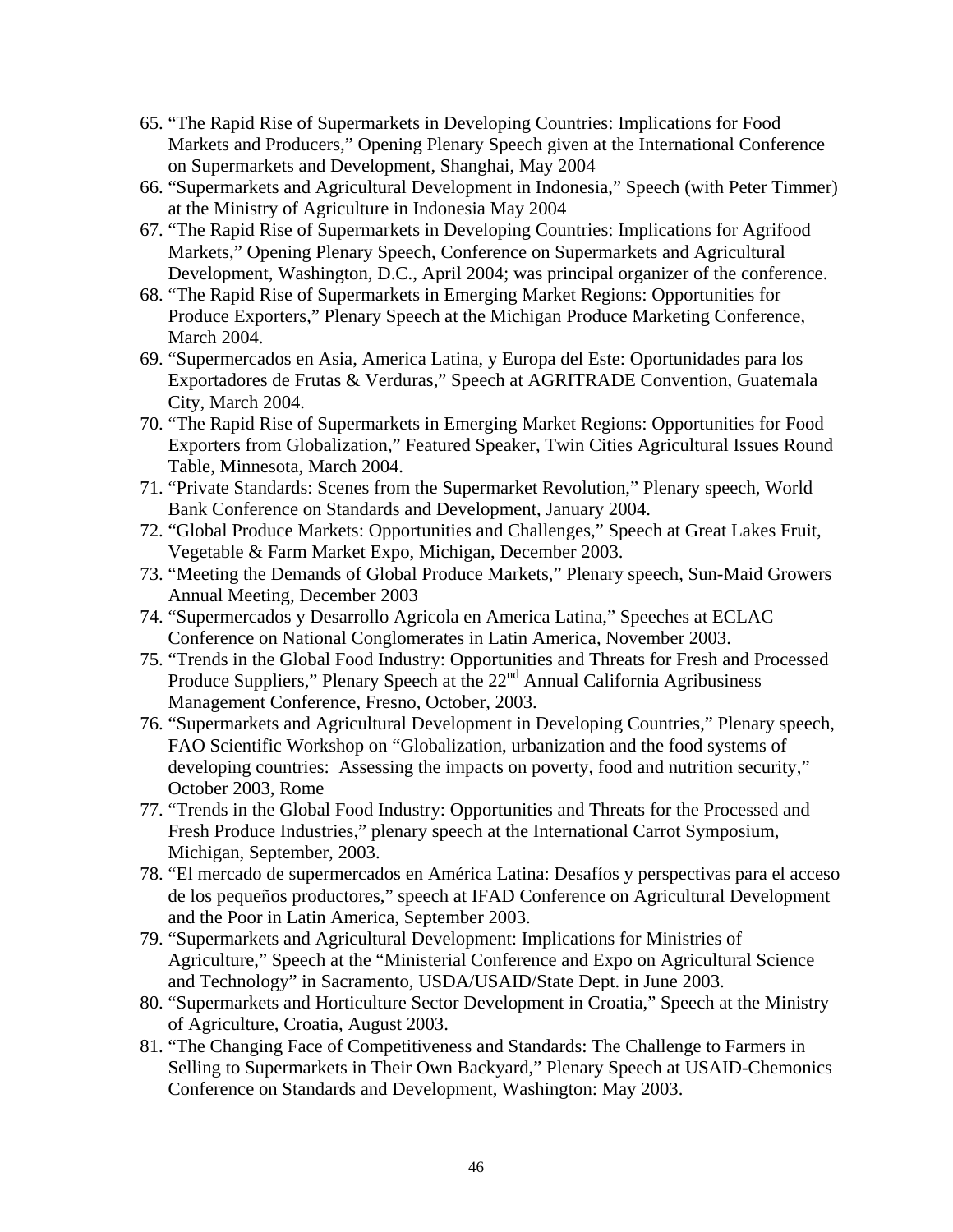- 82. "The Rapid Rise of Supermarkets in Latin America and Asia: Fundamental Effects on Domestic Agrifood Systems and Trade Fundamental Effects on Domestic Agrifood Systems and Trade," speech at USDA/Foreign Agriculture Service, March 2003.
- 83. "New Opportunities for Michigan Producers to Export: Focus on the Asian and Latin American Markets," Great Lakes Fruit, Vegetable & Farm Market Expo, Michigan, December 2002.
- 84. Keynote Speaker on "Supermarket-Supplier Relations in the Americas: Strategies and Change" at the  $7<sup>th</sup>$  Biennial Congress of the Costa Rican Food Industry Chamber of Commerce, Costa Rica, June 2002.
- 85. Keynote Speaker on "Rapid Change in Agrifood Markets: Implications for Latin American Rural Development" at the USAID Rural Development Strategy Conference, Washington, February 2002
- 86. "The Rapid Rise of Supermarkets in Latin America: Trade and Ag Policy Implications," Speech to Ministers of Trade and Agriculture of Central America, March 2002.
- 87. Invited Speeches on the Rapid Rise of Supermarkets in Latin America and Implications for Suppliers and Rural Development, at a variety of fora for industry, NGOs, donors, and governments in Guatemala, Nicaragua, and Peru, March-April 2002.
- 88. "Rapid Change in Global Produce Markets: Implications for Michigan suppliers," Speech at Michigan Produce Marketing Conference, February 2002.
- 89. Plenary Speaker on the "Rapid Rise of Supermarkets in Latin America" at the USDA/World Bank symposium on middle income countries, January 2002
- 90. Numerous talks to donor and government audiences 1984-2002

# **SPEECHES IN ACADEME**

- 1. Talk, November 4, 2008, "Transformation of Produce Value Chains in Emerging Markets," International Symposium on Tropical and SubTropical Fruits, of the International Society for Horticultural Science, held at Bogor, Indonesia.
- 2. Talk at AMA CRSP workshop, Managua, August Access to Modernizing Value Chains by Small Farmers in Indonesia and Nicaragua, August 15, 2008.
- 3. Talk (with coauthors Gulati and Minten; presented *in absencia*), at AAEA Organized Symposium, "Supermarkets and Agrifood System Development in India: Innovations in Procurement that Link Small Farmers to Modernizing Markets," 28 July 2008, Organized Symposium "The Changing Face of Agricultural and Food Marketing in India: Linking Farmers with Markets".
- 4. Speech to Australian Agricultural and Resource Economics Society (AARES), South Australian Branch, University of Adelaide, 27 March, 2008, Supermarkets in Emerging Markets (to academics and industry)
- 5. March 2008, speeches at Universities in New Zealand (Waikato, Lincoln, Massey, Canterbury), see industry section for full explanation, Visiting Distinguished Expert
- 6. Talk to the Department of Economics, Padjadjaran University, Indonesia, August 16, 2007, The rise of supermarkets in developing countries: development implications.
- 7. Organizer and Keynote at international workshop (at the International Agricultural Trade Research Consortium (IATRC) meetings in Beijing) on "Emerging links between Modern retail and trade in Asia", July 8/9, 2007
- 8. Keynote at international conference on the transition economies, my speech on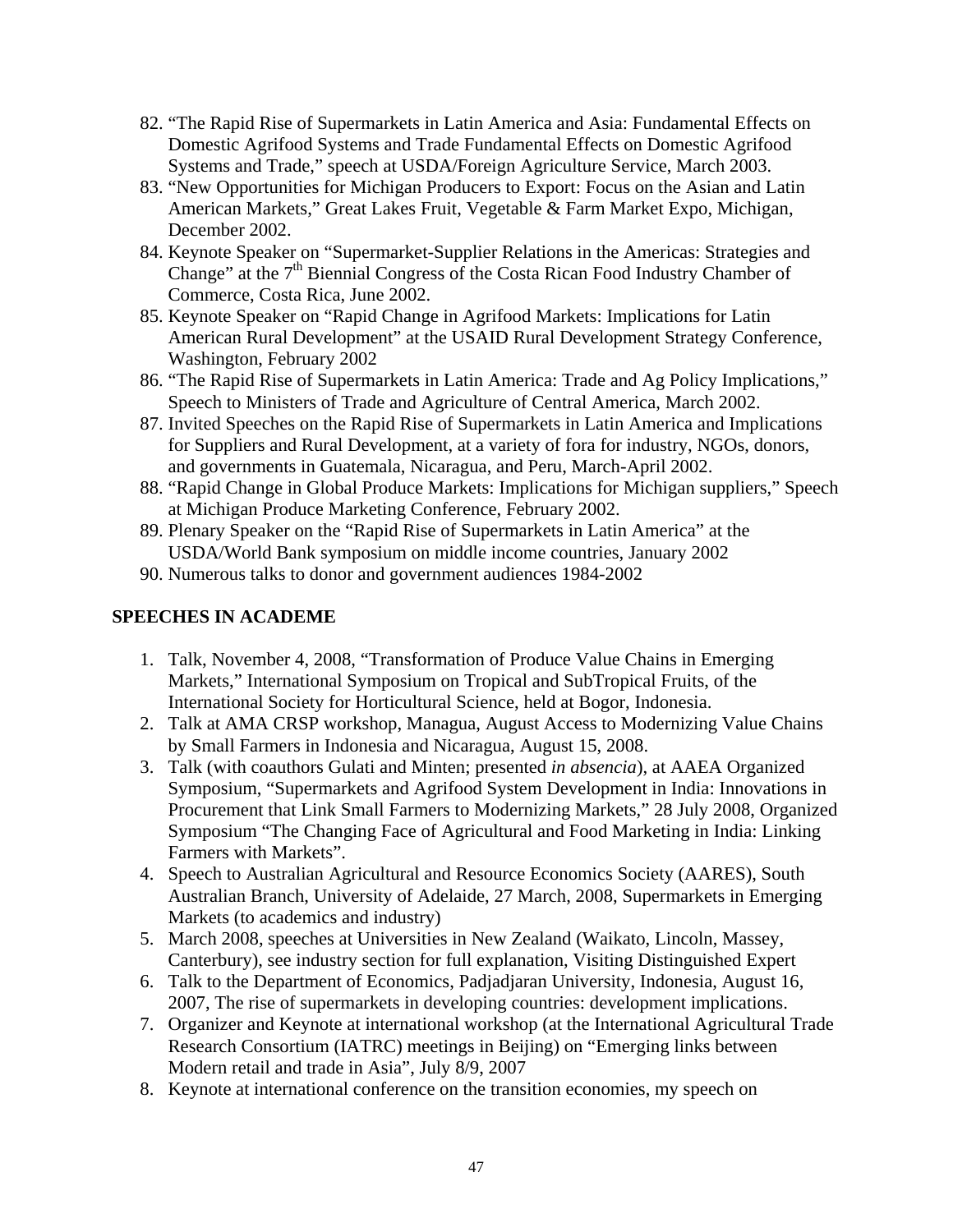supermarkets and development, at IAMO in Halle, Germany, June 2007.

- 9. Plenary Speech, "The rise of supermarkets and the impacts on rural nonfarm employment," International Association of Agricultural Economists, Triennial Meeting, August 2006, Gold Coast, Australia.
- 10. Symposium presentation on supermarkets in Central America and discussant at two other symposia (on small farm in new markets, and on rural nonfarm employment), AAEA Meetings, Long Beach, July 2006.
- 11. "Fast-Tracking Spatial Diffusion of Supermarkets in Developing Regions," Keynote Plenary Speech at international conference on Global Retail, University of Surrey Business School, July, 2006.
- 12. "Supermarket Development and Agrifood Market Restructuring in Developing Countries," Nong Lam University, Hochiminh City, Vietnam, June 27, 2006
- 13. "Methods for field surveys and analysis of links between retail and food processing sector transformation and effects on farmers"; IIM Ahmedabad, 12 June 2006
- 14. "The Supermarket Revolution with Asian Characteristics," Presentation at the International Conference "Agricultural and Rural Development in Asia: Ideas, Paradigms, and Policies Three Decades After," SEARCA, 10-11 November 2005, Mandarin Oriental Hotel, Makati City, Philippines.
- 15. "Impact of Global and Regional Multinational Agrifood Firms: On Market Competition and Structure in "Emerging Markets" Plenary Session Speech, Food Distribution Research Society meetings, October 17, 2005, Washington DC.
- 16. "Methods for Assessing Determinants, Costs, and Benefits of Small Farmer Inclusion in Restructured Agrifood Chains," Presentation at the Regoverning Markets Methodology and Planning Workshop, Amsterdam, 27-30 August 2005
- 17. "Supermarkets and Small Produce Growers in Central America," Presentation at Preconference workshop on "Supply Chains and Farmers", EAAE Meeting Copenhagen, 23 August. 2005
- 18. "Links Amongst Supermarkets, Wholesalers, and Small Farmers in Developing Countries: Heuristic Model and Taxonomy, with Emerging Evidence," plenary talk and paper at the International Research Workshop "Future of Small Farms" jointly organized by IFPRI, ODI, and Imperial College, Wye , University of London, June. 2005
- 19. " Designing Programs to Develop 'Customized Competitiveness' of Small Farmers to Make the Grade in the Supermarket-Market," Talk at the IAMA Post-Conference, "Building New Partnerships in the Global Food Chain," June 29/30, Chicago 2005
- 20. "Status of and Agenda for research on supermarkets in agricultural development," talk at the INRA/ENSAM/CIRAD Workshop on Developing Regions' Retail Transformation, Montpellier, France, January 7, 2005
- 21. "Research Methods for study of farmer participation in supermarkets channels in Central America" and "Farmers' Organizations and Supermarkets in Central America" (with various persons), at the Workshop and International Seminar "Regoverning Markets – Securing small producer participation in restructured national and regional agrifood systems", Amsterdam, The Netherlands, 14-19 November, 2004
- 22. "The Spread of Supermarkets Globally With a Focus on Emerging Markets," Keynote Speech of the annual meetings of the Food Distribution Research Society (FDRS), October, 2004, Morro Bay, California; and speech at Cal Poly San Luis Obispo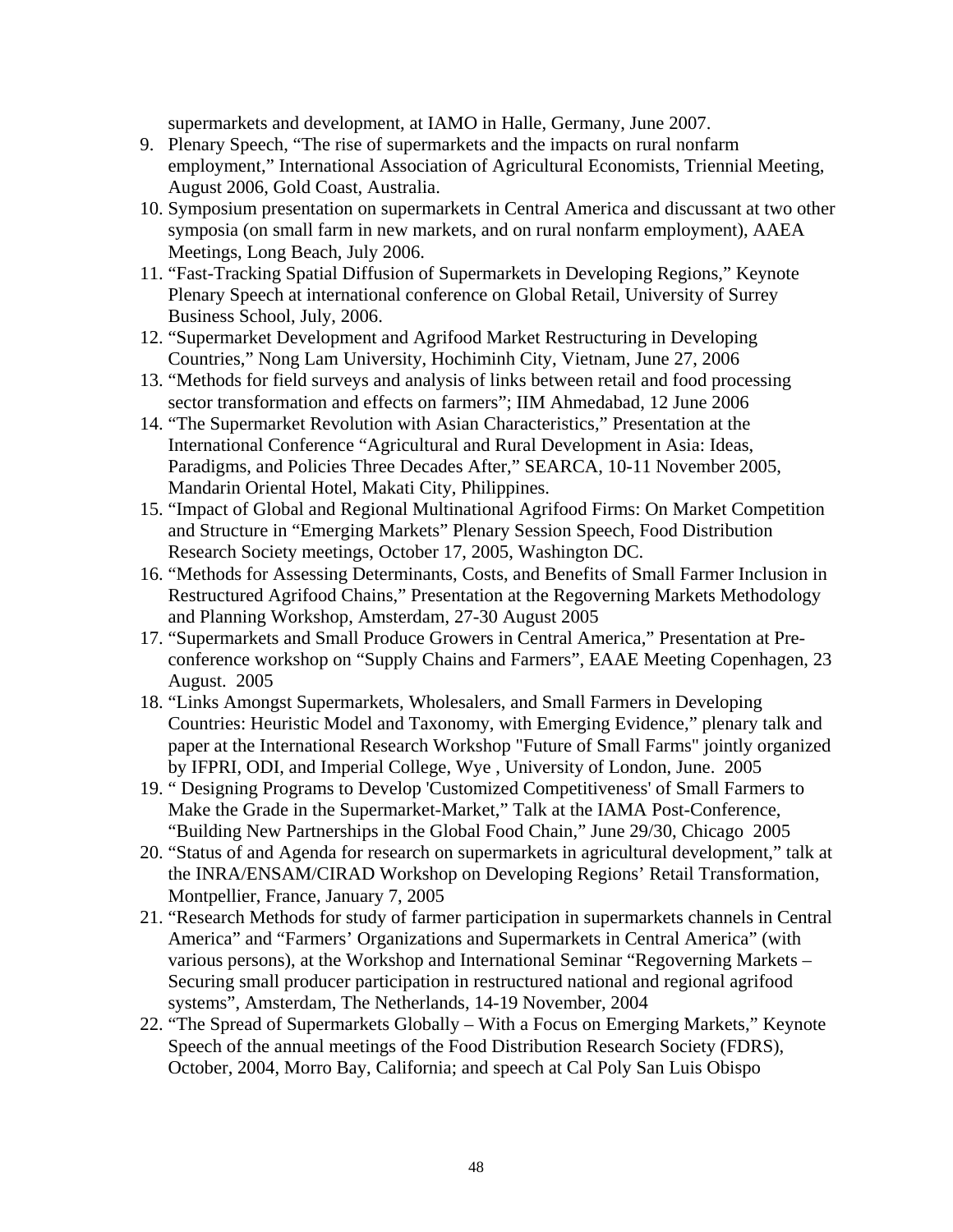- 23. "The Diffusion of Supermarkets in Developing Regions: Organizational, Institutional, and Technological Implications for the Agrifood System," Talk at the meetings of International Society for New Institutional Economics (ISNIE), September 2004, Tucson
- 24. "The Rapid Rise of Supermarkets in Developing Countries: Implications for Food Markets and Producers," at Beijing University and Hangzhou University, May 2004
- 25. "Supermarkets and Agricultural Development in Indonesia," Speech (with Peter Timmer) at Bandung at the University, February and May 2004
- 26. "Supermercados y Desarrollo Agricola en America Latina," Speech at the Catholic University, November 2003.
- 27. "The Rapid Rise of Supermarkets in Developing Regions," Speech at University of Guelph, Canada, October, 2003.
- 28. "Supermarkets in Asia and Latin America Challenges and Opportunities for Agrifood Suppliers," Speech at the IAAE Meetings in Durban, South Africa, August, 2003.
- 29. "Supermarkets, Private Standards, and International Trade," Talk at the Conference of the IATRC, International Agricultural Trade Research Consortium, Capri, Italy, July 2003.
- 30. "The Rapid Rise of Supermarkets in Developing Regions: Implications for the Rural Poor," Plenary at the Cornell Conference, "Globalization and Agriculture," April 2003.
- 31. Keynote Speaker at IATRC Conference on Consumer Driven Agricultural Trade, "Supermarkets in Latin America and Asia: Implications for Suppliers and Trade", California, December 2002.
- 32. "Transformation of Agrifood Markets in Developing Countries: Focus on era of Globalization and the Rise of Supermarkets as key agents of market change," talk at the Agricultural Development Retrospective Conference, convened by Yale University, at Bretton Woods, New Hampshire, September, 2002.
- 33. Co-Presenter at the International Food and Agribusiness Management Association (IAMA) meetings in the Netherlands, "Modal Choice in International Alliances between Producers of Horticultural Products", June 2002.
- 34. "Institutional and Organizational Change in Latin American Agrifood Systems: Effects on the Rural Poor and Policy Options," Plenary Speech at the Third International Conference on Agri-Food Chain Economics and Management, Universidade de São Paulo, Ribeirão Preto, Brazil, October 2001.
- 35. "Globalization, Changing Market Institutions, and Agrifood Systems in Latin America: Implications for the Poor's Livelihoods," Plenary Speech given for me in absentia (September 11) at the  $74<sup>th</sup>$  EAAE Seminar, Livelihoods and Rural Poverty: Technology, Policy and Institutions, September, 2001, Imperial College at Wye, United Kingdom.
- 36. Organizer with Johan Swinnen (Univ. of Leuven) of a symposium on Globalization, Regional Integration, and Rural Development, at the AAEA meetings, Chicago, 2001.
- 37. Organizer (with Julio Berdegué and German Escobar, of RIMISP) of a workshop at the 2000 International Farming System Association meetings in Chile, November, on Concentration in the retail and processing sectors in Latin America, and effects on poor
- 38. Invited Organizer of Panel Session on Agroindustrialization in the Context of Globalization for the IAAE Berlin 2000 Conference.
- 39. Chairperson and Keynote Speaker of the Conference Steering Committee for AAEA Preconference in August 1999 on Agroindustrialization, Globalization, and International Development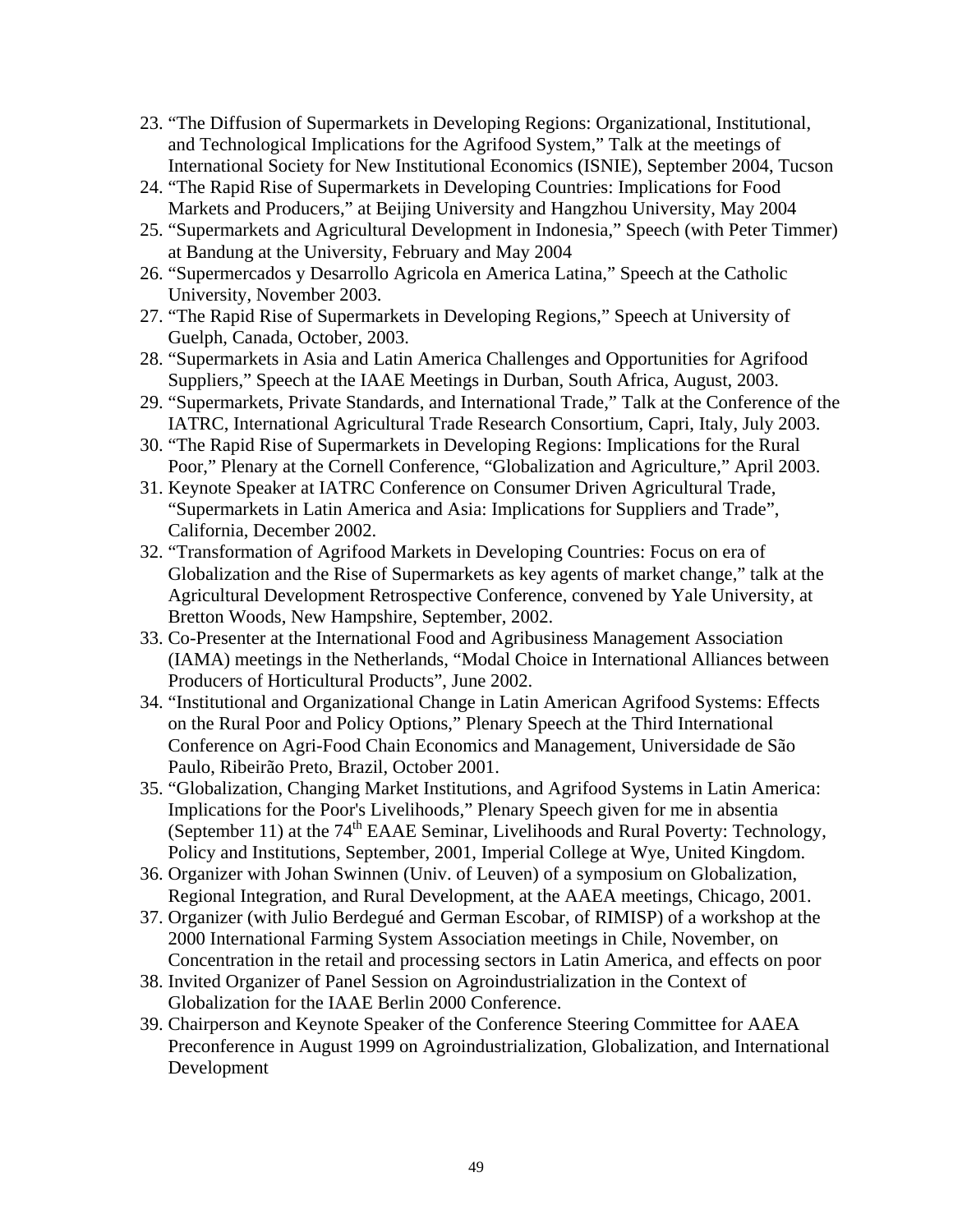- 40. Co-Organizer of International Workshop "Markets, Rights, and Equity: Food and Agricultural Standards in a Shrinking World," November 1999, MSU.
- 41. Invited speaker at the AAEA Preconference in 1998 on Agricultural Intensification, Economic Development and the Environment
- 42. Keynote Speaker at Tercer Simposio Latinoamericano de Investigación y Extensión en Sistemas Agropecuarios, Lima, 19-21 August 1998, Lima, Peru.
- 43. Invited speaker at the AAEA preconference on sustainable intensification of agriculture in developing countries, July 31-Aug. 1, 1998, Salt Lake City.
- 44. Invited speaker at March 1998 Meetings of the UK Agricultural Economics Society meetings at University of Reading: "Effects of Nonfarm Employment on Rural Income Inequality in Developing Countries: An Investment Perspective," for the symposium "Rural Diversification in the Developing World," 25-28 March 1998.
- 45. Invited speaker at Symposium at the August 1997 IAAE (International Association of Agricultural Economists) Meetings in Sacramento ("What is the Potential for Sustainable Intensification in Fragile Lands? Empirical Evidence and Policy Implications"
- 46. Invited speaker at November 1995 African Studies Association Meetings in Orlando, Florida, Panel on "Sustainable Intensification and Environment in Africa": talk title: "Intensification, productivity, and the Environment in Africa: Policy effects and structural constraints".
- 47. Invited speaker at November 1995 American Anthropological Association Meetings in Washington, D.C., Panel on "Post-Structural Adjustment and Food Security in Africa: Policy, Theory, and Cross-Disciplinary Evidence": talk title: "Capital-led intensification in Sahel Agriculture: addressing structural constraints after policy reform".
- 48. Invited speaker at August 1994 AAEA symposium at annual meetings in San Diego ("Policies for Fragile Lands Development in the Tropics: New Challenges for Economic Analysis"); talk title: Sustainability issues in Agricultural development in the Sahel"
- 49. Invited speaker at January 1995 International Development Conference, Society for International Development, "Food Entitlements and Incomes: Income diversification and food security of rural households in Africa," Washington D.C.
- 50. Invited speaker at July 1993 AAEA Pre-Conference Workshop Post-Green Revolution Agricultural Development Strategies in the Third World: What Next?": Challenges for creating and sustaining a Green Revolution in Africa," (also MSU Staff Paper no. 93-65).
- 51. Co-organized and spoke at Principal Paper Session at the August 1994 AAEA Annual Meetings in San Diego ("Promoting Farm - Nonfarm Growth Synergies in Rural Africa")
- 52. Co-organized and spoke at Symposium at the August 1994 IAAE Meetings in Harare ("Potential for Increasing Rural Off-farm Employment in Africa")
- 53. Invited speaker at August 1994 AAEA symposium at meetings in San Diego ("Policies for Fragile Lands Development in the Tropics: Challenges for Economic Analysis")
- 54. Co-organized and spoke at Invited Paper Session at the January 1994 ASSA/AAEA Meetings in Boston ("Agricultural Productivity in Africa: Concepts, Measures, and Implications")
- 55. Invited speaker at August 1993 AAEA Pre-Conference Workshop in Orlando ("Post-Green Revolution Agricultural Development Strategies in the Third World: What Next?")
- 56. Invited discussant Invited Paper Session at January 1992 ASSA/AAEA Meetings in New Orleans ("Economic Evaluation of Sustainable Agriculture: Challenges from Agroforestry")